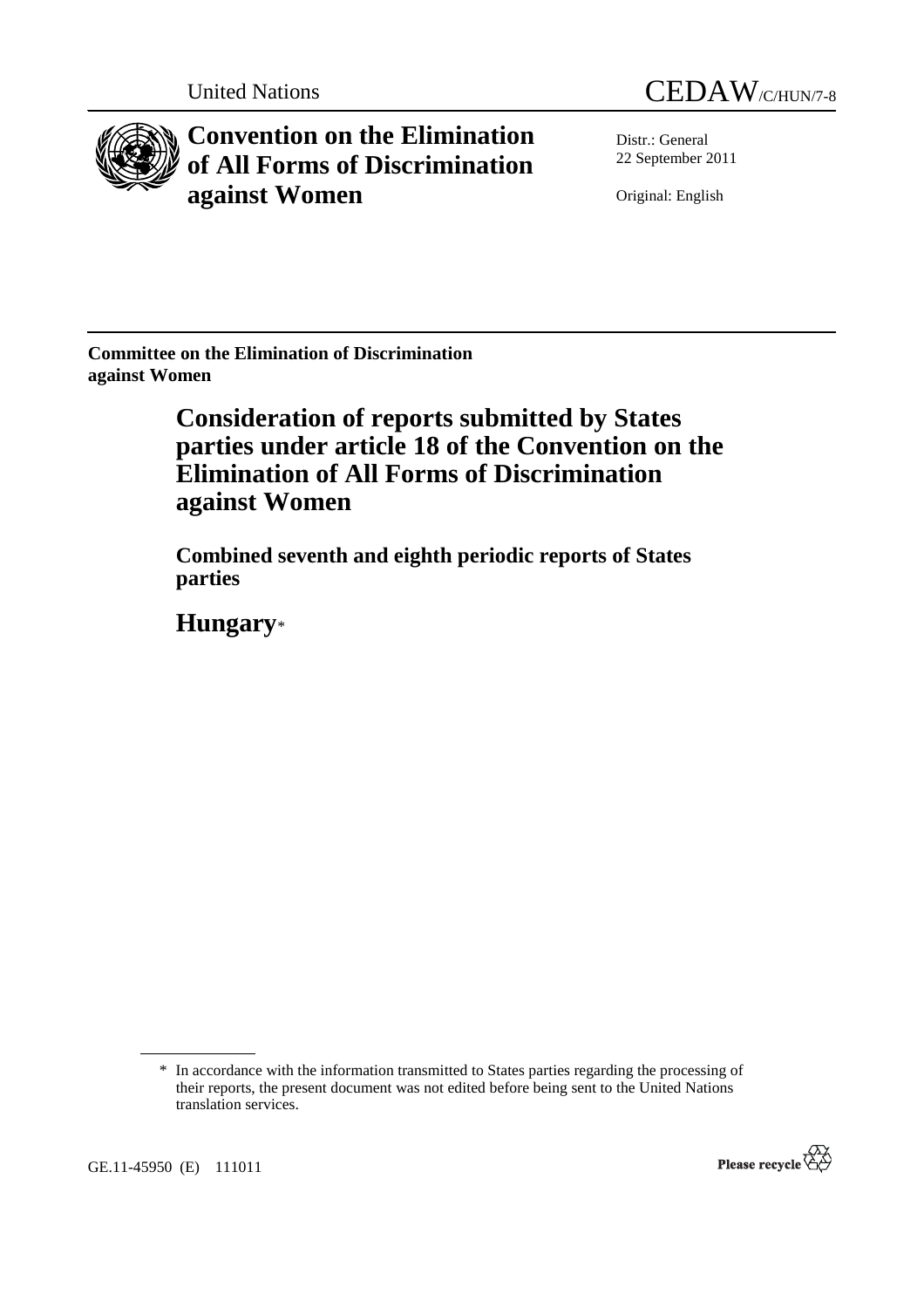# Contents

|    |           |                                                                                                                                                | Paragraphs | Page |
|----|-----------|------------------------------------------------------------------------------------------------------------------------------------------------|------------|------|
| I. |           |                                                                                                                                                | $1 - 4$    | 3    |
| П. |           |                                                                                                                                                | $5 - 70$   | 3    |
|    | A.        | Achieving equal economic independence for women and men,<br>eliminating the gender pay gap, women, poverty and health                          | $5 - 13$   | 3    |
|    | Β.        | Stronger support for the reconciliation of work, private and family life                                                                       | $14 - 25$  | 6    |
|    | C.        | Facilitating the reduction of uneven participation of women and men<br>in political and economic decision-making, as well as in the field of   | $26 - 32$  | 8    |
|    | D.        | Taking steps towards efficiently combating, preventing and eliminating<br>all forms of violence against women, and the violation of a person's | $33 - 61$  | 9    |
|    | Е.        |                                                                                                                                                | $62 - 70$  | 12   |
| Ш. |           |                                                                                                                                                | $71 - 307$ | 13   |
|    | A.        | Dissemination of the Committee's concluding comments                                                                                           | $71 - 78$  | 13   |
|    | <b>B.</b> |                                                                                                                                                | $79 - 303$ | 15   |
|    |           |                                                                                                                                                | 304-307    | 44   |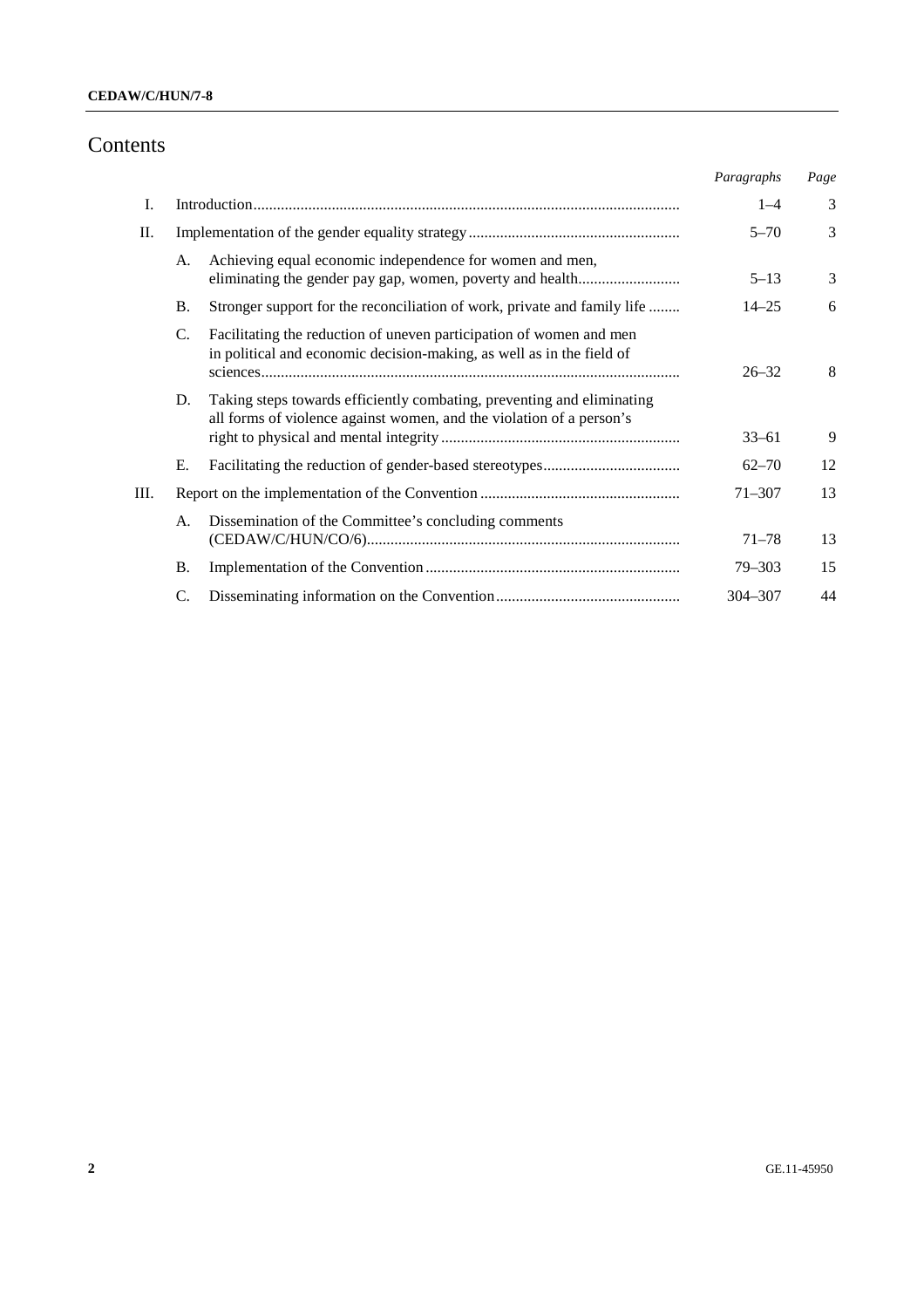# **I. Introduction**

1. In Hungary, Government Resolution No. 1004/2010 (I. 21.) on "National Strategy for the Promotion of Gender Equality – Guidelines and Objectives 2010–2021" has been adopted. The Strategy calls the achievement of the UN commitments, the basic documents such as the Convention on the Elimination of All Forms of Discrimination against Women, the Beijing Declaration and Platform for Action. By the adoption of the Strategy, the Government made an obligation to its transposition into development plans, strategies and measures, as well as the establishment and operation of an institution system which coordinates, implements, monitors, supervises and assesses the responsibilities to be carried out in different policies.

2. The Strategy is based on the following six priorities:

 (a) Achieving equal economic independence for women and men, eliminating the gender pay gap, considering the issues of poverty and health in relation to women;

(b) Stronger support for the reconciliation of work, private and family life;

 (c) Facilitating the reduction of the disproportional participation of women and men in political and economic decision-making, as well as in the field of sciences;

(d) Taking the necessary measures to eradicate and efficiently prevent violence;

(e) Eliminating gender stereotypes;

 (f) Laying the professional foundations for the changes required to achieve the targets set by gender mainstreaming (training, institution systems, budgeting, aggregated data collection).

3. The Government will adopt the Strategy as a long-term development concept. The action plans to be made every two years will include the measures related to long-term targets as well as the actual methods of implementation. The first two-year action plan has been adopted by Government Resolution No. 1095/2010 (IV. 21) on the first action plan  $(2010-2011)$  of the National Strategy for the Promotion of Gender Equality – Guidelines and Objectives 2010–2021.

4. The Government supports the principle according to which the funds necessary to carrying out the tasks identified in the Strategy shall be provided from the central budget. Therefore in the course of budgeting it will provide support considering the directions and targets of the Strategy every year.

# **II. Implementation of the gender equality strategy**

# **A. Achieving equal economic independence for women and men, eliminating the gender pay gap, women, poverty and health**

5. Tasks in the areas of achieving equal economic independence for women and men, eliminating the gender pay gap, and considering the issues of poverty and health in relation to women include the following.

- 6. Establishing equal economic independence for women and men:
	- Reaching a 60% employment rate for women as set in the Lisbon Action Plan for the age group identified therein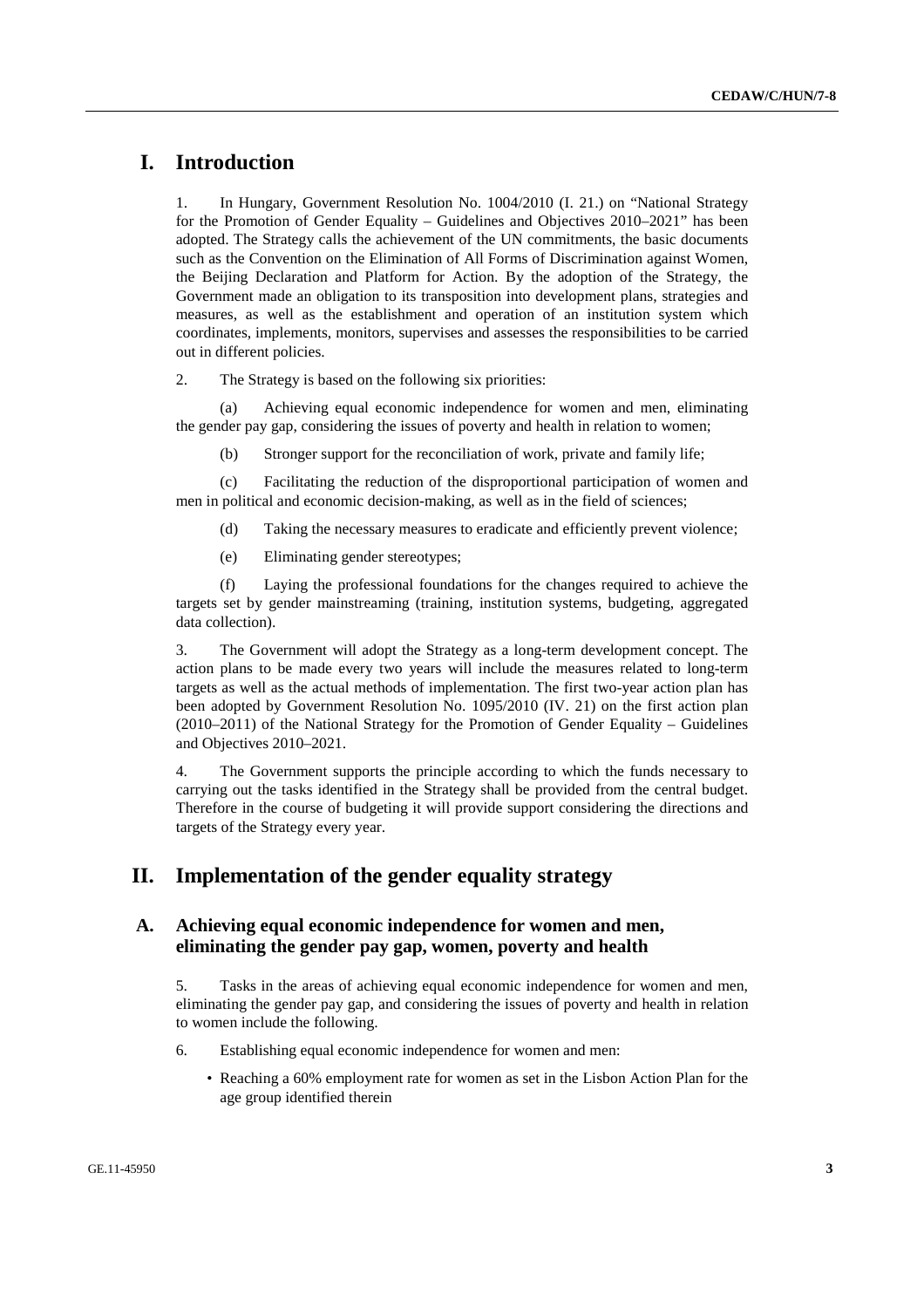- Increasing the presence of mothers with small children on the labour market in order to move closer towards the average of the EU member states
- Supporting initiatives to facilitate "white" employment of women working in the black/gray economy
- Creating the conditions within the labour market to promote the presence of women living in rural areas
- Integrating unskilled women and men with low education levels in life-long learning programs through government support with the aim of encouraging the completion of primary school studies followed by vocational training and relevant further training, at the level expected by the European Union
- Reviewing the experience of the amendment to Act CXXV of 2003 on equal treatment and the promotion of equal opportunities entering into force on 1 May, 2010, to see whether this obligation can be promoted in the private sphere, and if yes, how it is to be done
- 7. Eliminating the gender pay gap and the gender employment gap:
	- Helping to reduce the pay gap on the labour market by enforcing the principle of "equal pay for equal work"
	- Spreading the standard comparative methods for occupations, jobs, wages and performance
	- Promoting the presence of women in jobs considered as "masculine" and making "female" occupations attractive to men (reducing horizontal segregation)
	- Promoting a more gender-equitable representation of the positions in the educational and vocational training system
	- Preparing women for holding higher positions
- 8. Women in business:
	- Eliminating the problems of economies of scale affecting both women and men, providing the relevant information at all levels of economic decision-making
	- Promoting self-employment and entrepreneurship of women, reducing knowledge and culture related risks
	- Supporting measures to improve employment and to facilitate access to resources in order to put women's businesses on the growth path
	- Enabling women in multiple disadvantageous positions to make use of micro-credit schemes
- 9. Reducing the risk of poverty among women:
	- Working out the methodology of measuring women's income poverty, multiple financial deprivation, and gender differences in social exclusion
	- Creating the opportunity for research to explore the disadvantages arising from women's lower income, mainly in the field of social services
	- The average age of women and men leaving the labour market is to be increased by 5 years as compared to the present age (EU directive)
	- Strengthening the labour market position of single parents rearing children
	- Helping to improve the quality of life of young Roma women with children, living in the most disadvantaged settlements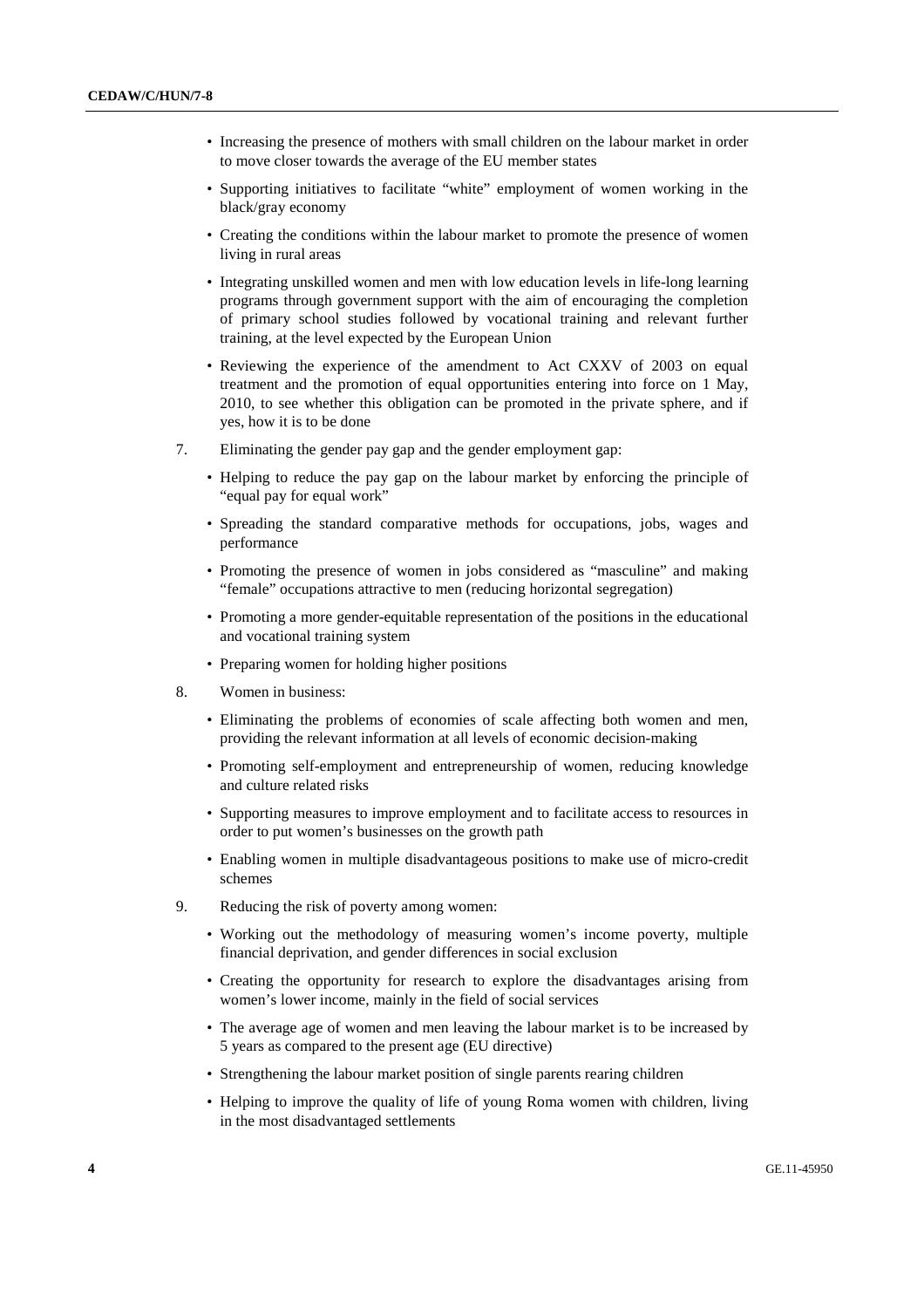- Reducing unequal opportunities between Roma and non-Roma women in education, employment and health care
- Helping to prevent elderly women living alone in rural areas from falling into poverty
- Detecting the labour market problems of migrant women and men with international protection (refugees and protected), encouraging the improvement of their employment opportunities

10. Improving the health status of women and men, taking into account factors that increasingly threaten women:

- Mobilizing elderly women's readiness to help, making good use of such resources
- Organizing programs promoting the participation of women in organized public health screening, ensuring equal access to disadvantaged women
- Improving the health condition of Roma women through targeted prevention programs
- Promoting the improvement of the status of single women, migrant women and men with international protection (refugees and protected, etc.)
- Facilitating access to psychosocial and psychotherapeutic treatment for traumatized, tortured or inhumanly treated women and girls under international protection
- Encouraging and widely promoting the importance of regular physical exercise as a way to maintain good physical and mental health
- Developing a health-conscious attitude from childhood

11. Improving the health status of women and men, taking into account factors that increasingly threaten men:

- Changing the one-sided performance and work-oriented attitude of men, and promoting the participation of men in child care
- Organizing programs promoting the participation of men in organized public health screening, ensuring equal access to disadvantaged men
- Developing health-conscious conduct from childhood
- 12. Improving the health status of women and men, taking into account both genders:
	- Practical implementation of prevention and widening the scope of general medical screening
	- Increasing the efficiency of general medical screening
	- Revision of the present system of sexual education, integration of the existing systems, development of new tools
	- Providing information to the wider public about the methods of contraception, making the products more accessible, ensuring free access to contraceptives for disadvantaged people, with a view to family-life education
	- Establishing a special support service to male and female pensioners living alone, involving volunteers, self-help and peer helpers (mental development program)
- 13. Indicators necessary to achieve the objectives:
	- Employment rates of 15–64 year-old women and men by education level
	- Unemployment rates of 15–64 year-old women and men by education level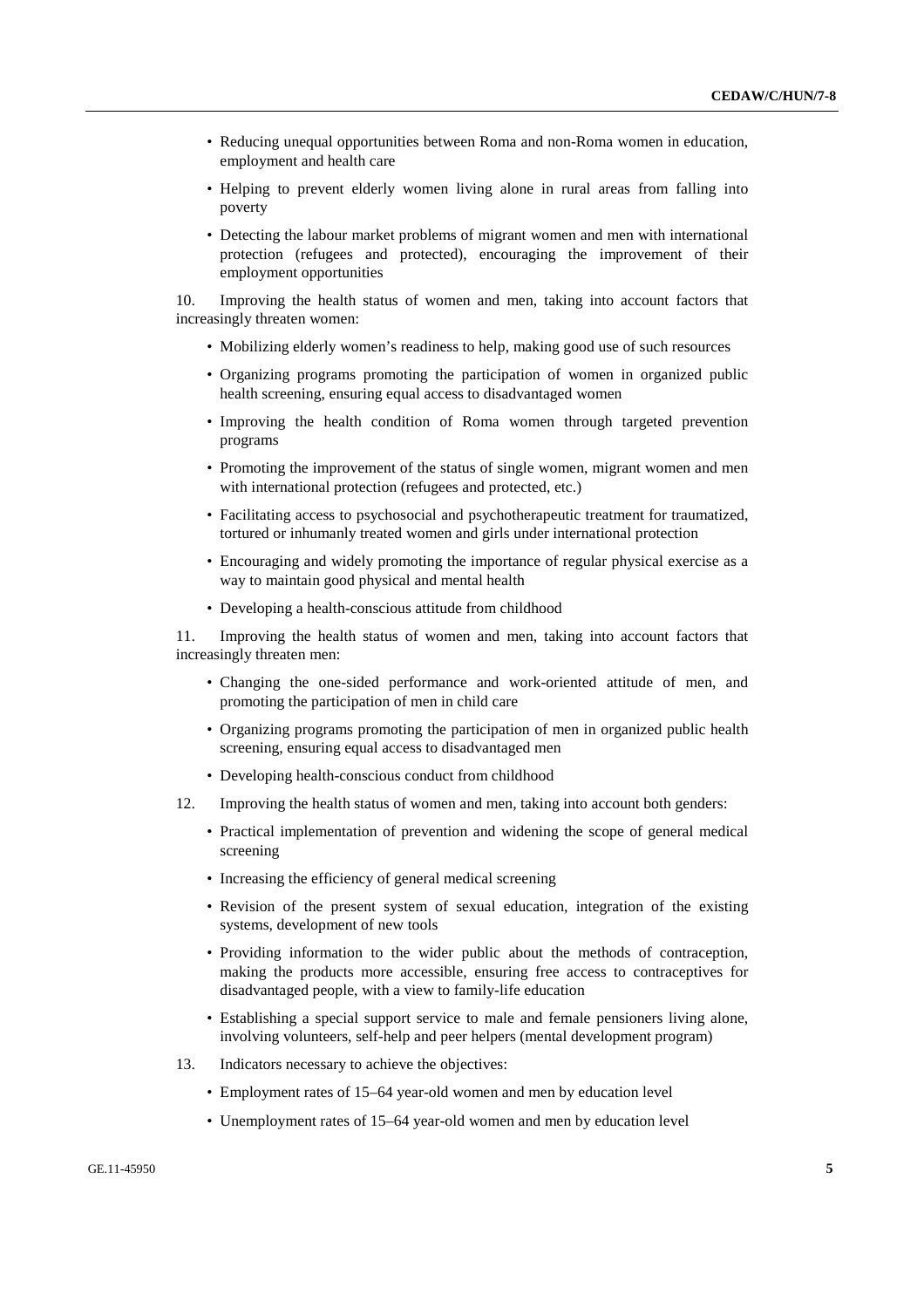- Long-term (over a year) unemployment rate of 15–64 year-old women and men
- Economic activity rates by gender and settlement type
- Employment rates of 25–49 year-old women and men with and without children under 12 years of age
- Participation of Roma women in employment and training
- Training and employment of migrant and refugee women
- Difference in the gross hourly wages of women and men, in percentage terms
- Number of female entrepreneurs
- Number of years in good health
- Number of free vaccinations received
- Number of people participating in health screenings
- Rate of participation in health screening organized for the population (mammogram, cervical)
- Cancer related mortality rate for women and men
- Number of completed health screenings
- Number of screenings done by physicians, not financed publicly
- Number of abortions
- Number of women regularly doing some physical activity under registered conditions

### **B. Stronger support for the reconciliation of work, private and family life**

14. Facilitating the reconciliation of work, family and private obligations in the world of work, both for women and men, including:

- Spreading the forms of work that facilitate the reconciliation of work and private life for both genders (part-time, remote, tandem, flexible work hours, work time bank)
- Providing expert recommendations to eliminate low wages and high contributions hindering their use in practice

15. Facilitating the reconciliation of work and private obligations in respect of child care leave for both women and men:

- Reconsidering the system of childcare allowances for a better division of responsibilities within the family
- Further developing the system of part-time work combined with the child care allowance scheme

16. Facilitating the reconciliation of work and private obligations, both for women and men, by providing partial State and employer care:

- Considerably increasing the capacities of kindergartens
- Encouraging the re-opening of closed company/workplace crèches and kindergartens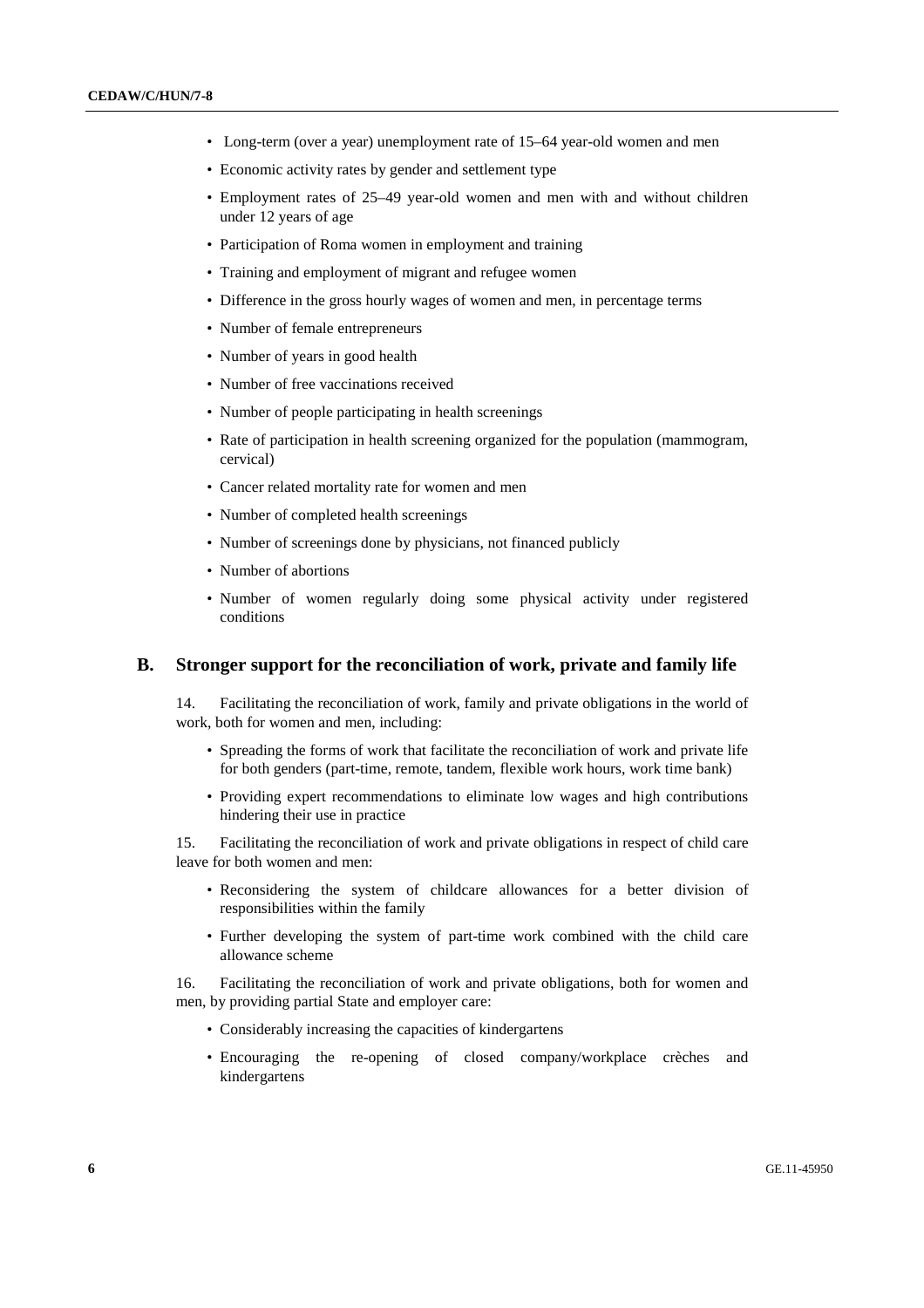- Improving the territorial division of child institutions basically through the (re) opening of State crèches, and supplementing them, establishing family daycare centers and a system of home childcare
- After the assessment of the outcome of the "Sure Start Program", relevant innovations should be widely introduced
- Utilizing and spreading the innovations created under the 2007–2032 National Strategy: "Making Life Better for Children"

17. In the case of urban developments, before plots are allocated for housing parks, housing estates and family houses, the entrepreneur is be encouraged to make preliminary studies together with the municipality even when the plans are submitted, so that the number of children of the families moving in can be estimated. Clinics for children, crèches and kindergartens and even primary schools are to be planned as a part of the basic infrastructure if necessary, since these new estates — often in the agglomeration areas attract families with small children, and the village, city or part of the city accommodating the new estate often fails to expand the capacities of its childcare institutions and, as a result, it is not prepared to meet the needs arising in the near future.

18. It should be examined how the persons providing household and care services cleaning, ironing, nursing, care for children and the elderly, garden works, daytime family services, etc. — could gradually and optionally be remunerated in a better way than before.

19. The capacities of State care for the elderly, and the number of persons employed in home care need to be increased.

20. Facilitating the reconciliation of work and private obligations, both for women and men, through education that is free of gender stereotypes, with special emphasis on household and childcare tasks.

21. During pregnancy, the father should also take part in the consultation with the district nurse at least once in each trimester in order to be prepared for caring for the baby and for sharing the work when the baby is born, etc.

22. Facilitating the reconciliation of work private obligations, both for women and men, by creating a child-friendly environment.

23. Spreading child-friendly solutions through architectural and interior design – ramps, baby care facilities in both gender's toilets or in the hall, baby room for breast feeding, children's corner, baby highchair, play corner, baby stand to reach the wash basin, etc. –, child-friendly services in public institutions, recommendations for shops, hotels, libraries, transportation companies, petrol stations, restaurants, etc.

24. Introducing a State award for child-friendly institutions and shops, similar to the "Family-Friendly Workplace" award.

- 25. Indicators necessary to achieve the objectives:
	- Capacities for crèches and kindergartens, their territorial division
	- Number and share of women and men working in atypical forms of working
	- Number of women and men making use of childcare allowance, family allowance, childcare allowance combined with part-time working, sick leave if the child is ill
	- Gender aggregated statistics on the hours spent in household work and at the workplace
	- Number of nurses employed by the municipalities for home care for the sick and the elderly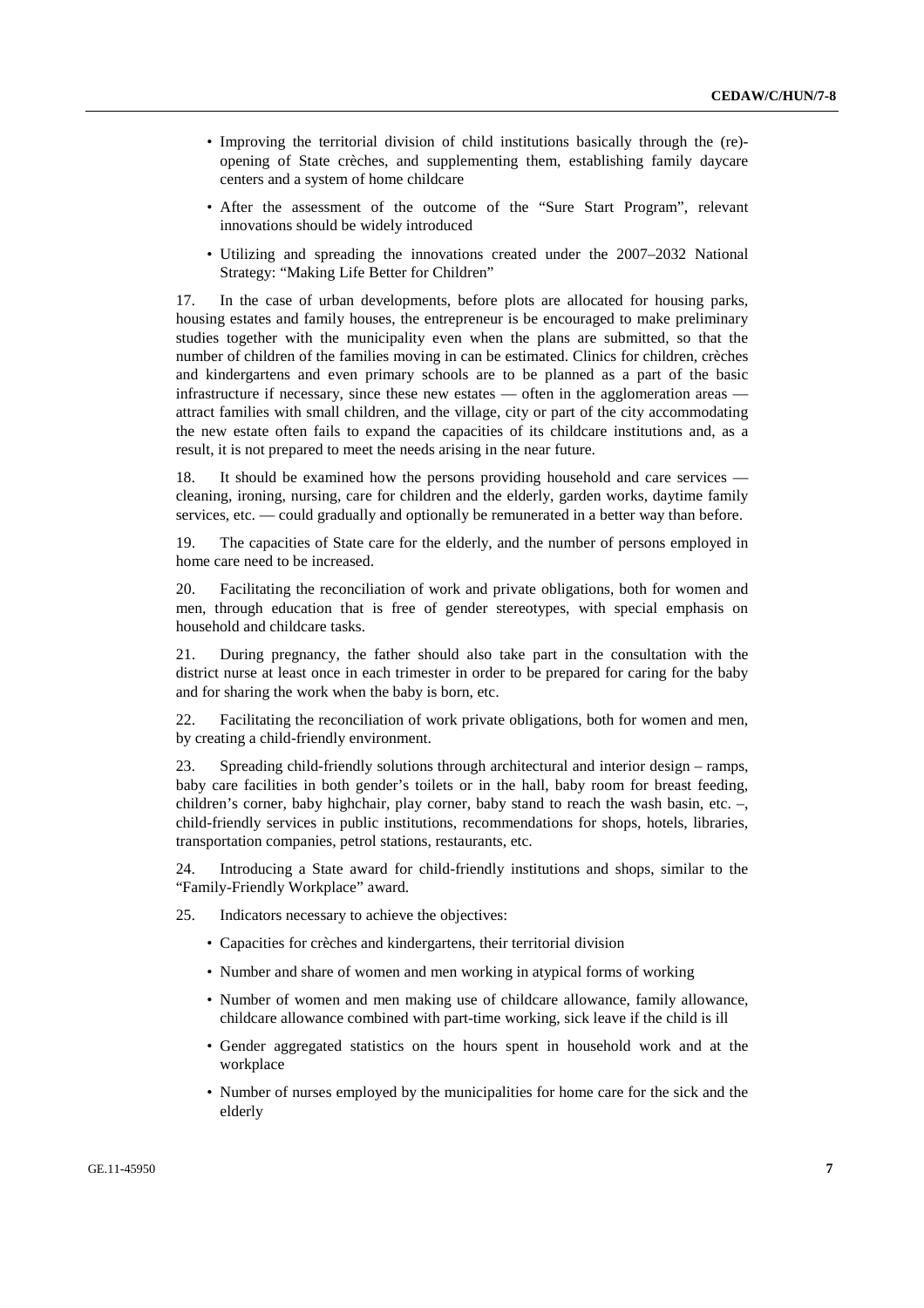- Capacities of the institutions providing care services
- Number of the municipalities cooperating with families in caring for the sick
- Number of the institutions and shops that have won the "Child-Friendly Award"

# **C. Facilitating the reduction of uneven participation of women and men in political and economic decision-making, as well as in the field of sciences**

26. The conditions to eliminate women's disadvantages in political decision-making should be created by planning institutional reforms.

27. The possibility of how a more proportionate representation of women in political decision-making could be achieved should be investigated.

28. Women's participation in leading positions should be increased by the end of the period both in the public and the private sectors by making equal opportunities plans more pronounced, so that it be 1/3 higher as compared to the starting point and/or the rate of both genders reach at least 40%. One of the ways gender segregation in economic decisionmaking and in general in the world of work can be eliminated could be if we ensure the necessary rate of participation by women.

29. Gender issues as a subject of research should be a priority in all the research, development and innovation projects financed by EU resources in the coming period, and gender attitude and methodology should be included in applied research methods. When application schemes are invited and assessed, special attention should be given to the gender aspect.

30. Elimination of women's disadvantages in the educational and research institutes. Through gender oriented research, other new, innovative approaches may come to light. Based on the new aspects, new scientific results can certainly be expected. A precondition for this is to eliminate the obstacles hindering women's promotion in their scientific career and their participation in research grant applications.

31. Conscious, continuous and structured Government preparatory work and a campaign to shape the attitude of the society to achieve the desired objectives by, inter alia:

- A permanent campaign through the publication and dissemination of books and information documents and their promotion even via public service advertisement because no social and political reform can be expected without the commitment of the government
- Encouraging gender consciousness and a shift in socially accepted values
- 32. Indicators necessary to achieve the objectives:
	- Number and rate of women in political decision-making
	- Number and rate of women in economic decision-making
	- Number and rate of women in certain levels and fields of sciences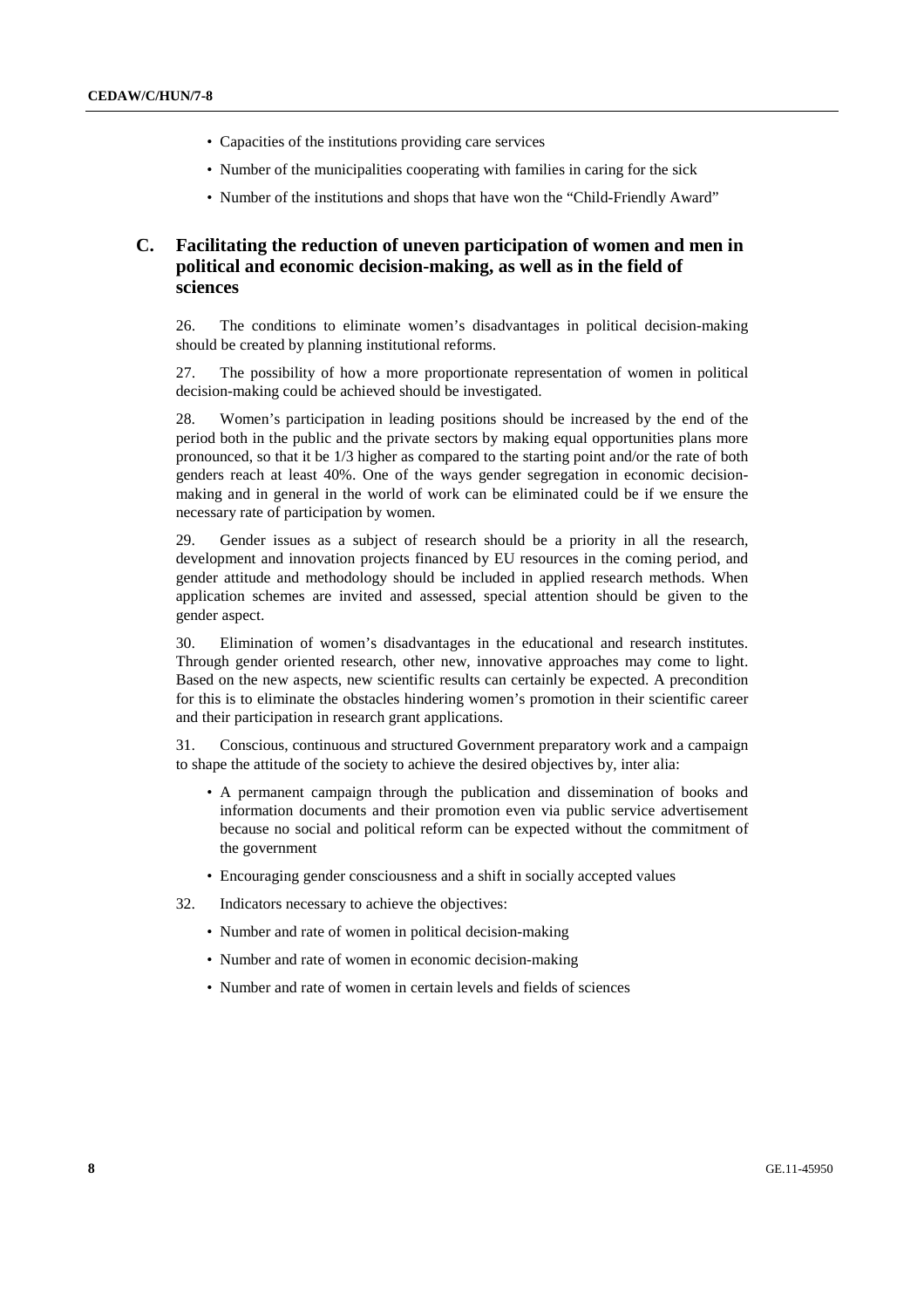# **D. Taking steps towards efficiently combating, preventing and eliminating all forms of violence against women, and the violation of a person's right to physical and mental integrity**

33. Establish the general legal and infrastructural frameworks for the protection of victims and hold the offenders liable by the following.

34. Compile professional protocols in accordance with human rights aspects as described in Point II. a) of Parliament Resolution 45/2003 (IV.16.) for all the professions involved in handling issues of violence against women. The professional protocol of the Police is included in Order 32/2007 (OT. 26.) ORFK. Similar protocols for professions involved in law enforcement, and for public health and psycho-social professions are also to be worked out.

35. Develop training programs providing the right attitude and knowledge for the recognition and acknowledgement of the violation of human rights when women suffer violence, similarly to the regular training provided by the Justice Agency to probation officers, to staff members providing assistance to victims, and to other specialists.

36. Set up a phone or personal assistance service on violence against women as a violation of human rights, strengthening such service for women falling victims to different forms of violence.

37. Involve health, training and social institutions in the process of preventing and treating violence against women; introduce courses on violence against women and on human rights in public education, secondary and higher educational institutions; issue information leaflets and manuals on Hungarian and European legislations on the rights of women, publishing a series of documents on what needs to be known on the practical enforcement of such rights.

38. Develop the collection of statistical data on all types of registered acts that are considered as violence against women, broken down between genders and the types of violence, as well as on the relation between the offender and the victim, making existing databases (Netzsaru, ENYÜBS, OITH) comparable, making data collection uniform based on protocols, making them public, and the publication of said statistical data on the Internet every year, in a easily accessible and searchable database. When private data related to crimes are handled for statistical purposes, data management rules are to be observed when the conditions for legislative work are examined.

39. Implement the above measures in cooperation with the civil organizations that have been dealing with such issues for a long time and which are experienced in treating the victims, and checking regularly if the objectives are met, monitoring the progress made so that sub-tasks may be identified.

40. With regard to domestic violence against women, a precise definition of domestic violence and related terms on the basis of international definitions, in the appropriate branch of the law.

41. Based on these precise definitions, consider the amendment of the Criminal Code or of the Act on misdemeanors.

42. Expand the gender aggregated criminal statistical data collection with quantitative data on the sanctions applied (stating related punishments), primarily by developing further the professional content of data provided by criminal courts to criminal records bodies, as well as by creating the possibility of utilizing recorded sanction data for statistical purposes, including the examination of the conditions for legislative and IT developments, if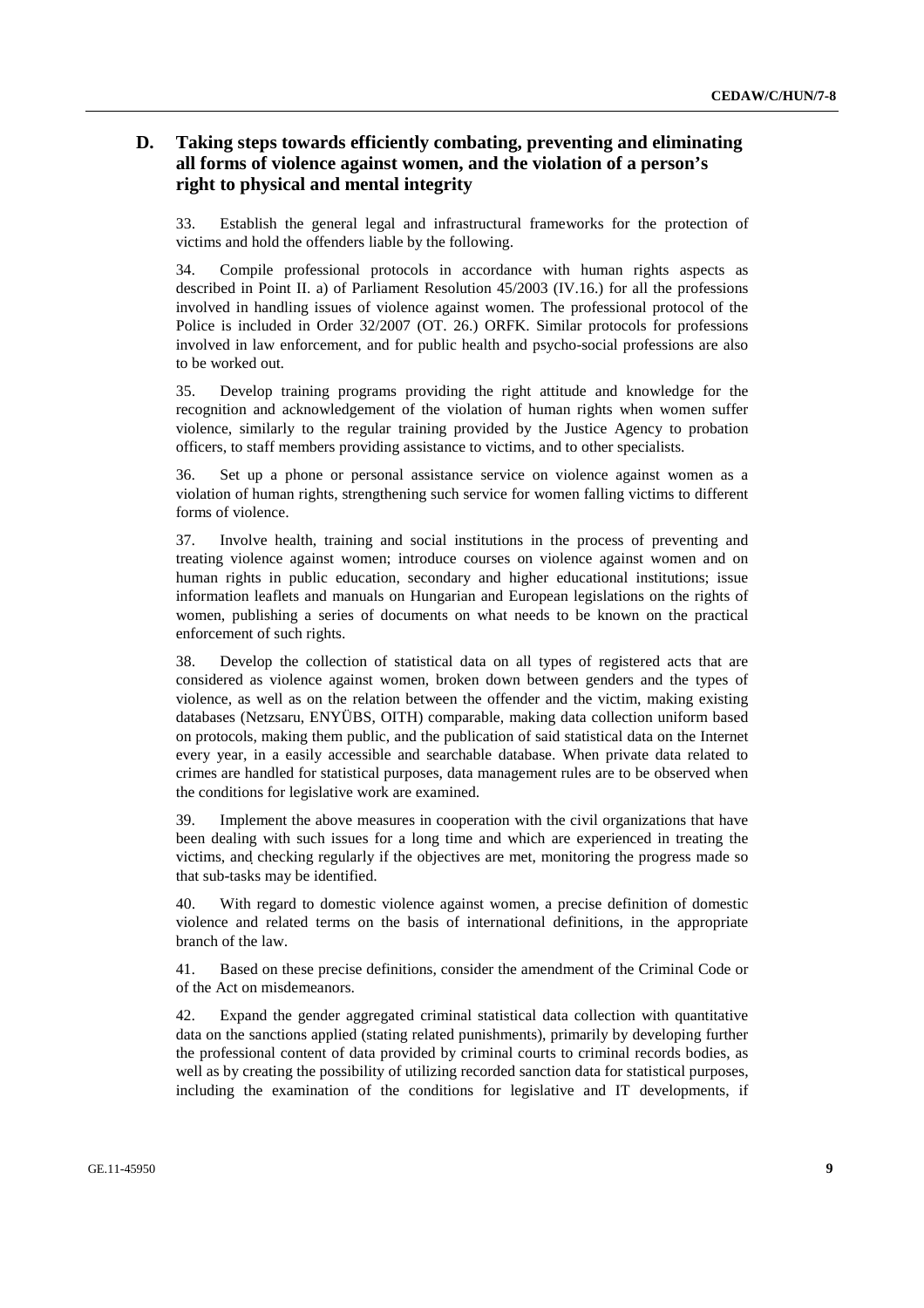necessary. When private data related to crimes are handled, data management rules are to be observed when the conditions for legislative work are examined.

43. Organize regular surveys regarding attrition and support target-oriented research.

44. Increase the personal and institutional capacities of public and civil services for the protection of victims of domestic violence, introducing integrated client service developed and applied by civil organizations also in the public service providers dealing with victims, developing assistance, supplementing the services of existing crisis centers by applying the method of electronic assistance, among others.

45. Prevent the diversion of human and financial resources from victims as a result of dealing with offenders (diversion from violent conduct), integrating into the curriculum of public education and in the training of specialists in order to recognize conducts of violence, as a special preventive measure against domestic violence, and involving the mass media in the elimination of stereotypes related to violence between partners and to the romantic message conveyed by such violence, launching information campaigns, shaping public opinion, disseminating training materials, and issuing calls for applications.

46. Regarding sexual harassment, provide a precise legal definition of the terms.

47. Collect statistical data on the number of, and on the course of such cases, and ensuring that such data is made public on regular bases, conduct research and both representative and qualitative surveys regularly.

48. Disclose the activities related to Hungary and their outcome performed by the work group established to facilitate the enhanced sanctioning of gender-based discrimination, to the authorities established by the European Union in 2007, monitor compliance with the requirements of equal treatment in members states, and assure transparency.

49. Provide continuous training with a gender approach to the staff members and decision-makers of the authority responsible for compliance with the equal treatment principle, as well as to labour court judges.

50. Work out Rules of Conduct, also cover the detailed mechanism of submitting complaints as a model for employers, and make the application of said Rules compulsory at least for employers obliged to prepare equal opportunities plans.

51. Conduct information campaigns for the public and especially for employees and employers.

52. Regarding harassment/stalking, careful revision of the provision on harassment in the Criminal Code, amending it if necessary and providing training to the police and other actors in law enforcement as well as to other relevant professions on harassment, its effects on victims and on the seriousness of the act, with special regard to the preventive function of recognizing threatening harassment in its early stages.

53. Collect statistical data based on representative and qualitative surveys, including the proceedings started based on the legal status of harassment as defined in the Criminal Code, including the course procedures take.

54. On sexual integrity, widen the collection of statistical data, make representative national surveys, monitor the course cases take, provide access to data in the records and databases kept by the authorities, and support surveys aimed at data collection by independent organizations and researchers with special regard to the fact that the latency of sexual abuses is extremely high.

55. Support developments aimed at providing wide and objective knowledge regarding sexual culture and behaviour to students of primary and secondary schools and at preparing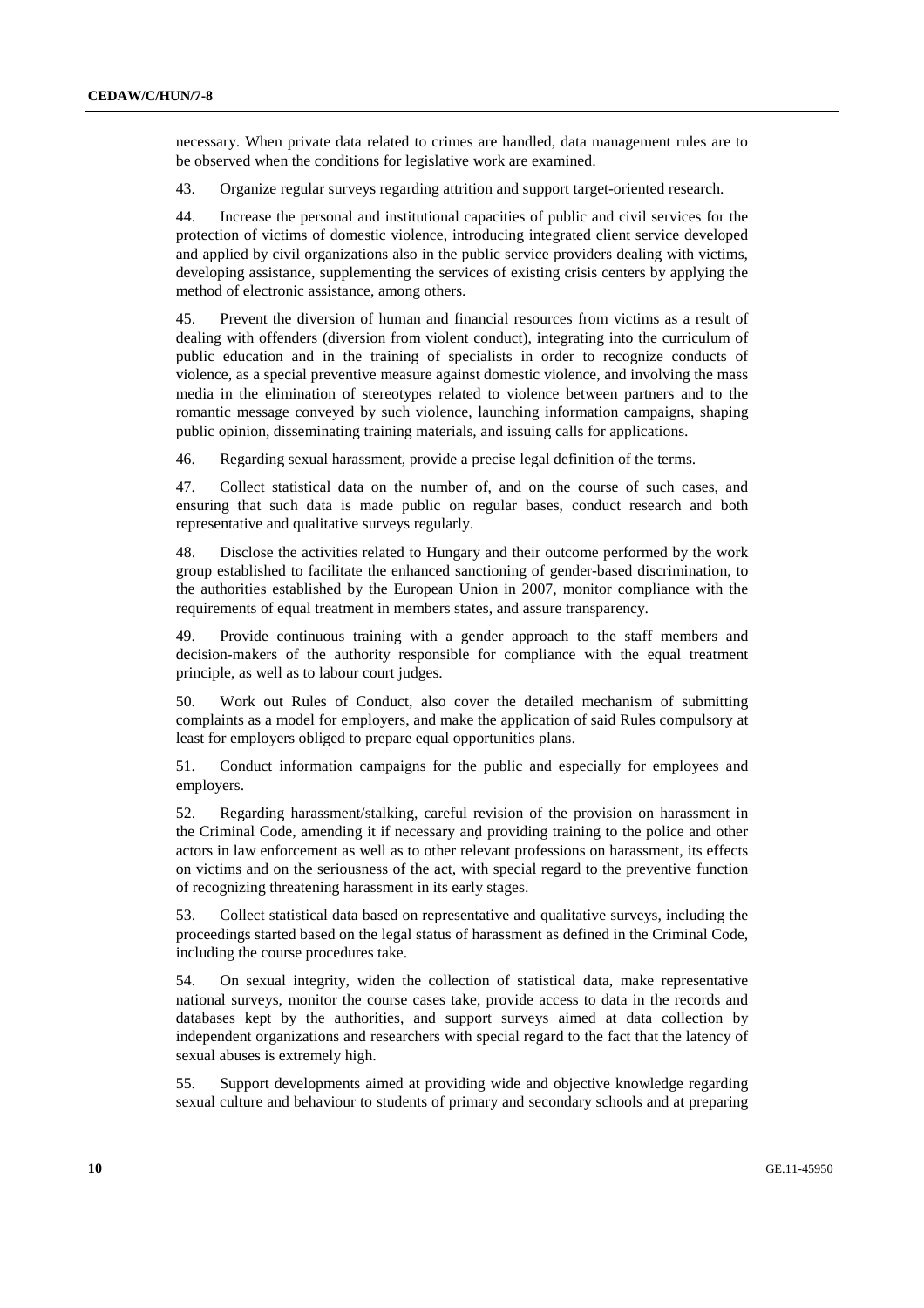them for adult life and for responsible and joyful relationships. Promote the implementation of sexual and mental hygiene projects in order to enhance the right to sexual integrity.

56. Establish special official units dealing with different types of rapes, especially, but not only within the investigating authorities, courts and health care institutions; provide special training courses to their employees on the nature of violence against women, on the international definition of women's human rights, on the recognition of offenders and victims and on the tasks related to handling them.

57. Work out protocols regarding the action taken by the different authorities acting in cases of sexual violence, and provide integrated services to victims of sexual violence and sexual abuse, taking into account the recommendations of the Council of Europe.

58. Use special technical equipment already widely used in victim protection in other countries (hearing via closed circuit television, recording the hearing and the testimonies on audio and video tapes, etc.) in order to protect the victim, especially to avoid the typical revictimization resulting from repeated testimonies.

59. In relation to prostitution, human trafficking, pornography, carry out research in sociology, psychology, health, economics and criminology on organized crime and providing information with the aim of decreasing the acceptance of prostitution as a social phenomenon. Since there are huge efforts made to make pornography socially acceptable, at the price of exploiting many women and girls, information should be provided on an ongoing basis to influence the public opinion.

60. Prevent victimization of migrant women and men, being defenceless, they may easily fall victims of prostitution and human trafficking.

- 61. Indicators necessary to achieve the objectives:
	- Number and direction of the changes in legislations interpreting any form of violence against women as a violation of the right to self-determination and human rights of women
	- Number of the reported, registered, examined and sanctioned violent crimes against women
	- Number, type, length of ordered coercive measures in criminal proceedings, type, extend and length of the applied sanctions
	- Number of services provided by the state and NGOs, number and financing resources of special crisis services provided by phone or in person, those of crisis services, legal aids and integrated services
	- Data on existing crisis centers and on the ones to be established; number of victims and requests for assistance, the type of the assistance provided the results of monitoring, etc.
	- Number of persons participating in training courses by types of training, training days and trainers
	- Satisfaction indicators of the users of such services based on independent surveys
	- Number of those targeted by information and training documents in line with the human rights approach
	- Changes in the financial and human resources of state organizations responsible for the issue, as well as of civil organizations tackling violence against women, changes in the financing for direct services and for assisting target groups
	- Number of uniform professional protocols regarding these issues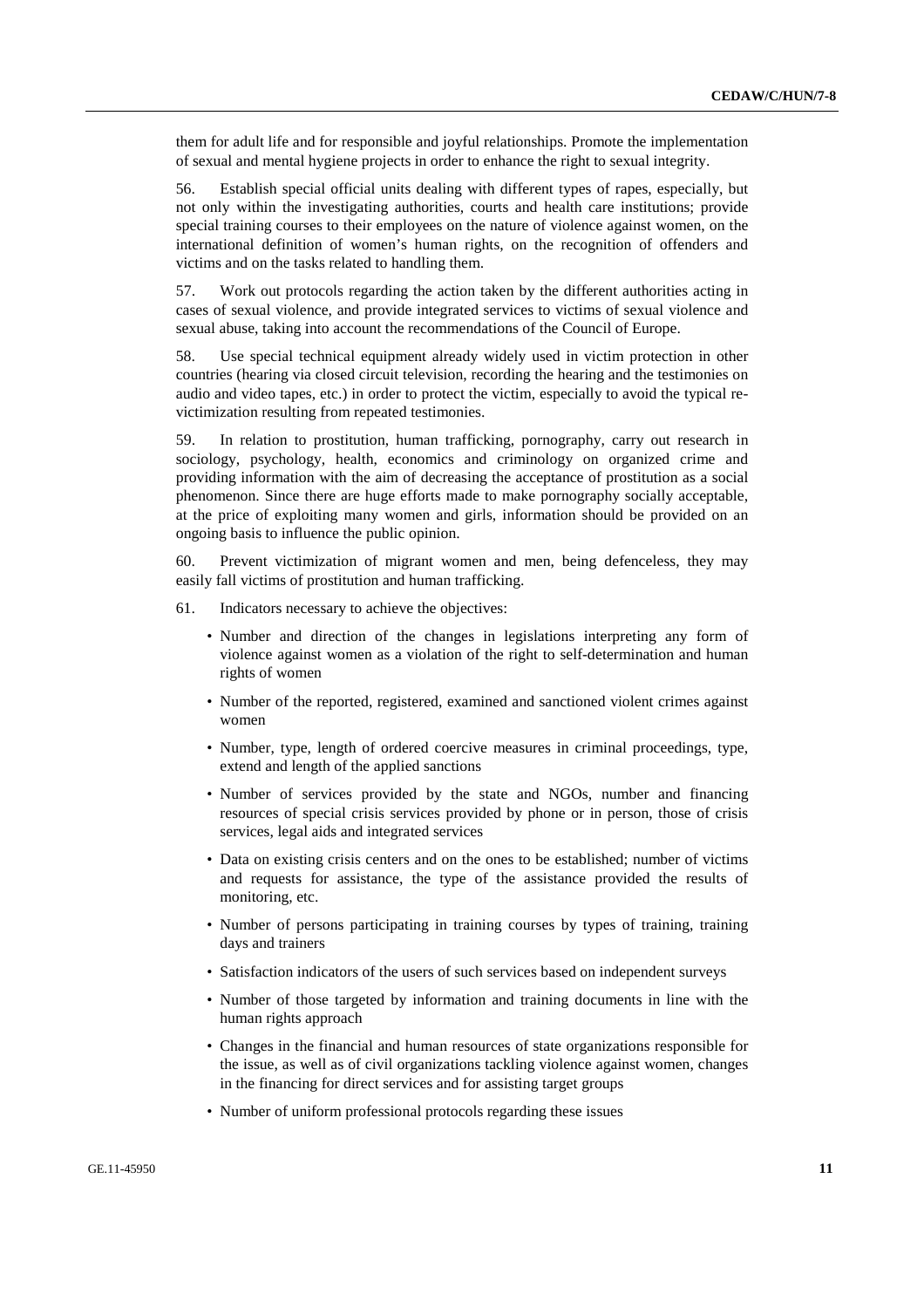- Number of the surveys revealing the financial implications of violence against women in both the national economy and private life
- Number of the victims of domestic violence between genders and age groups
- Number of news articles, information documents, and other documents published in the electronic press with no stereotypes
- Number of campaigns for information provisions and forming public opinion, with no stereotypes and humiliating illustrations of women in any way, or blaming of the victims
- Number of primary, secondary and higher educational institutions using educational materials free of prejudices
- Amounts spent and appearing in health care and in the assistance services
- Number of the campaigns stating men's responsibility in eliminating violence against women
- Number of the services aimed at men, for the protection of women against violence
- Rate of the costs of services provided to men compared to the costs of services provided to the victims or of the measures aimed at the protection of the victims, where such rate does not exceed 10%
- Special attention is to be paid to women victims of multiple discrimination in case of each of the indicators

### **E. Facilitating the reduction of gender-based stereotypes**

62. Eliminate gender-based stereotypes in education, including regular revision of the National Core Curriculum by depicting stereotype free gender identity and competences ensuring equal social opportunities as a need of the students and as an educational asset.

63. Facilitate the development of further training systems for all the professions taking part in education: education administrators, experts of public education and teachers. The objective is to support the implementation of gender sensitive curriculum.

64. Educational services should include the gender approach and its promotion in order to encourage the gender equality issue to appear in related professional consultations.

65. Develop further the application of gender-based criteria when textbooks and curricula are approved. The issue of gender equality should appear as a horizontal aspect when educational materials are developed for public education.

66. Promote the establishment of a research base for higher education which is responsible for establishing the knowledge background for the innovations and developments of gender education policy, for developing and publishing an information base and for working out further strategic recommendations for education policy.

67. Widen adult education and lifelong learning, introducing training for a second chance, integrated into the education system (e.g. through the establishment of a female academy).

68. Eliminating gender-based stereotypes with media participation involves working out a system of criteria which may be the basis of the revision of the relevant legal regulations, in order to use of sexist-free and gender equality supporting media language and illustration, to develop such model "media products".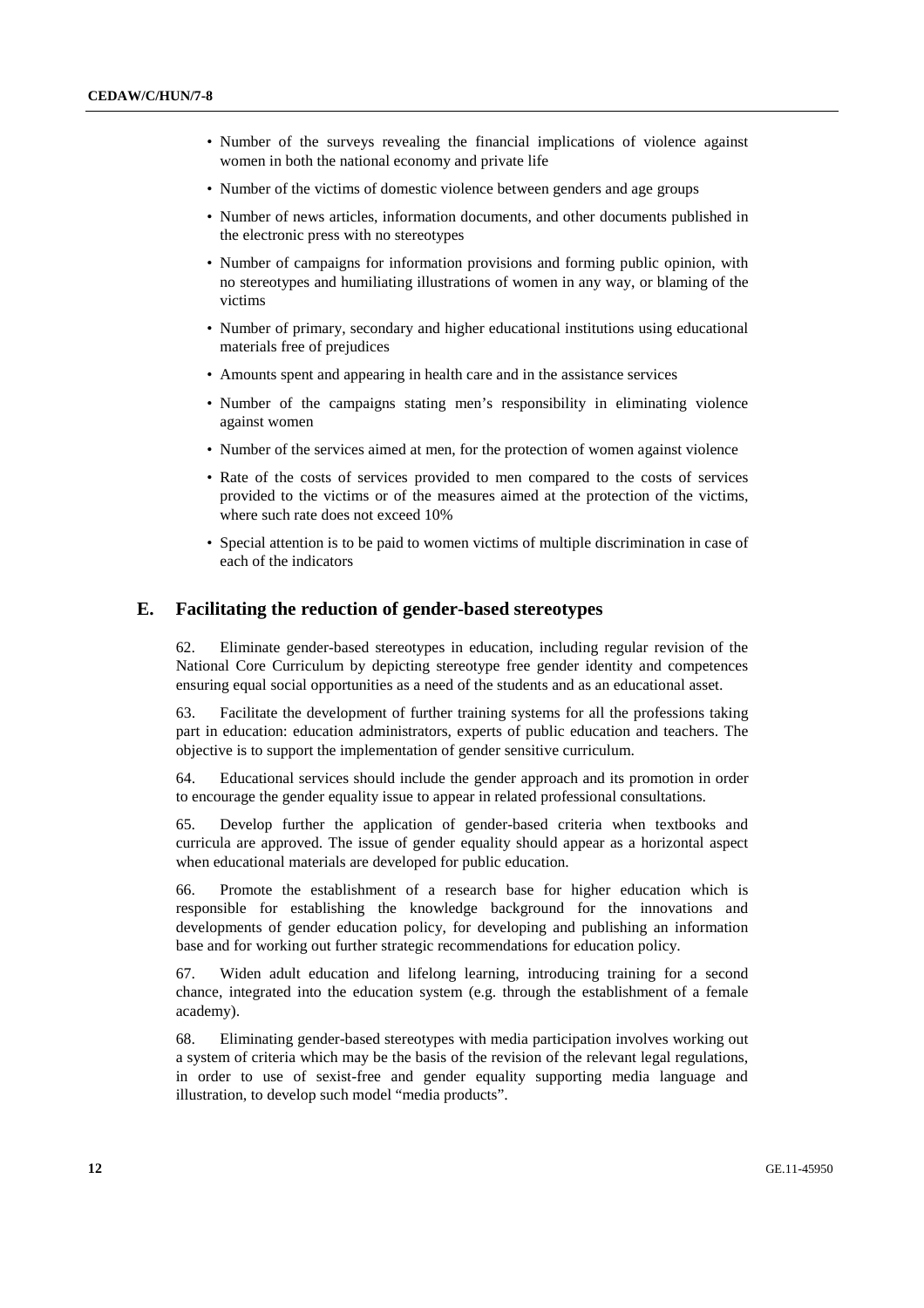69. Facilitate the participation of women in public political, sport, scientific and business TV and radio programs and issues; encouraging media series which facilitate the dissemination of knowledge on gender equality; promote the gender based revision of media knowledge in public education.

- 70. Indicators necessary to achieve the objectives:
	- Amount spent on gender training and the number of participants
	- Number of schools interested in the issue and participating in the pilot project
	- Number of teachers participating in the pilot project
	- Number of students participating in the pilot project
	- Number of functionally illiterate women
	- Presence of genders in the press (public life programs, number of male and female editors, etc.)
	- Passive presence, by genders
	- Rate of non-stereotypic illustrations compared to stereotypic ones
	- Number of illustrations that humiliate women and use them as decoration in the media and especially in advertisements
	- Number of women and men participating in distant education

# **III. Report on the implementation of the Convention**

# **A. Dissemination of the Committee's concluding comments (CEDAW/C/HUN/CO/6)**

71. The Government has published the concluding comments of the CEDAW Committee on the homepage of the Ministry responsible for women's issues. They are still available there. The costs of translation were borne by the Government.

72. In addition, the recommendations were made available to the public in Hungarian. A volume titled "Women's rights" including the Convention together with the related Optional Protocol, the general recommendations of the CEDAW Committee and the specific recommendations for Hungary are also available. Said volume was published in 1,500 copies. In addition to the governmental level, it was also sent to other forums including civil organizations, trade unions, specialized conferences, etc.

#### **Communication No. 4/2004,** *Sz. A. v. Hungary*

73. In Hungary the National Public Health Service checks the health care institutions and levies penalties in case of breaches of law. It coordinates the professional supervision over health care and arranges for the professional supervision of health care service providers with the participation of county public health administration organs and regional public health institutions.

74. The National Center for Healthcare Audit and Inspection also functions as a control.

75. With the involvement of experts and civil organizations (including the European Roma Rights Center) the Government conducted reconciliation in relation to the regulation of sterilization so that the CEDAW Committee's recommendations and other relevant international norms may be better represented in regulations. As a result of all this,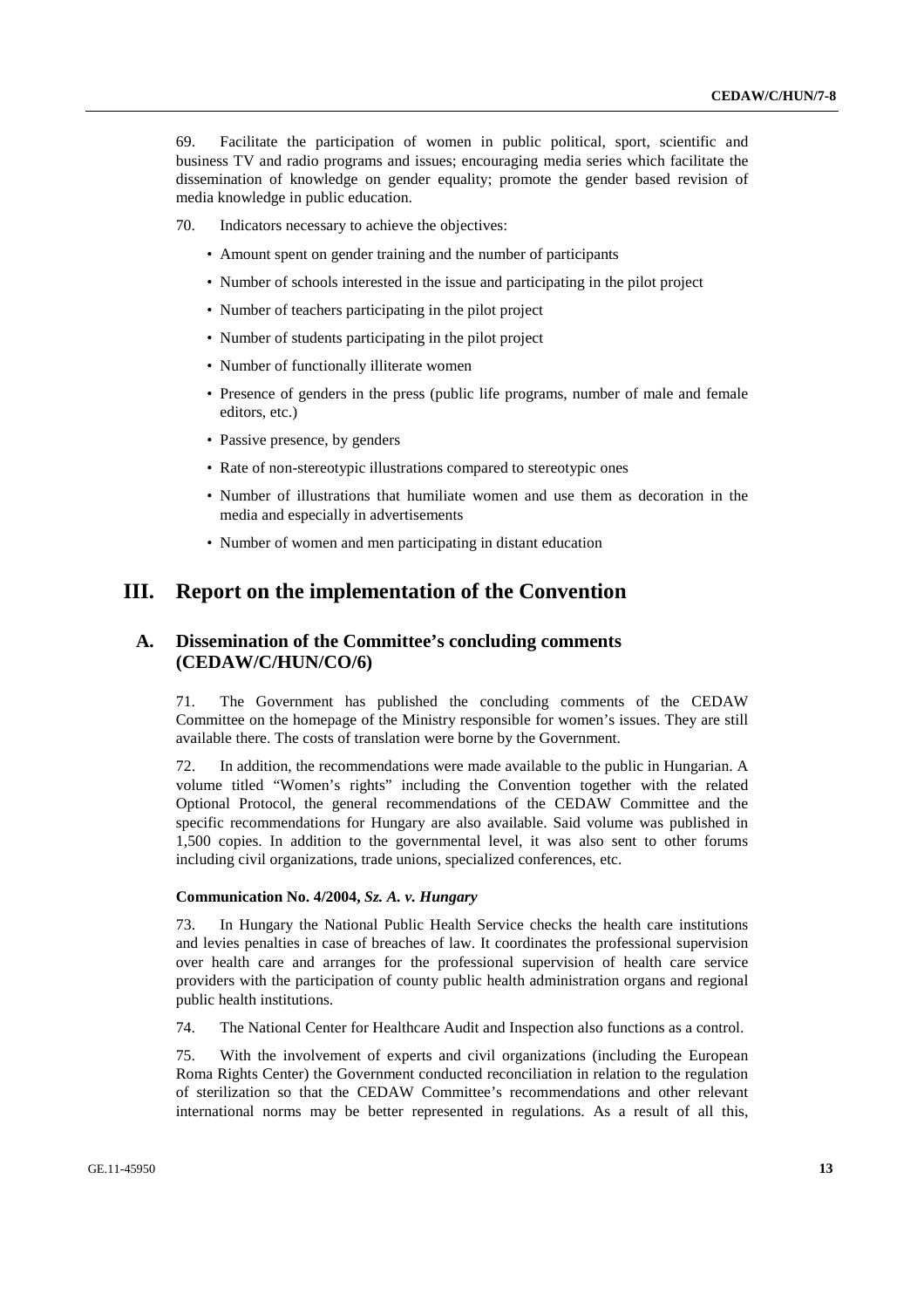legislation was amended on the basis of paragraph d) of section 28 of Act XXVIII of 2008 on amendment of certain health care acts. Therefore, Subsection (8) of Section 187 of Act CLIV of 1997 on health no longer contains the possibility of failing to provide information. Currently the wording of the act is as follows:

 "(1) Sterilization, which shall render either gender incapable of reproduction, may be performed based on the written application from the woman or man affected:

 (a) over 18 years of age for persons of legal capacity or of diminished capacity;

 (b) under 18 years of age for persons of diminished capacity, if the conditions under Subsection (7) are met; and

(c) for incapacitated person, as provided for by Section 187/B.

 (2) When the application for sterilization is submitted, the appointed physician of the healthcare provider shall inform the applicant orally and in writing of other opportunities of contraception that can be made use of by him/her or by his/her partner, the nature of the intervention, it's possible risks and consequences as well as of the chances of the restoration of procreative capacity.

 (3) Furthermore, when the application for sterilization is submitted, the healthcare provider shall inform the applicant that if he/she maintains his/her intention to undergo the medical intervention, he/she shall again appear before the healthcare provider in 6 months' time following the information, with the exception of what is contained in Subsection (4). If the applicant appears before the healthcare provider in 6 months' time and declares that he/she maintains his/her request regarding his/her sterilization, the intervention may be made in six months' time from making said declaration unless it is facilitated by an obstetrical or other operation event earlier.

 (4) As to application for individuals over 26 years of age, the provisions in Subsection (3) shall be applied by asking the applicant to appear before the healthcare provider again in three months' time following the information and the intervention may be made in three months' time after said appearance.

 (5) If the intervention is for the sterilization of a person of diminished capacity or and incapacitated person, the information provided for under Subsections (2)–(4) shall be given to such person in consideration of the reason for the diminished capacity or incapacity, in a way understandable for such persons.

 (6) The application for sterilization shall be submitted in a public document or private document of full probative force.

The intervention shall be made for health reasons if, based on the expertise of the medical specialist:

 (a) the pregnancy directly jeopardized the life, bodily integrity, good health of the woman or it is highly probable that the child born of the pregnancy would suffer from serious disabilities;

 (b) no other method of contraception is possible or recommendable for health reasons.

 (8) When the intervention is conducted for the health reason described in Subsection (7), the provisions of Subsections (3)–(4) shall apply."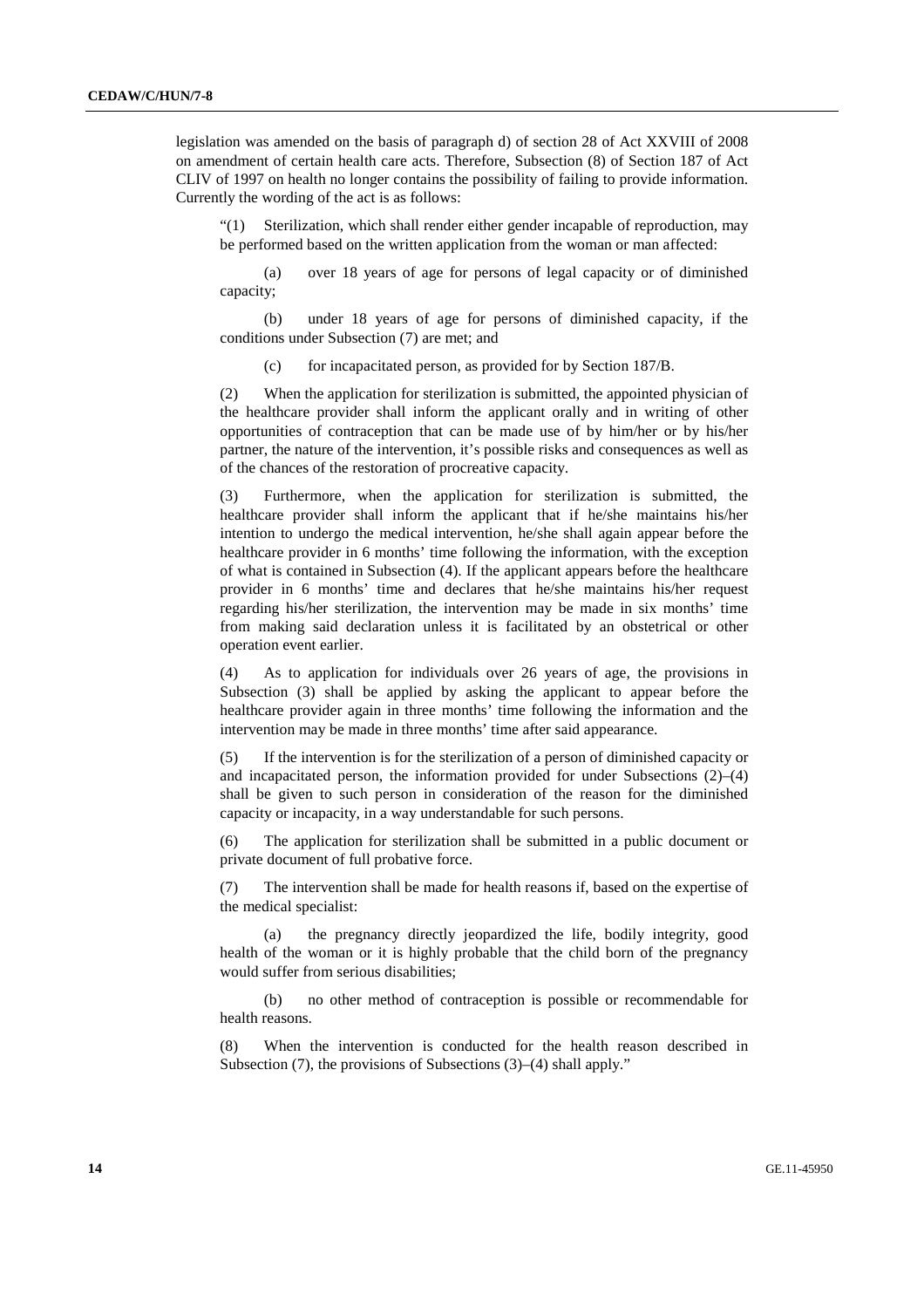76. Furthermore, the Ministry responsible for public health sent the sample form recommended and provided by NGOs for obtaining well-founded agreement to the competent professional divisions, which have reviewed and are currently considering such.

#### **Compensation for the complainant**

77. Based on the Hungarian Government's resolution of 18 March 2009, a sum of HUF 5,400,000 was remitted to the bank account of Sz.A. on 11 June 2009, to the debit of the title of indemnification of private and other legal persons 6, miscellaneous expenditures 1, other budgetary expenses 17, Ministry of Finances XXII, available to the minister of finances.

78. By virtue of the decision of the Government, the basis of the remittance was the UN committee recommendation (as included in the related instruction of the minister of finances). In the remark column of the remittance order "Compensation to Sz. A." is indicated.

### **B. Implementation of the Convention**

79. Article 70/A of the Constitution unambiguously states that all forms of discrimination are prohibited in terms of persons staying on the territory of the country, including the discrimination based on gender. Furthermore, it stipulates that discrimination will seriously be punished by the law. In addition to the negative, banning provision, the state shall show an active, positive conduct for the avoidance and elimination of said discriminations as Article 70/A (3) states that the reaching of equal rights shall be supported by special measures on eliminating inequalities.

80. Article 66 of the Constitutions gives detailed and specific provisions on guaranteeing equal rights to women and men, in terms of civil, political, economic, social and cultural rights. It specifically points out the enforcement of the rights of women in relation to childbirth, thus giving special attention to the role that greatly determines the life of women and essential both for them and for the society.

81. Therefore, in accordance with the objectives of the Convention, the Constitution, the primary rules of law, sets that special protection is to be provided to women against discrimination. Furthermore, Article 66 of the Constitution provides for the equality of women and men in the field of labour, which is a basic right that may serve as the basis for the liquidation of the disadvantageous position of women as it provides adequate business strength to women to represent and enforce their interests and rights, respectively, to the highest possible extent.

82. Based on all this we think that the primary (highest level) rule of law of Hungary fully complies with the requirements related to the fight for the achievement of the objectives of the Convention since as a result of the constitutional rules it provides said objectives both with legal and with symbolic strength due to the constitutional form.

83. Furthermore, we consider as important to the State that when draft rules of law are opinionated, attention is always to be paid to the provisions of the Constitution, meaning that when the draft rule of law is reviewed in terms of its constitutionality, the ban on negative discrimination is to be enforced as well since otherwise the rule of law will be contrary to the Constitution and the Convention as well.

84. We are of the opinion that the Hungarian regulations meet the requirements set in Article 2 of the Convention. The above provisions figuring in the Constitution as well as the acts regulating the basic fields of life including but not limited to the Labour Code, as well as the acts regulating education, health, political rights and family status, treat women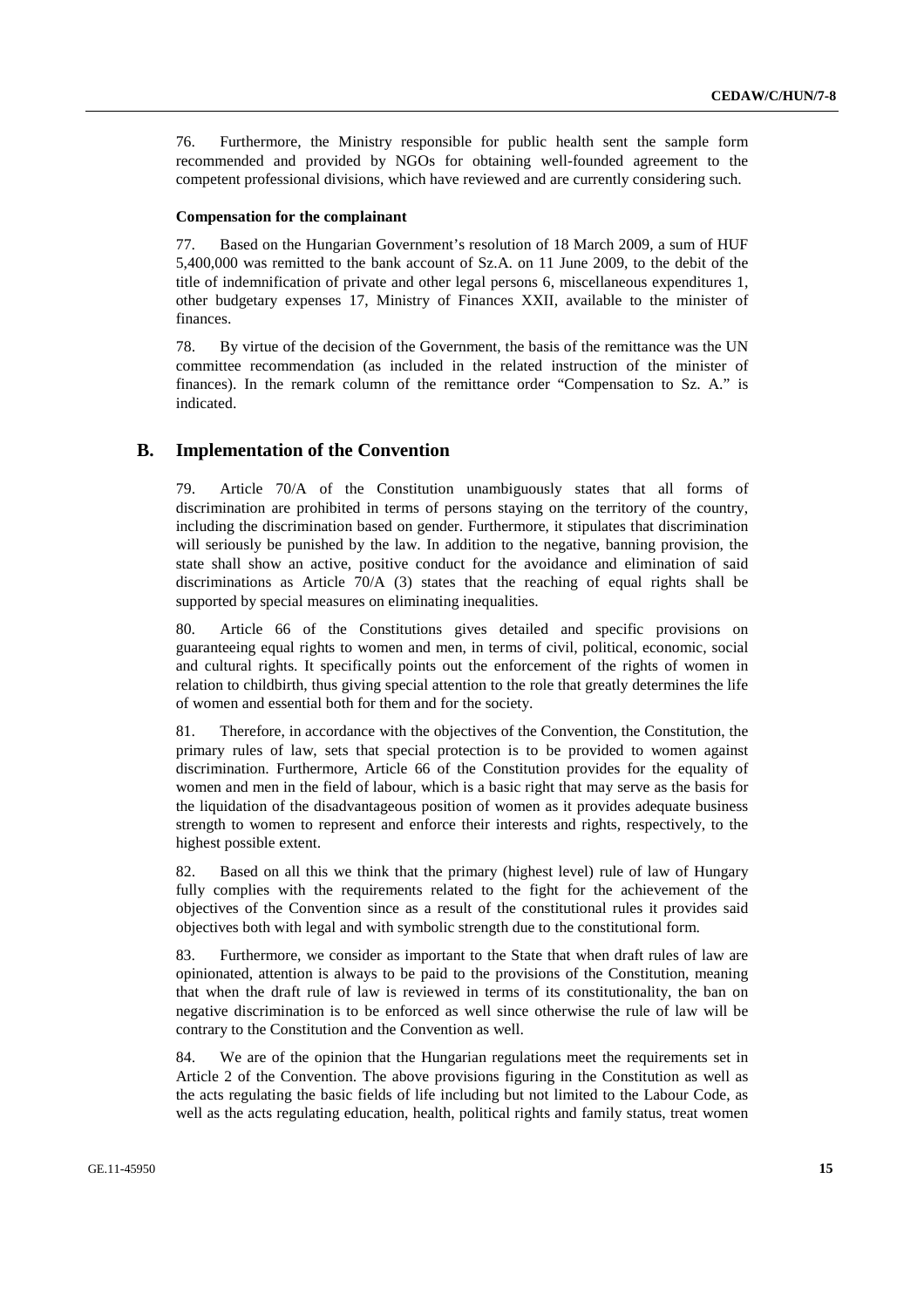and men equally and do not contain any provision that excludes or restricts the participation or rights of either gender in a certain field. Considering this fact, we think that the Hungarian regulation also meets the requirements under Article 3 of the Convention.

85. As to the affairs related to the training and education of judges and justice employees, the National Council of Justice (OIT) autonomously responsible for the administration of courts, makes decisions in compliance with the current constitutional order of our country. Accordingly, the OIT accepts the annual training plan of the Hungarian Judge Training Academy, in terms of which the minister of justice, who is a member of OIT, may only make proposals and remarks.

86. As for the rights of women, the Hungarian Judge Training Academy plans to provide the following training courses in 2011:

- Two-day consultation for judges engaged in family law cases, for the discussion of the practical issues related to Act LXXII of 2009 on restraining to be introduced owing to violence between relatives
- Two-day training for judges on empathy and sympathy in courts (developing empathy providing help to the work of judges, recognition and elimination of the factors of feeling sympathy in the course of court work, generated by individual characteristics)
- 87. Training courses planned for 2010:
	- One-day course on the establishment of the amount of the childcare allowance in light of changed business and income positions
	- Two-day course for judges dealing with criminal cases, on sexual and other violent crimes
	- General dissemination of knowledge is facilitated by the public administration by publications, conferences and seminars

88. For strengthening the role of the Equal Treatment Authority (hereinafter: Authority), the colleagues of the Authority (so-called equal treatment clerks) have been present in county offices since 1 September 2009. Each colleague of said network has legal qualification and considerable experience in the field of equal treatment. In addition, a campaign is underway for increasing the awareness of the Authority and for meeting the requirements of equal treatment fully.

#### **Work done by the Equal Treatment Authority**

89. Similarly to former years, in 2009, the rights related to equal treatment were infringed in the field of employment in the greatest number (21) followed by gender (6), age (5), differing opinion (4), maternity, ethics (2-2), sexuality and trade unionism (1-1). The Authority found discrimination in 17 cases in relation to age (6), disability (3), ethnic origin and colour of the skin (3), maternity, political views and sexuality while it established multiple discrimination in two cases. From among the 48 cases, 30 were linked to business associations, while the remaining ones led to sanctions against municipalities, institutions and public authorities.

90. Altogether, HUF 33,600,000 was levied in fines and the Authority ordered the publication of 33 decisions. The Authority focused on the increase of legal consciousness and on the provision of information in 2009, too. In addition to the publication of decisions, the homepage of the Authority gave summaries on all the decisions establishing violation of law or approving compromises as well as on refusing decisions or for the separation of discriminations and other violations of law.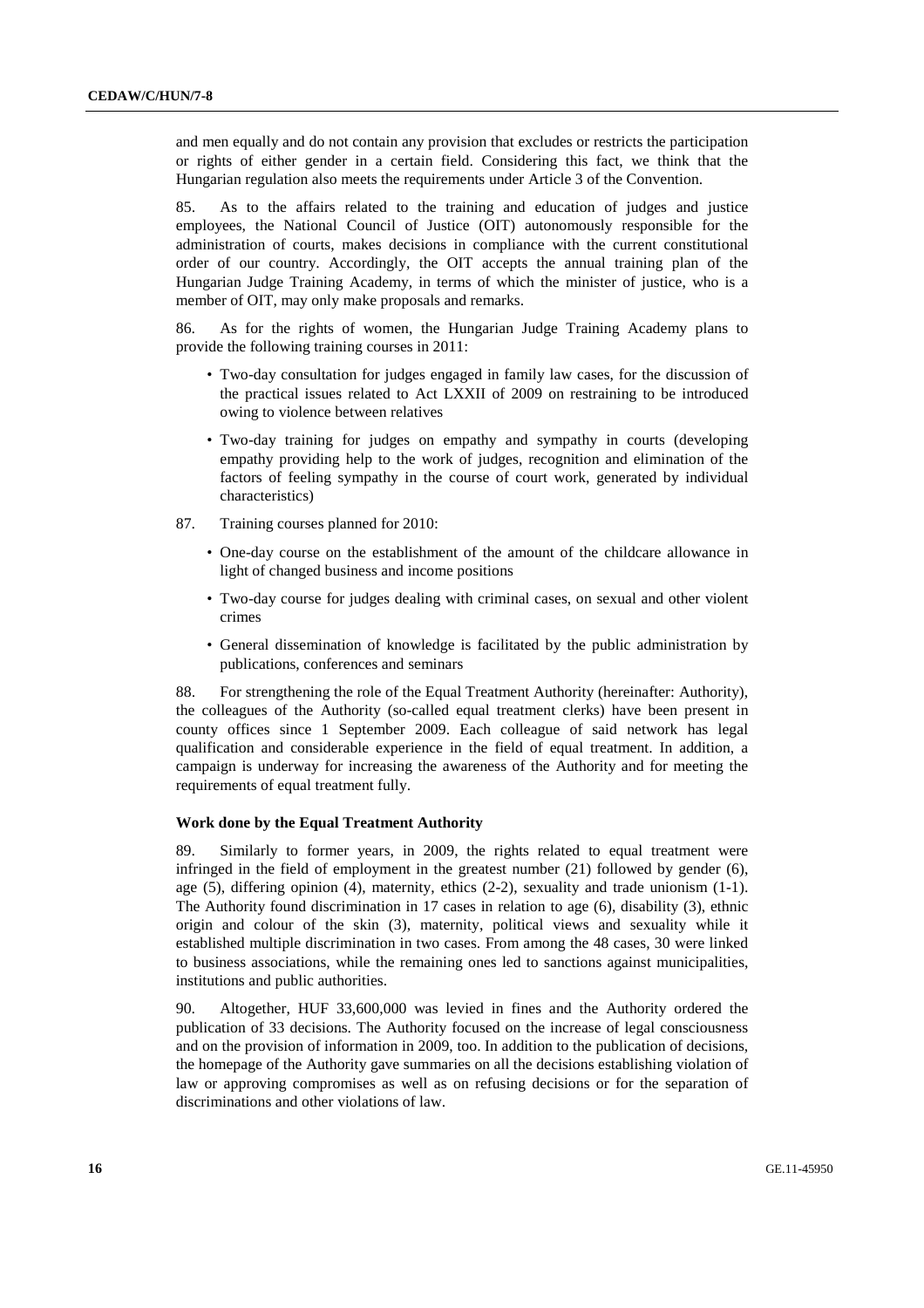91. The leaders and colleagues of the Authority gave information to the public on 91 occasions. They demonstrated 6 actual cases through the media and accepted 60 invitations of social organizations and co-authorities at different events. In 2009 74,138 persons visited the homepage of the Equal Treatment Authority.

92. In 2009, 273 decisions were made in respect of 1087 petitions (decision, order of non prosecution, resolution approving a compromise).

93. In 2008, the Authority closed 256 cases through decisions or orders. It established the infringement of the requirement of equal treatment in 37 cases out of the above 256 ones. It is clear that in 2009, the number of closed cases increased on one hand, while the number of cases closed with resolutions establishing violation of the law also increased on the other.

94. In 2009, the Authority established the infringement of the requirement of equal treatment in the field of employment in 20 cases (4-4 in terms of age and gender, respectively (28.6%), 3 regarding differing opinion, 1-1 (9.5%) in respect of maternity, trade unionism, sexuality and other status provided for by Point t) of Section 8 of the Equal Treatment Act. Multiple-discrimination was established in four cases: in relation to maternity and family status, belonging to an ethnic minority, differing opinion and protected features.

95. In the area of goods and services, the Authority established discrimination in 17 cases in 2009. Out of them, 6 cases concerned age, 3 on disability, 2-2 cases ethnic minority and sexuality and 1-1 motherhood/fatherhood (5.9%), political views or another status of the complainant. One case implied multiple discrimination (belonging to an ethnic group and colour). The Authority established discrimination in all 17 cases – one case implied harassment as well. 12.5% of the procedures initiated within the framework of claims of public interest were launched because of gender.

#### **The national institutional system**

96. Following the 2010 elections the national institutional system responsible for the advancement of women is operating within the framework of the Ministry of National Resources, through the Department of Equal Opportunities. Based on the Organizational and Operational Rules of the Ministry of National Resources, its duties, among others, are as follows:

 (a) Within the framework of codification activities, the Department of Equal Opportunities makes the concept related to voluntarism of public interest, equality between women and men as well as to other legal instruments and legal means of government control relating to the duties of equal opportunities;

 (b) Within the framework of coordination duties the Department of Equal Opportunities coordinates the development and implementation of the programs and concepts affecting many industries and professional fields and aimed at establishing gender equality;

- (c) Under its EU and international duties the Department of Equal Opportunities:
- Performs the duties related to gender affairs resulting from the EU membership and other international obligations
- Makes regular reports on the implementation of the Convention and its recommendations as well as on the achievement of the objectives of the Fourth World Conference on Women of the United Nations
- Participates in solving complaints afflicting the Hungarian state in relation to the contents of the Convention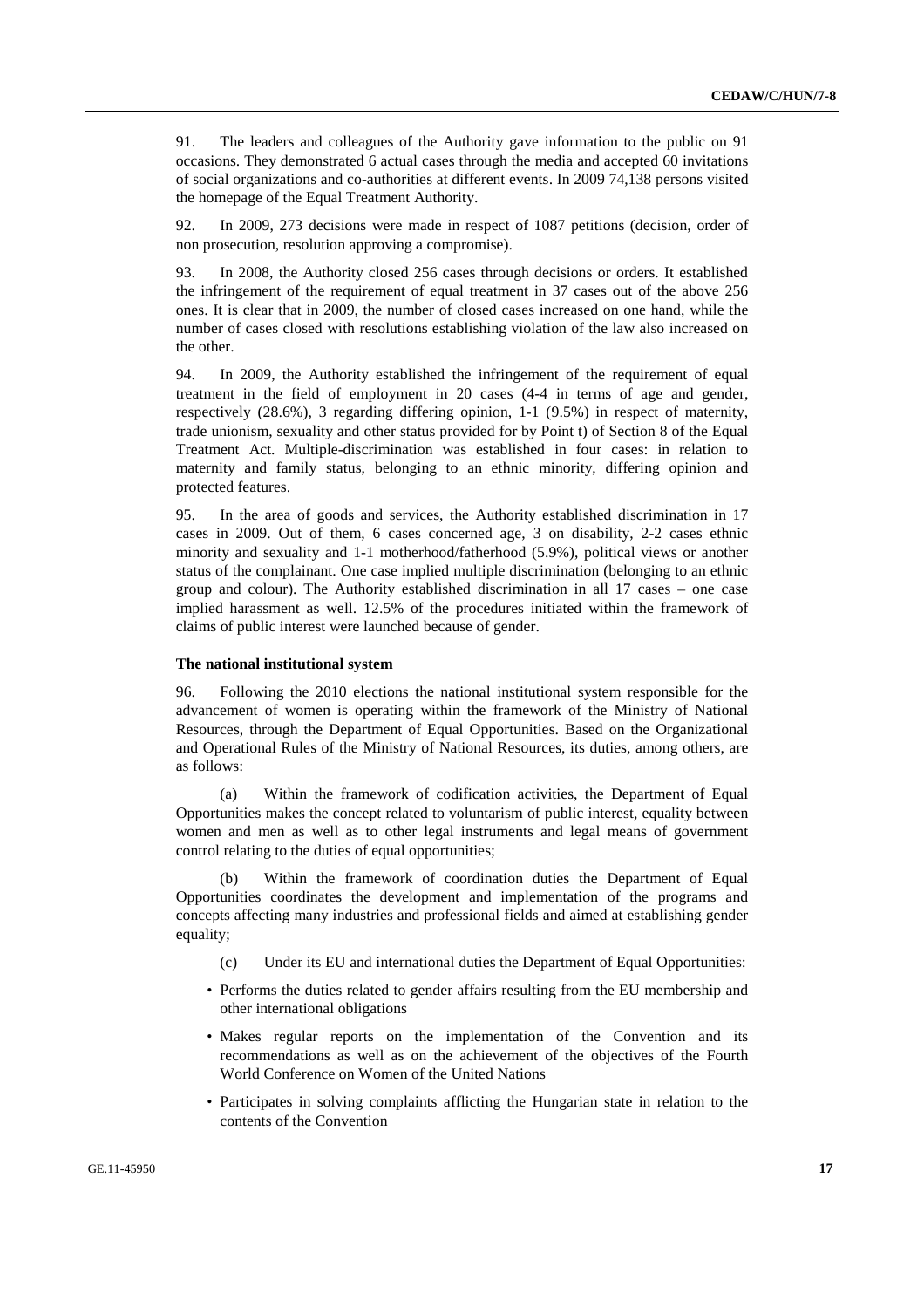(d) Within the framework of other duties, the Department of Equal Opportunities:

- Exercises right of agreement to enforce the aspects of equal opportunities in cases of motions connected with the life circumstances of disadvantaged social groups
- Operates the National Network of Equal Opportunities
- Reviews and reworks the strategic document "National Action Plan" aimed at establishing gender equality, related development ideas of professional policy and professional program and monitors the implementation of such in cooperation with the Department of Family Policy
- Participates in managing the tenders facilitating gender equality and belonging to the sphere of activities of the ministry in the field of equal opportunities
- Develops the professional contents of the utilization of international resources facilitating gender equality and that of other international resources related to the duties of the ministry, participates in monitoring the programs financed from international funds in terms of professional aspects
- Operates and exercises professional control over the institutional system established for the victims of domestic violence and those of child abuse
- Performs duties related to the prevention and reduction of human trafficking and prostitution
- Performs the duties of the Council of Gender Equality and harmonizes its operation with the Family Policy Council
- Performs the duties related to the ministry's programs facilitating equal opportunities and to the assurance of social equality, which do not belong to other public administration body or other organizational unit of the ministry

97. The Gender Equality Council still exists. To involve an even wider stratum, the churches will also take part in the works of the Council as from 2011 according to the plans of the Government. It is expected that through that expansion groups enjoying restricted attention from the government may also become more sensitive to the issues related to the equality between women and men.

98. The Department of Equal Opportunities maintains connections with civil organizations and supports them financially.

99. In 2009, a series of training courses was held on the topic of equality between women and men with the participation of the colleagues of the Office of the Prime Minister, the Ministry of Rural Development, Ministry of National Resources, Ministry of Finances, National Development Agency, Tax and Financial Revenues Office and the Hungarian State Treasury. The main target of the training was to convey comprehensive special and practical knowledge to specialists in their own professional fields so that the gender aspect may be enforced and good examples may be disseminated in practice.

100. The courses were conducted with the cooperation of the gender experts of the Hungarian Women's Lobby and the coaches of the Budapest Organization of the Consensus Foundation. The competent ministry published a manual for the series, titled "From the coastline to the mainstream", as it believes that the said material will be able to provide useful information in the future as well both to participants and to the increasing number of stakeholders.

101. In addition, new textbooks were compiled for the Controlling Authorities of the National Development Agency each, the contents of which are adjusted to the main duties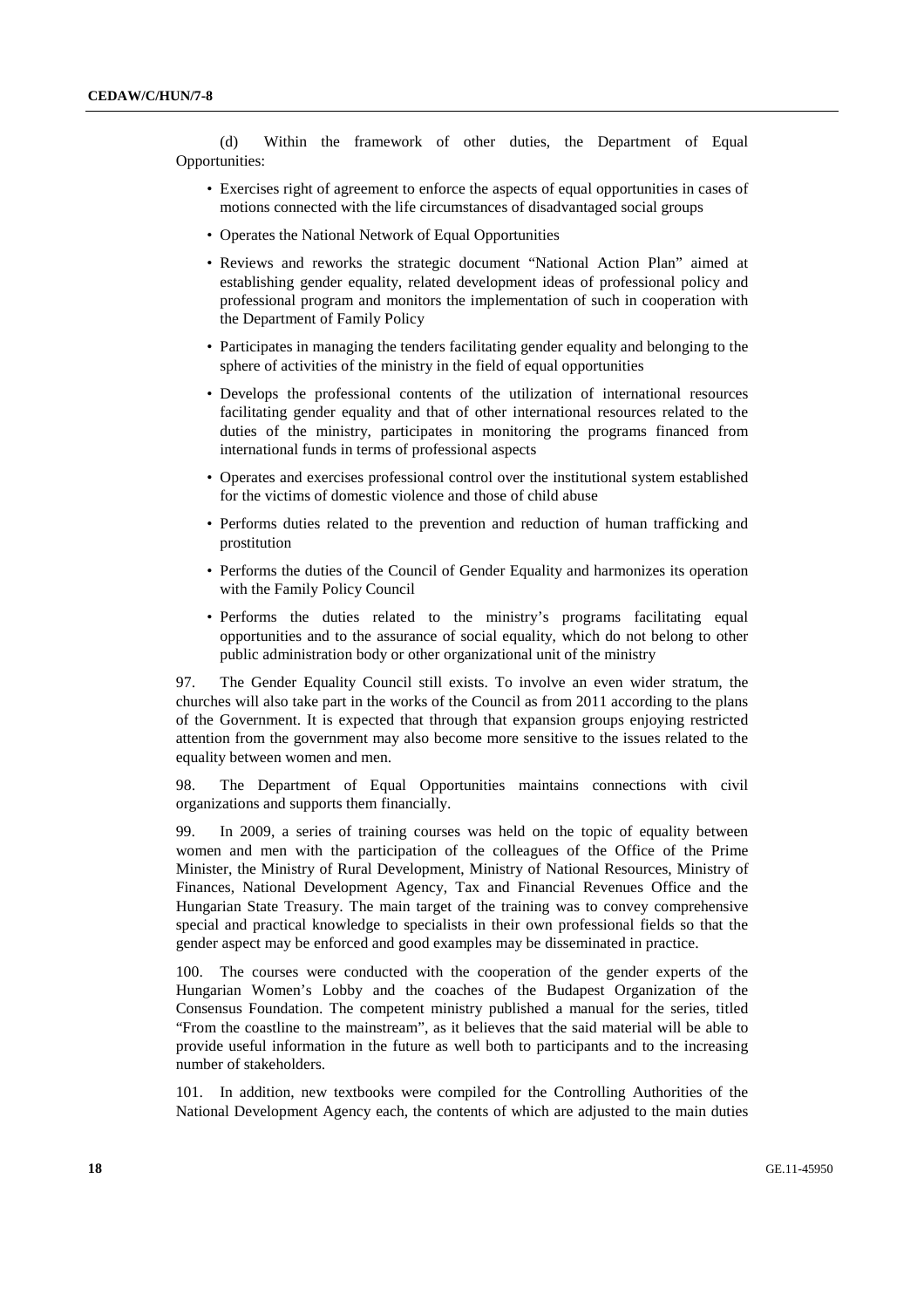of said authorities. The volumes can be downloaded from the homepage of the Ministry of National Resources (Consensus Budapest) and the National Development Agency (http://www.nfu.hu).

#### **Gender-based stereotypes: evaluation of the educational system**

102. Equality of women in education is stated in the Constitution.

103. The measure aimed at reducing the drawback related to having children is included in the Subsection (4) of Section 22 of Government Decree 237/2006. (XI.27.) on the admission procedures of higher educational institutions, related to the implementation of Act CXXXIX of 2005 on higher education, which provides additional points to mothers staying with their child at home so that they can pursue studies, improving in this way their chances on the labour market, which increases their business strength and facilitates the potential break-out from their disadvantageous position or the best possible utilization of their opportunities.

104. In addition, despite governmental efforts, education in Hungary is still segregated by genders, which can be experienced mainly in vocational training and in higher education. Women take part in out-of-school training courses in a relatively higher number than men. The specific feature of labour market courses is that the rate of women taking part in them is by nearly 10% higher than that of men.

105. Act LXXIX of 1993 on public education sets the objective to introduce several structural and content changes in the system of public education. In addition to theoretic and strategic grounding corresponding to the EU Directives, the act provides legal background for the elaboration of local training profiles by educational institutions in accordance with the needs of pupils/students.

106. Legal grounding, however, has not been followed by a professional-public policy process that could offer the opportunity to the decisions makers and operators of public education of getting acquainted with and learning the competences of pedagogic organization, controlling and teaching methods based on teaching and education needs.

107. Pupil/student needs should include the compilation of curricula, teaching and learning methodologies and instruments in harmony with the requirements set by gender, ethnics, social stratum, individual drawbacks and advantages, all acknowledged by professional policy.

108. The decree regulating the quality of educational material and textbooks stipulates that when textbooks are evaluated, related contents are to be examined in terms of, among others, the stereotypes, statements, figures, graphics, and photos strengthening the inequality of opportunities.

109. As to the training of teachers, the theoretic grounding and methodology of inclusive pedagogy, multicultural pedagogy, gender pedagogy, and feminist pedagogy are only present among facultative or specialized courses in the program of universities.

110. As far as the present situation of higher education and that of the training of teachers are concerned, existing gender courses are clearly linked to persons/teachers, meaning that the course is offered where the status of the teacher exists.

111. The extensive professional and scientific assortment is prevented by the homogenization of higher education in terms of contents and quality as well, despite the fact that one of the objectives of the Bologna process is diversification and the opening towards wider strata of the society.

112. As to vocational and adult training, discrimination and segregation are not significant due to the diversity of target groups and operators.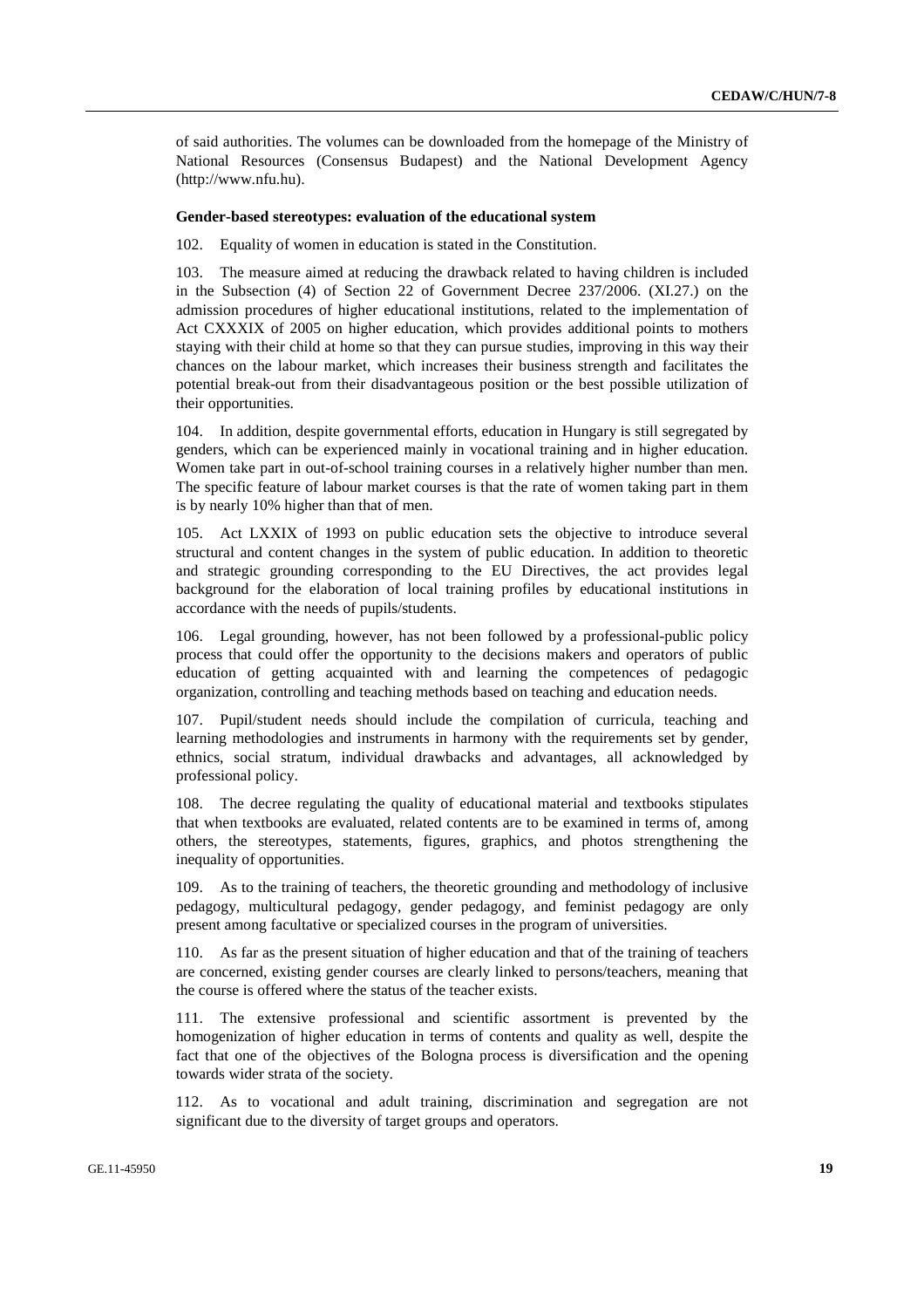113. According to a 2003 assessment on the labour market position of pedagogues, in the past decade the average age and the rate of women have risen for teachers employed in public education but the average level of qualification has reduced as the rate of those with college qualification has grown in younger age groups. This statement keeps on strengthening the segregation of the employees of public education by genders.

114. Though the majority of teachers are women, their rate in management has been reducing linearly with the prestige and the level of the position. Therefore, the glass ceiling effect can be clearly identified – women reach a lower level in hierarchy and their opportunity to hold leading positions is slighter than the one of men.

#### **Gender stereotypes in the media**

115. According to the provisions of Act I of 1996 on radio and television broadcasting, the activities of program providers shall not infringe human rights and shall not be appropriate, among others, for generating hatred for genders. If the program providers fail to meet the requirement of equal treatment in respect of women, the National Communications Authority shall launch proceedings against them.

116. Said authority examines in its annual report the rate of genders in the programs of national program providers (newsreels, background programs, actual programs and performances). In 2006 the composition of the (non-institutional) participants of newsreels was highly uneven. More than 80% of persons appearing in the programs were men. A slightly better rate was found in the newsreels of commercial TV channels (76% as compared to 24%) – the most significant difference was revealed in the newsreels and the analysis programs of one of the public radio channels (87% rate of men).

117. According to the records of the Authority, in 2006 altogether 38 thousand people appeared in the programs – the number of actors was the highest in a magazine broadcasted early in the morning (37%). As to the rate of genders, there is a considerable unevenness in terms of the programs. Every fourth guest of an analysis and educational program of a commercial TV channel was a woman. At the same time the background programs of several broadcasters can be considered masculine programs, as three quarters of the guests were men. To sum it up, men appear in programs six times more frequently than women (60.4% as compared to 8.3%).

118. In 2009, altogether 55 thousand actors were registered but as far as the rate of genders is concerned, considerable unevenness can be found among the programs. More than a quarter of the guests of political magazines were women. The program presenting the highest number male guests was also political one, broadcasted every day (69.8%) but if this rate is compared to the 2006 analyses, a slight improvement can be found. The appearance of women in magazine programs slightly reduced as compared to previous periods (12.1% compared to 11.1%).

119. There are few target group specified programs while, based on the data of watching the TV and listening to the radio, the television is the main source of information for about two-third of the population over 18. Mainly persons over 50, women and persons with low qualifications consider television as their main source of information. As compared to this, only 7% ranked radio the most important source, which is preceded by Internet and even the written press in the said ranking. Radio is a good information source mainly for the 18- 19 age groups, while the latter two media are used the most by men and persons with high qualifications.

120. The results of several domestic and international surveys show that the Hungarian electronic and printed media (public, profit-oriented and alternative ones as well) convey a disadvantageous message on the social and cultural status and role of women in terms of topics as well as visual and linguistic communication when they are portrayed in a private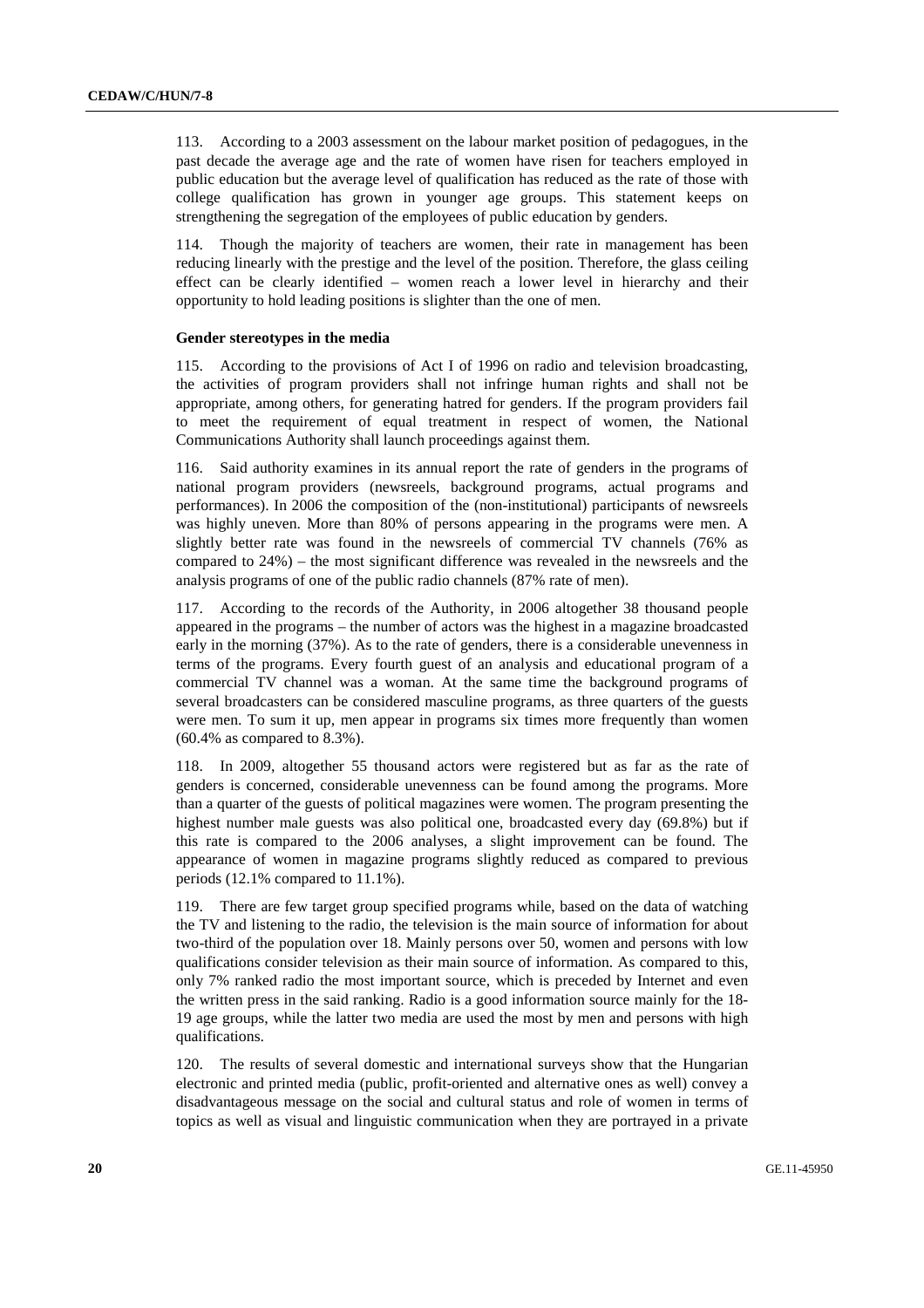or public environment. All this multiplies and gives further stimulus to the effect of stereotypic opinions resulting from traditional perceptions.

121. In addition to portraying disadvantageously, the "acceptance" of the sexist language and attitude in the media is clearly of discriminative character, therefore the media should be criticized by the society and a system of expectations should be established and operated which makes discriminative communication methods towards different minority groups unacceptable.

122. A part of the organizations responsible for auditing and self-regulation is characterized by gender blindness and inefficient operation (e.g. advertising self-regulatory body). Currently there are no assessable data on the operation of the media and that of the communications ombudsman of the Authority.

123. The complexity and relative disorganization of the media profession make difficulties in exerting pressure by the civil sphere, calling to account and enforcing interests in developing the strategies of such.

124. In the field of the profession and training of journalists and communication specialists, the lack of knowledge and sensitiveness in terms of social sciences also contributes to general gender blindness of the media.

#### **Government measures for the elimination of stereotypes**

125. The elimination of stereotypes is one of the most significant duties for the establishment of equality between women and men.

126. In 2007, the ministry responsible for promoting equality between women and men compiled a supplementary textbook for secondary education, which deals with the role of women in the history of the 20th century. In addition, film series consisting of 5 parts was also made under the title "Role – not a role" which deals with the stereotypes related to gender. In 2008, an auxiliary material for teachers, a DVD and information leaflets were issued for the series.

127. In 2009, the Government supported an accredited master course on the role of women for history teachers. The target group of the training consisted of teachers teaching history and social sciences in primary and secondary schools as well as students pursuing studies in secondary schools, universities and colleges. The training was aimed at facilitating the spreading of thinking that conveys, in all fields of life, values grounded on modern equality beyond traditional and distorting stereotypes related to gender.

128. The main content elements of the training were as follows:

Historical lecture series for the demonstration of the implementation of the quality of women and that of related problems in the field of politics, right to vote, economy and society, education, everyday life and thinking in Hungary of the 19-20th century;

 (b) The wording of the lectures was displayed together with additional information materials on a dedicated sub-page on the Internet homepage of the most significant history journal (www.rubicon.hu);

 (c) Video records were taken on the lectures that were published on DVD together with the materials of the program.

129. In 2010 a mini training course series was held on national level.

130. In order to draw the attention of the society efficiently, the Government supported various media events, including the following: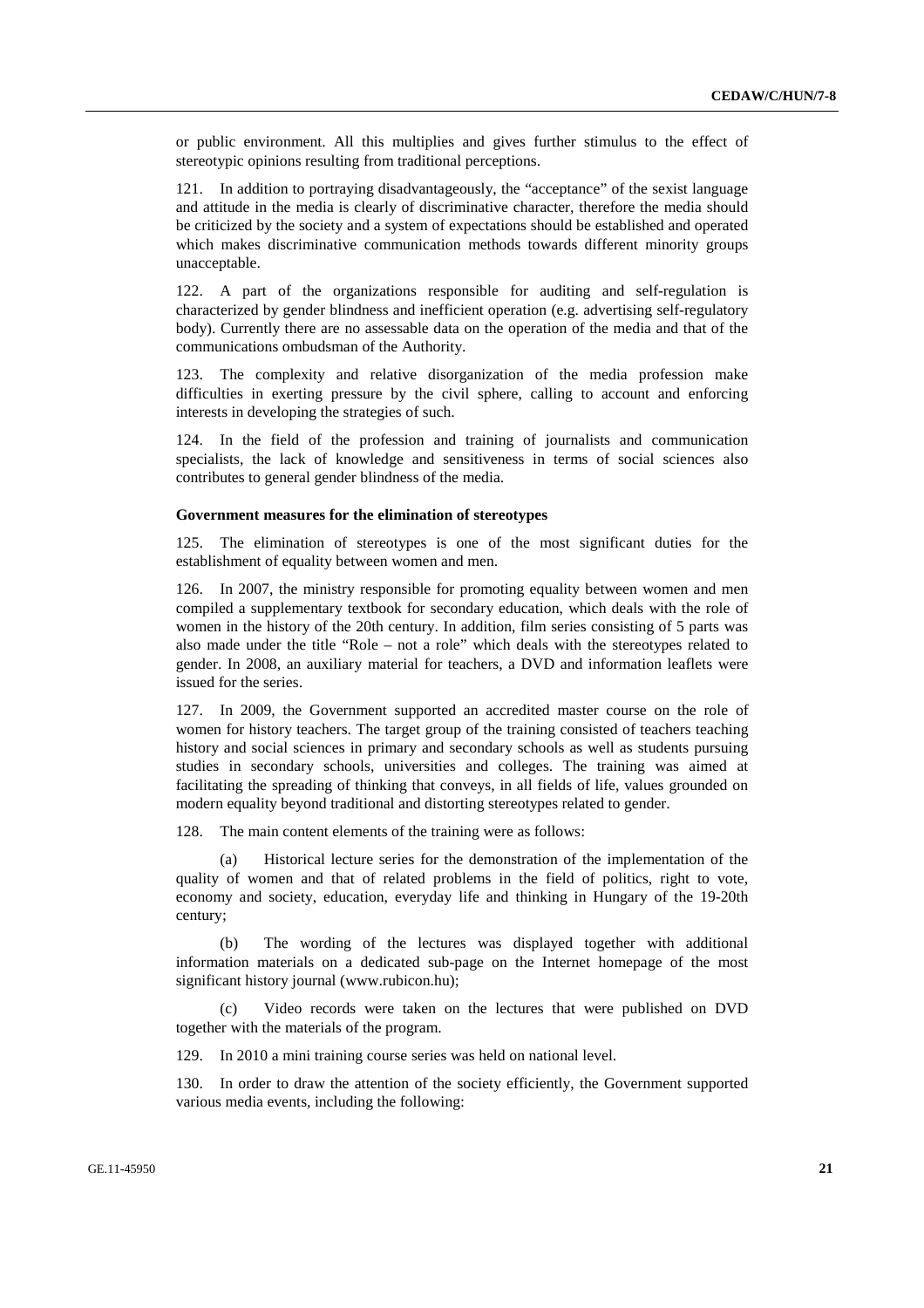- The spot competition, *Sztereokόpia*. Competition material is available on Youtube at http://www.youtube.com/results?search\_query=sztereok%C3%B3pia&aq=f
- "Through women's eyes," magazine program on the public television channel
- Appearance at the Hungarian Film Week: the information related to equal opportunities emphasized by the educational films was conveyed to an even wider stratum through the film festival

131. In the course of said conveying, both direct and indirect forms were made use of: continuous projection of the DVD films ("Role – not a role") in the community spaces, adjusted to the film spots, professional reference and advertising materials of the films.

132. At the box office level, only the edited spots of the films were projected on a continuous basis.

133. In the halls where the actual movies of the festival were projected, spots (provided by the ministry) edited in advertising block were projected before the start of the movie.

134. In the ceremonial prize event of the festival the representative of the ministry delivered a category prize based on the decision of the professional jury of the festival.

135. The "Through women's eyes" series of the public television channel was also supported by the ministry. That program dealt with primary issues such as the reconciliation of work and private life, domestic violence or sexual harassment at workplaces.

#### **Violence against women**

136. Parliament adopted the amendment of the Criminal Code through Act XCI of 2005 on 4 July 2005, which includes restraining as behavioral rule that can be ordered within the framework of the probation period.

137. According to the act that came into force on 1 September 2005, the court or, if indictment is postponed, the prosecutor may stipulate in its/his resolution obligations and bans as behavioral rules and may, within all this, instruct the protégé to restrain from the injured party, or his/her apartment, place of work or educational institution attended by the injured party.

138. In addition, it was necessary to introduce the opportunity of restraining not only after but also before the end of the procedure. To this end, restraining was introduced as a new coercive measure into Act XIX of 1998 on criminal proceedings with effect of 1 July 2006.

139. Restraining may be ordered for a period of ten to sixty days for grounded suspicion of crimes that can be punished with imprisonment upon the initiation of the prosecutor, private prosecutor, substitute civil suitor, injured party, the legal representative of incompetent person or person of diminished capacity as well as the legal representative of the minor living in the same household with the accused person.

140. In the course of the period of restraining the accused shall:

- Leave the apartment identified in the resolution of the court and stay away from such for the period set by the court
- Stay away from the person identified, the residence and workplace of such person, the educational and training institution attended by such person, the healthcare institution attended by such person, the building attended by such person for religious purposes for the period set by the court
- Stay away from getting in touch with the identified person directly or indirectly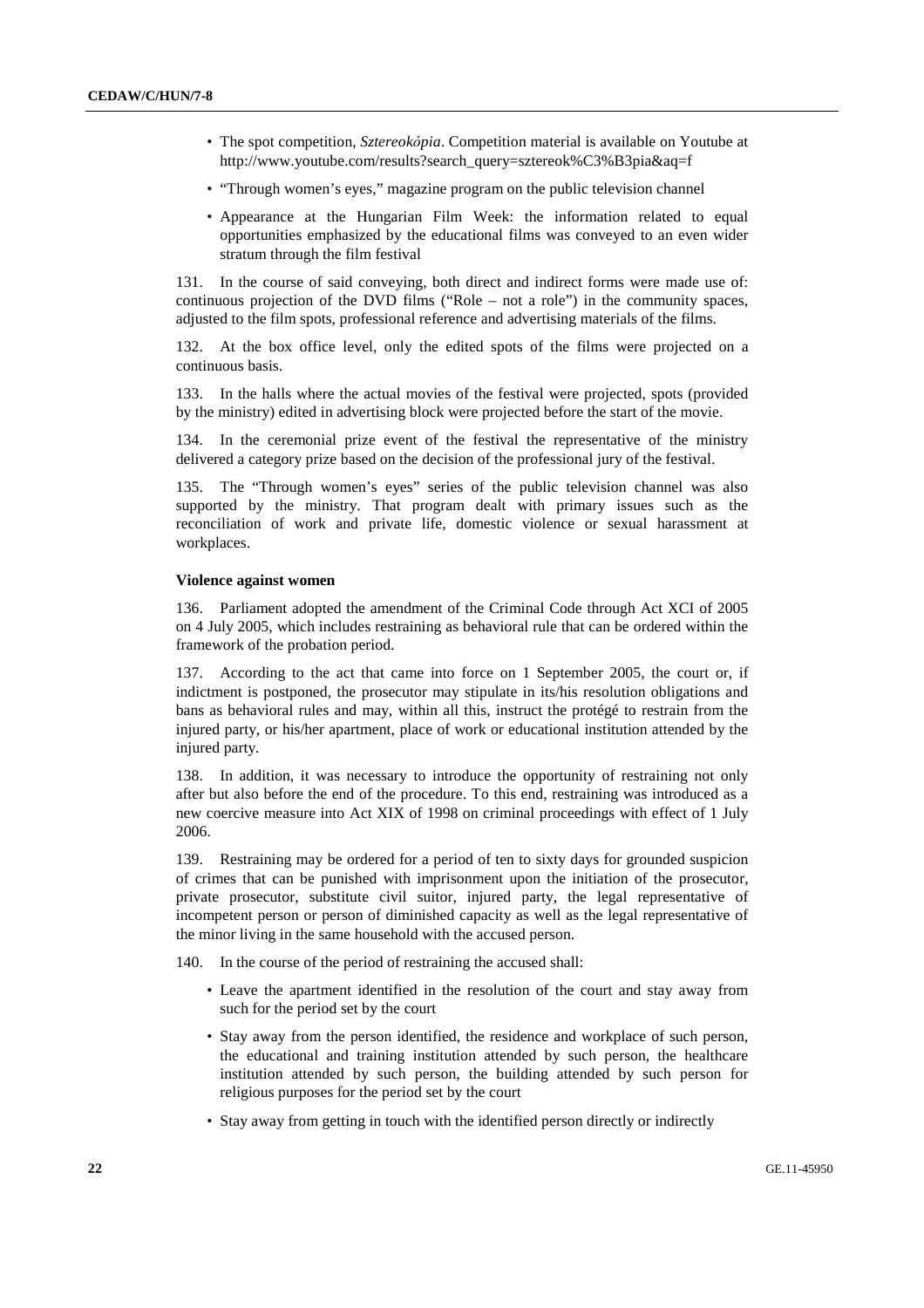141. If the rules on restraining are wilfully infringed, the person subjected to restraining may be put to pre-trial detention or fined, if the former step is unnecessary.

142. Parliament adopted Act LXXII of 2009 on restraining because of violence among relatives on 22 July 2009 (hereinafter: Act LXXII of 2009), which has been in force since 1 October 2009.

143. By virtue of Act LXXII of 2009 the following is to be considered violence among relatives (close relatives, relatives, ex-spouses, former registered partners in life, custodian, person under custody, guardian and person under guardianship as defined by the Civil Code):

- Activity performed by the abuser to the injury of the abused, seriously and directly jeopardizing dignity, life, the right of sexual self-determination, body and spiritual integrity
- Default by the abuser to the injury of the abused seriously and directly jeopardizing dignity, life, the right of sexual self-determination, bodily and spiritual integrity (hereinafter jointly referred to as violence among relatives)

144. Based on Act LXXII of 2009 the police may order temporary restraining for a period of 72 hours if there is a grounded suspicion of violence based on all the circumstances of the incident — with special regard to the facts outlined by the abuser and the abused — the site of the violence between the relatives, the signs of violence between the relatives, the conduct of the abuser and the abused person and the relation between the abuser and the abused person.

145. When such temporary restraining is ordered, the police shall, ex officio, initiate nonlitigious court proceedings for ordering such preventive restraining. In addition, the close relative or relative of the abused person (defined by the Civil Code) may also initiate such proceedings.

146. Such preventive restraining may be ordered by the court for maximum thirty days, upon the expiry of which the temporary restraining ordered shall lose its force.

147. Act LXXII of 2009 also established the legal consequences of the failure to observe the rules included in the resolution on restraining. According to the amendment to Act LXIX of 1999 on the violation of rules, the persons failing to observe the rules included in the temporary or final resolution on preventive restraining may be punished with detainment or a fine up to HUF 150 thousand.

148. The ungrounded initiation of preventive restraining shall be considered as violation of rules as well and may be punished with a fine up to 150 thousand Hungarian Forint

149. Act IV of 1978 on the Criminal Code (hereinafter: Criminal Code) sanctions harassment with effect of 1 January 2008. By virtue of said act the person regularly or permanently harassing another person to terrify him/her or to intervene into his/her private life or everyday life arbitrarily may be punished with imprisonment of up to one year if no other serious crime is committed. It is a qualified case and is to be punished more seriously if the abused is the former spouse of the abuser or his/her former registered partner in life or partner in life or if the abused is a person under his/her custody, supervision, care or medical treatment.

150. Effective 1 February 2009, Act LXXIX of 2008 on certain amendments necessary for the protection of law and order and the operation of justice amended the Criminal Code at several points. Among others the description of violation against the members of national, ethnic, racial or religious groups was changed to "violence against the members of communities" and the act extended criminal law protection to certain groups of the population and made the preparations for such crimes punishable.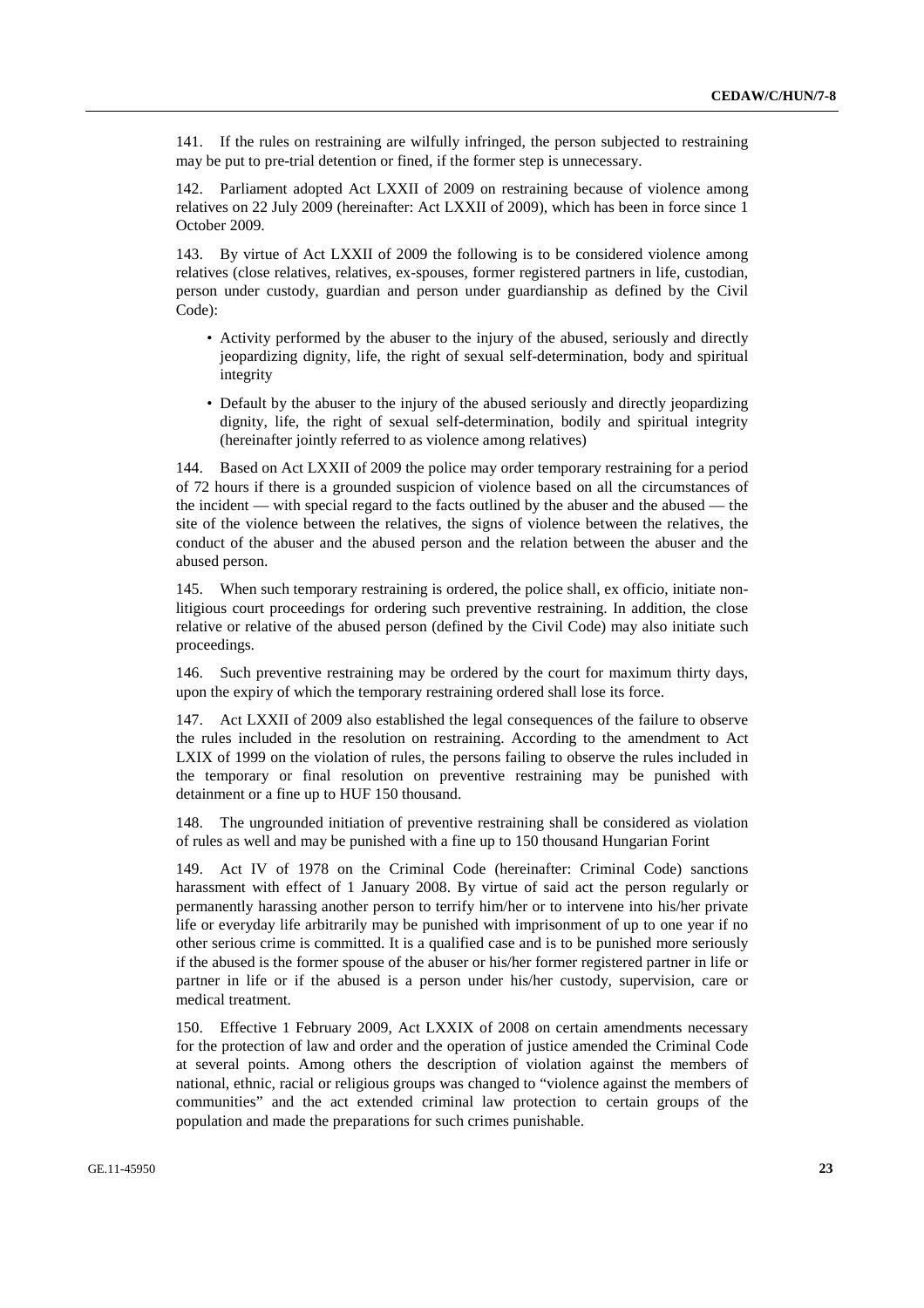- 151. Main provisions of the Criminal Code that came into force on 9 August 2009:
	- Homicide to the injury of a person incapable of defense and violation of personal freedom are qualified cases
	- By virtue of point 18 of Section 137 of the Criminal Code, the person is also incapable of defense who is temporary or finally unable to resist because of his/her position or condition
	- The term of habitual criminal was introduced to persons committing violent crimes against persons on three occasions (among others, violent crimes against persons are e.g. homicide, murder in the second degree, bodily injury, duress, violence against the members of a community, rape, indecency)
	- Such habitual criminals shall not be set on parole and the sentence of imprisonment shall not be suspended

152. By virtue of the amendment to the Criminal Code that came into effect on 23 July 2010, the upper limit of imprisonment regarding violent crimes committed by habitual criminals shall be increased to its twice. According to the act, if such upper limit exceeds twenty years, the crime may be punished even with life imprisonment.

153. Parliament Resolution 45/2003. (IV.16.) on the development of the national strategy on prevention and efficient treatment of domestic violence and the Parliament Resolution 115/2003. (X.28.) on the national strategy of crime prevention in the society sets and defines the duties of the Government.

154. Therefore, Hungary has established a unique institutional system operated with state subsidies. Its elements include:

- Regional Crisis Management Network currently 10 in operation with national powers
- National Crisis Management and Information Phone Service 24 hours a day, free of charge, from each point of the country
- Secret Shelter, national institute
- Role of the media, national road-shows, regular conferences, round-table discussions for specialist with the aim of forming public opinion
- Launching a system for the abused with the cooperation of the ministry, municipalities and civil organizations operating crisis centers
- Providing municipality flats where the abused may live for a period of five years while they are given help by specialists

#### **Table summarizing the targets of the network**

| Operational objective                | Professional activities                                                                                                                                                                                                                                                                                                      |  |  |  |
|--------------------------------------|------------------------------------------------------------------------------------------------------------------------------------------------------------------------------------------------------------------------------------------------------------------------------------------------------------------------------|--|--|--|
| Professional, methodological<br>work | Providing and applying the qualification related to the<br>professional care of clients in crisis situation – in each region                                                                                                                                                                                                 |  |  |  |
|                                      | Collecting and processing information, making surveys and<br>2.<br>analyses — with the involvement of experienced specialists — by the<br>ministry as from 2006, professional performance of duties with the<br>necessary background information, training courses, supervision<br>$discussions - organized by the ministry$ |  |  |  |
|                                      | Adequate information technology in the field of human services<br>3.                                                                                                                                                                                                                                                         |  |  |  |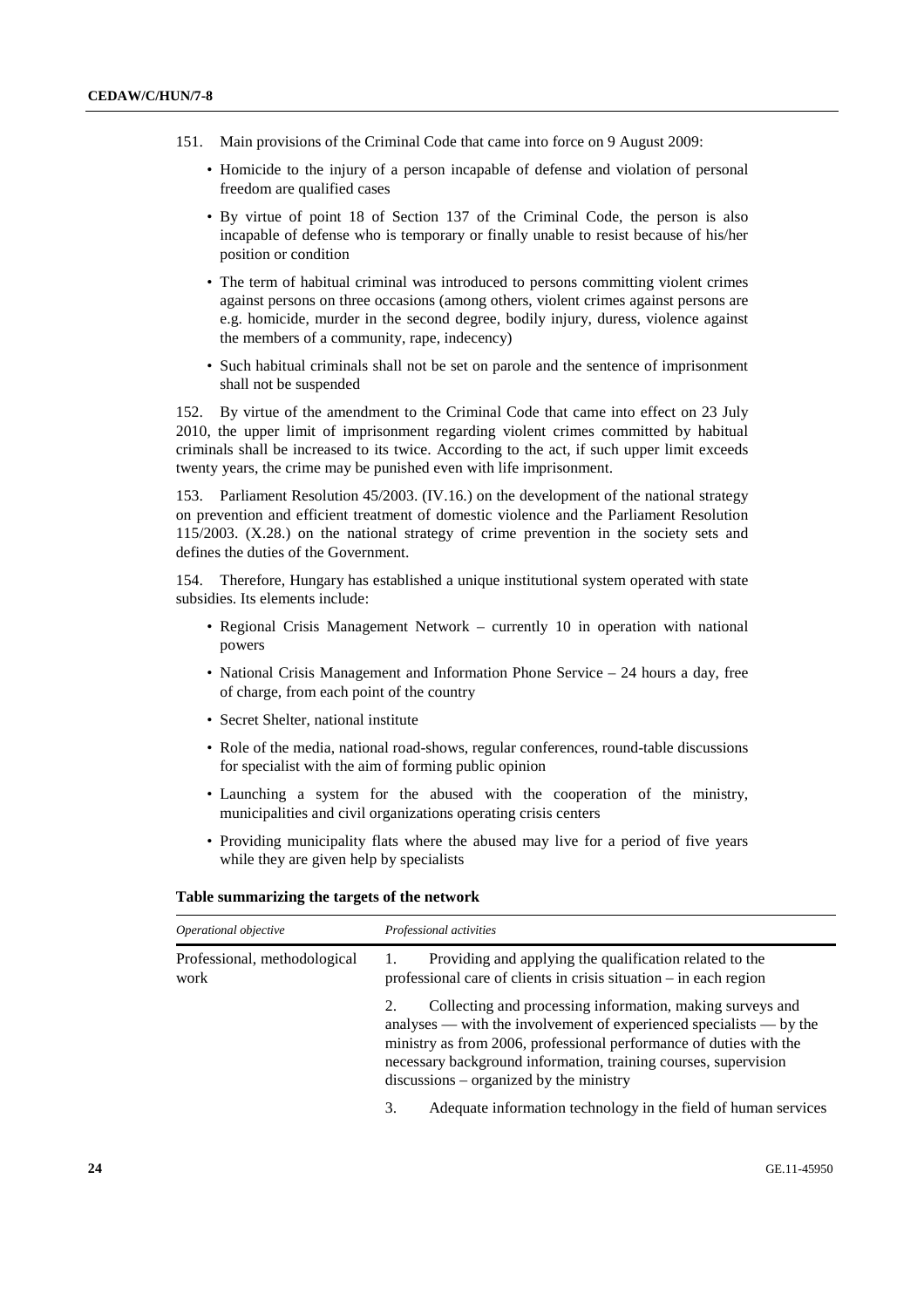|                                                                       | Professional consultancy to local governments and civil<br>4.<br>organizations, supporting the indirect care for target groups -<br>organized by the regional network.                                          |                                                                                                                                                                                                                                                             |  |  |
|-----------------------------------------------------------------------|-----------------------------------------------------------------------------------------------------------------------------------------------------------------------------------------------------------------|-------------------------------------------------------------------------------------------------------------------------------------------------------------------------------------------------------------------------------------------------------------|--|--|
| Caring for the victims                                                | Social, administrative and other caring, direct assistance to the<br>1.<br>victims of violence and persons in crisis situations as well as to<br>victims and persons with special requirements and needing help |                                                                                                                                                                                                                                                             |  |  |
|                                                                       | 2.                                                                                                                                                                                                              | Employment, training, psychological, legal consultancy and<br>information services – their organization and operation                                                                                                                                       |  |  |
|                                                                       | 3.                                                                                                                                                                                                              | Mentor-type services, mediation, family group conference                                                                                                                                                                                                    |  |  |
|                                                                       | 4.                                                                                                                                                                                                              | Professional placement and re-integration of victims in the safe<br>social environment.                                                                                                                                                                     |  |  |
| Domestic violence, reduction of 1.<br>the number of crisis situations | Making use of social publicity and media while personality and<br>data protection rights are respected                                                                                                          |                                                                                                                                                                                                                                                             |  |  |
| through communication and<br>information tools                        | 2.                                                                                                                                                                                                              | Communicating the planning and implementation of measures<br>and programs aimed at reducing domestic violence, distributing<br>informatory leaflets - the members of the network make use of the<br>media operated in the region (local TV channel, press). |  |  |
| Network building, contact<br>maintenance                              | 1.<br>expansion                                                                                                                                                                                                 | Planning, organizing and implementing measures and programs<br>aimed at developing the crisis management network, continuous                                                                                                                                |  |  |
|                                                                       | 2.                                                                                                                                                                                                              | Resource development, project management                                                                                                                                                                                                                    |  |  |
|                                                                       | 3.                                                                                                                                                                                                              | Revealing principal and civil initiations related to the crisis,<br>analyzing and publishing experience.                                                                                                                                                    |  |  |
| Professional support (TA)                                             | 1.                                                                                                                                                                                                              | Monitoring system                                                                                                                                                                                                                                           |  |  |
|                                                                       | 2.                                                                                                                                                                                                              | Professional programs, conferences, workshops                                                                                                                                                                                                               |  |  |
|                                                                       | 3.<br>publications                                                                                                                                                                                              | Planning and performing communication activities,                                                                                                                                                                                                           |  |  |
|                                                                       | 4.                                                                                                                                                                                                              | Public administration reconciliation                                                                                                                                                                                                                        |  |  |
|                                                                       | 5.                                                                                                                                                                                                              | Conveying experience in different policies.                                                                                                                                                                                                                 |  |  |

155. The Ministry has established a Monitoring Committee together with ministerial colleagues dealing with domestic violence to monitor the program and to assure high quality. The aim is to establish a monitoring, assessing and alarming system, which monitors the program and the financial utilization of the aids granted by the operator. In addition, the targets are achieved through the continuous opinionating of the program, which analyzes the results and effects, prepares for the distribution of successful elements and gives assistance in eliminating possible errors and shortcomings. The operators responsible for the program are given continuous feedback on the implementation of the program with special regard to problems and shortcomings. As a result, an action plan has been made for the coming period, reflecting the modes of solving problems in the future.

156. The monitoring system consists of two basic components: assessment of professional processes and that of financial ones.

157. The most significant feature of the program is the immediate protection of abused persons. A future aim is to operate a complex assistance and crisis management program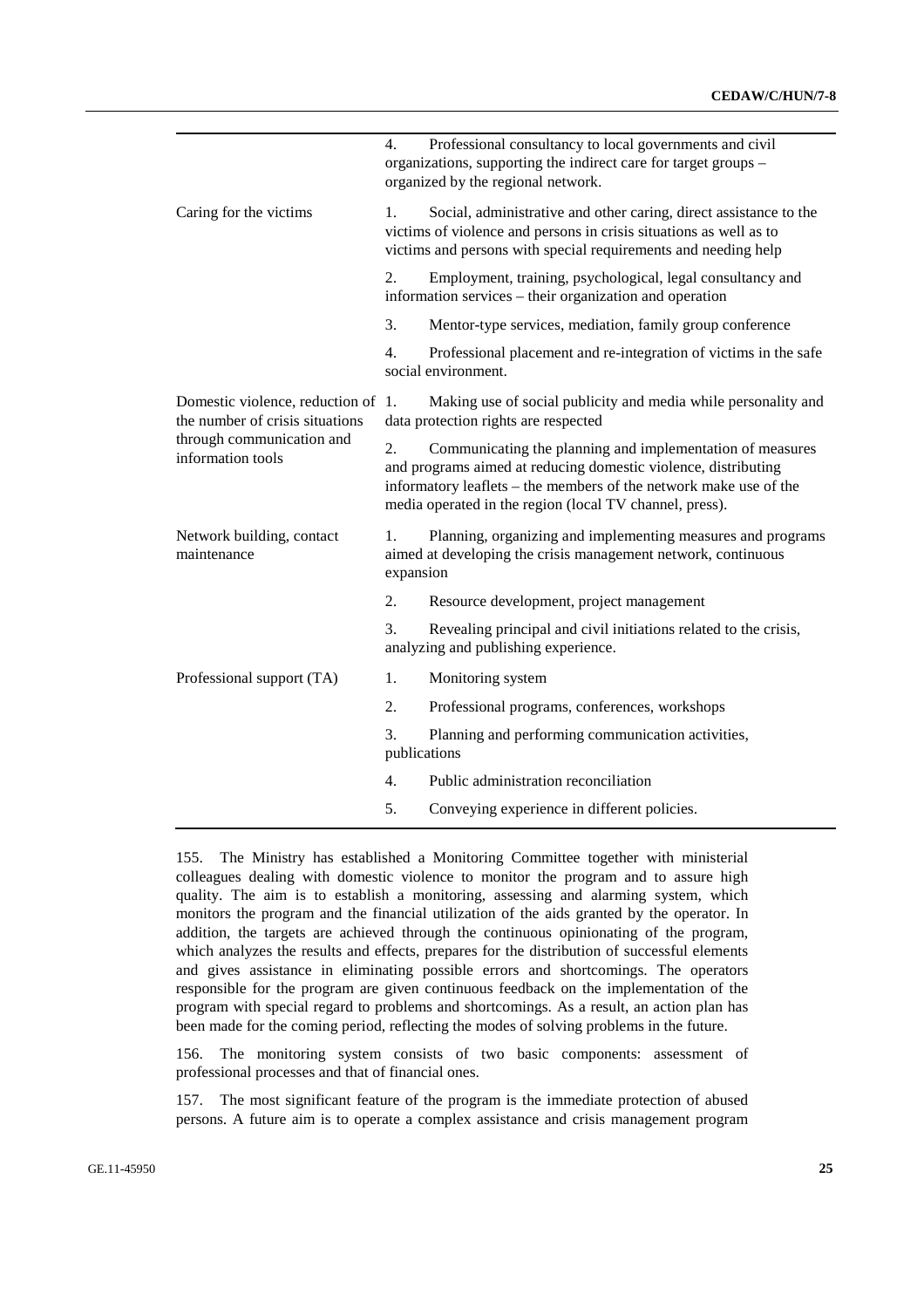(intensive social work, more efficient alarming system, and prompt social support, continuous mental hygienic and legal support) to the above target as well as the fulfilment of preventive, caring and post-caring duties.

158. The expansion of the network is continuous – in 2007 such assistance was available to a total of 25 persons through the organizations while in 2008 this number rose by 10. In 2011 a new institution is expected to join the network. Regional program chiefs began elaborating local professional protocols in December 2005 – they have been performing their activities based on said protocols since 2006.

159. The crisis centers participating in the model experiment closely cooperate with both the National Crisis Management and Information Telephone Service and the authorities acting in the cases of clients as well as with social and child protection and other organizations (members of the alarming system).

160. In addition to the crisis management network, the system of "Temporary Homes for Families" capable of hosting 2901 people is also operated in Hungary, which, based on rules of law, also receives victims of domestic violence – some of them are full of such victims while others receive such persons only based on a waiting list.

161. Data on the victims of violence within partnerships and on the child victims cared for in the Regional Crisis Management Network.

162. The crisis centers make good use of the cooperation with civil organizations and the media.

163. The crisis management program has been introduced through regional and local TV channels – many cities give assistance to those leaving the program by searching "adoptive families" to the abused. Civil organizations provide assistance through job seeking and providing accommodation.

#### **National Crisis Management and Information Telephone Service (OKIT)**

164. Within the framework of a model experiment and for the modernization of the phone service, a free, 24 hour service was established that can be utilized from everywhere in the country. OKIT has been operating since 1 April 2005. The colleagues of the service have mental hygienic, social policy and social worker qualifications. They do their work according to the professional protocol compiled by them.

165. Within the framework of the 24-hour phone service, two persons receive calls for 24 hours a day and initiate prompt measures after contacting the members of the network or inform the organizations closest to the client of professional aspects if no immediate action is needed. Said colleagues monitor problem-solving and ask the client, offices, institutions and authorities involved in improving the conditions of the client to provide feedback (that is generally given).

166. Before the launch of OKIT, its colleagues participated in a comprehensive professional training course. Continuous training is an integral part of the operation of the service even after its launch (e.g. on the topic of human trafficking). Furthermore, team meetings, case discussions, supervisions and a modern database provide assistance to their everyday work. The crisis phone service was established and is operated in consideration of international principles (IFOTES), rules of law in force and the ethic requirements of the profession. In 2008, 53,426 calls were received, the 68.26% of which were successful, meaning a 10% rise as compared to previous years.

167. OKIT is still contacted the most frequently with the following types of problem: family problems, domestic abuses and violence. Similarly to former years, altogether 1,010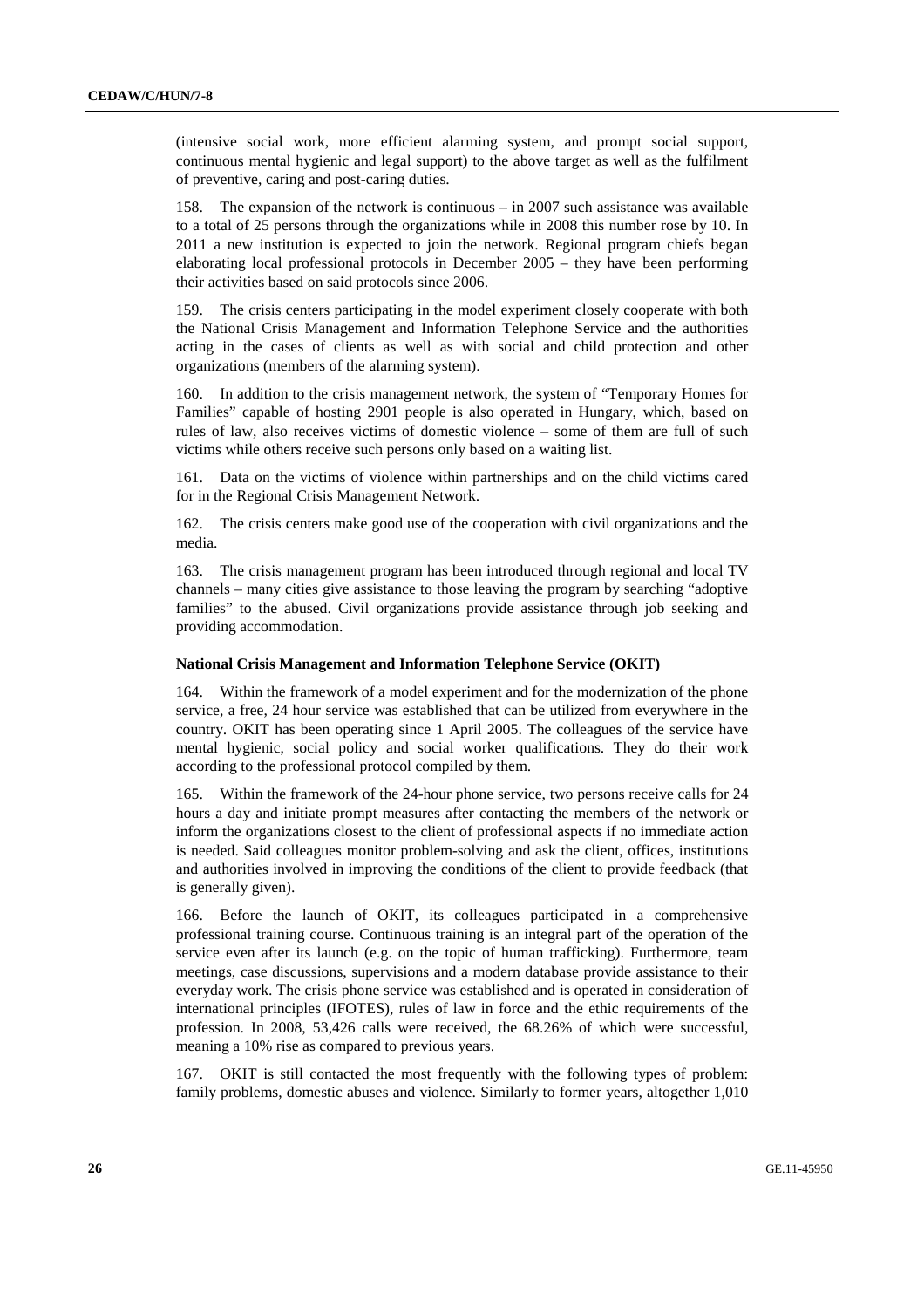persons contacted the service in the first half of 2010. The number of abuses of persons over 60 years was 20.

168. Based on the experience gained so far, the number of female callers is higher than that of male ones. In 2008, these rates were 68.42% and 31.58%, respectively. As for all the successful calls from private persons, the rate of female callers (2,557) is of 77.41% while that of male ones (746) was 22.59% in the first six months of 2010.

169. Female callers are primarily mothers with several children; there are only few single women among them. Calls related to domestic violence are in the highest number. Requests for advice are more frequent than the ones for accommodation.

170. The service maintains connections with all authorities, institutions and civil organizations that are able to and do act against domestic violence (e.g. Police, National Health Service, National Headquarters of the Border Guard, etc.).

171. The service has established good professional connections with the members of the alarming system (both with institutions and with civil organizations). They maintain daily connections with the regional crisis management network and communicate where there is vacancy in terms of accommodation. They have been organizing joint professional days with government support.

#### **Secret shelter**

172. The shelter was opened in February 2006. Its function is to protect women with or without children who were seriously abused, and to provide comprehensive solutions to their problems.

#### **Half-way exit program**

173. In 2008, the Government launched the so-called "half-way exit program" as a model in three counties to enable the abused to avoid returning to the abuser after the crisis treatment. Thanks to the program the abused may live in a flat provided by the local government for a period of 5 years (and is given assistance for job seeking). All this is subject to the abused person's commitment to savings, to have an object of life and to acquire financial background during the period of program to be able to buy a flat through raising credit or to become entitled to request a municipality flat. In the model program jurists, psychologists and social pedagogues provide assistance to the abused. Related costs are borne by the Government.

#### **Shaping public opinion – change in attitudes**

174. The social information program for disseminating the information related to domestic violence and to the OKIT phone number to the population was launched in the autumn of 2005 (making and distributing leaflets). Since 2006, the Government has organized road-shows to specialists and to the media every year for shaping public opinion. In 2007, the ministry responsible for gender equality announced a press competition for the media for the provision of authentic information. The prize is awarded every year.

#### **Minimum age for marriage, sexual crimes**

175. The Special Part of the Criminal Code is divided into chapters and, within said chapters into titles, in consideration of interests protected by law. The majority of the protected legal subject is in relation to constitutional rights (e.g. homicide, violation of personal freedom). However, in light of the requirements of unambiguousness related to criminal provisions, the Criminal Code defines the nature of crimes based on the actual factual elements of the crime rather than on said rights. All this does not mean that, for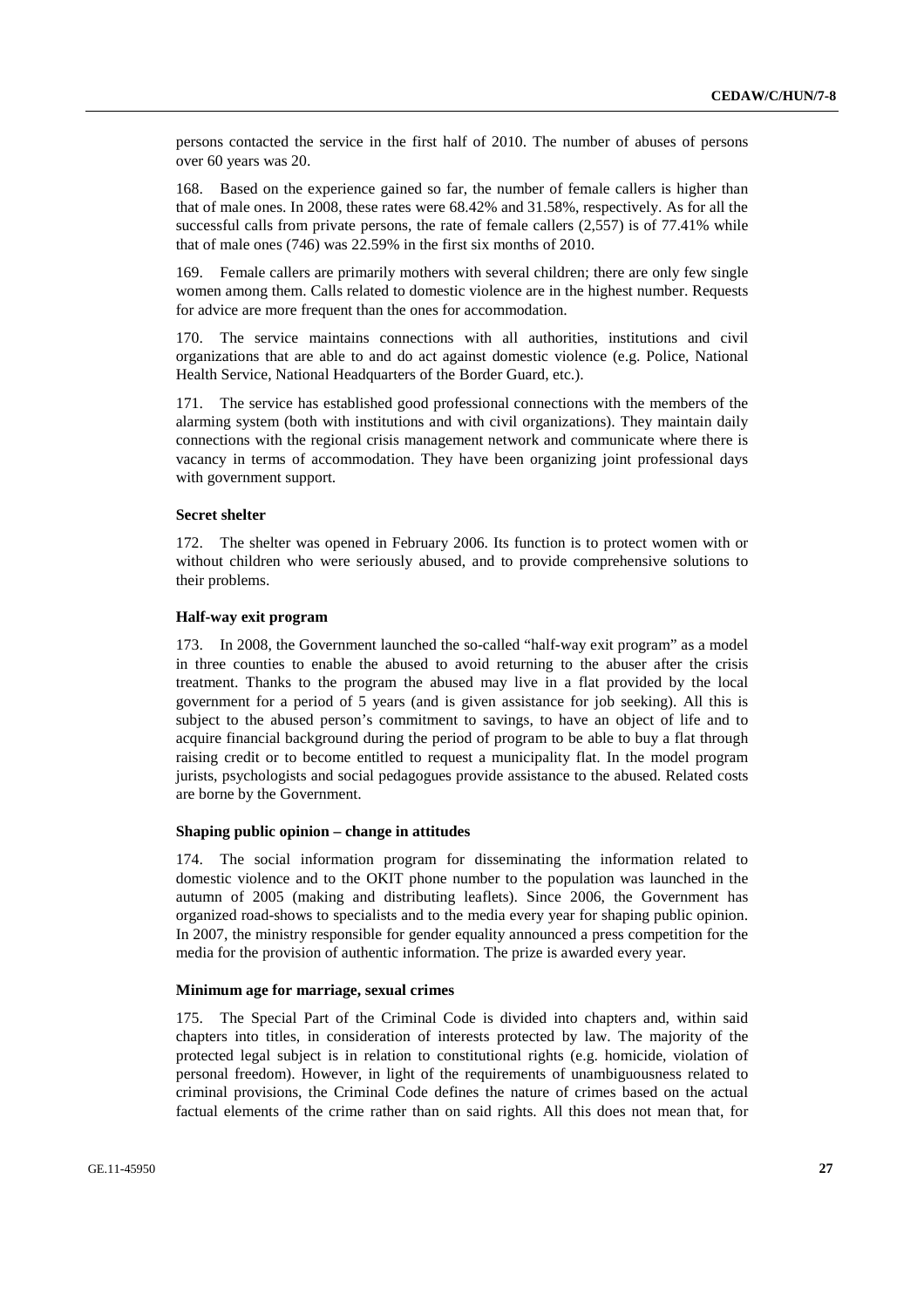example, rape shall not mean the violation of the right of bodily integrity and safety but this is not relevant in the sense of criminal law, as the court shall examine the actual occurrence of the factual elements of a crime when the accused is subjected to court proceedings.

176. As to rape, the abuser's conduct implies two conditions. First, duress for sexual intercourse through violence or the direct threatening of life or bodily integrity; and second, the utilization of some condition making defense or the expressing of will impossible for sexual intercourse. Therefore, the Hungarian Criminal Code approaches the issue defines the factum of said crime through assessing the offender's conduct (duress, utilization) from criminal law aspects rather than from the side of abused so that evidencing may be easier.

177. However, all this does not mean that when the crime is established the lack of will is disregarded. According to judicial practice, violence means physical pressure while threatening is psychic influence appropriate for causing serious fear. As to threatening, the act is to be assessed based on the situation of the abused since when a crime is qualified, the psychic influence generated by the conduct of the offender has significance. Such influence may be different as far as the age or personality of the abused is concerned, meaning that in a certain case a minor influence may also be appropriate for the establishment of the factum of duress or threatening.

178. Of course, the utilization of some condition making defense or the expressing of will impossible is also to be examined from the aspects of the abused.

179. According to the interpretative provision of the Criminal Code, each person under 12 is to be considered as unable to defend himself/herself. Furthermore, the person unable to resist because of his/her situation or condition is also a person unable to defend himself/herself (as a result of some illness or the acts of others e.g. if he/she has been bound).

180. The court considers the person as unable to express his/her will if he is incapacitated when the crime is committed and does not have abilities in the field of sexual life, that could make the establishment of the type and significance of the act possible. Such a condition of the abused may be temporary (e.g. faint, drunkenness, state generated by drugs) or permanent (e.g. mental diseases or defects). In such cases, punishment shall not be excluded even by the agreement to the act.

181. Based on Section 12 of the Civil Code the person is a minor if he/she is under 18 unless he/she has already married. Within the age group of minors infants (persons under 14) are to be differentiated from adolescents (persons between 14 and 18).

182. By virtue of the Criminal Code the age limit of sexual intercourse grounded on agreement is 14 years in harmony with social expectations, meaning that any sexual intercourse with infants (persons under 14) is to be punished. Punishment is differentiated according to the age of the abused.

183. If the act is committed through violence or the direct threatening of life or bodily integrity rather than on the basis of an agreement, the conduct is to be considered as rape or indecency depending on its type. Persons under 12 are considered by the act as unable to defend themselves, meaning that any sexual intercourse with such a person shall also be considered as rape or indecency if the conduct is against public morals.

184. In addition, the factum of seduction grounds criminal liability for the case of sexual intercourse with the consent of abused persons between 12 and 14. The sexual intercourse and fornication with a person under 18 against compensation shall also be considered seduction.

185. The amendment to the Criminal Code dated 1 June 2007 guarantees compliance with Article 6 of the Convention, according to which the person having sexual intercourse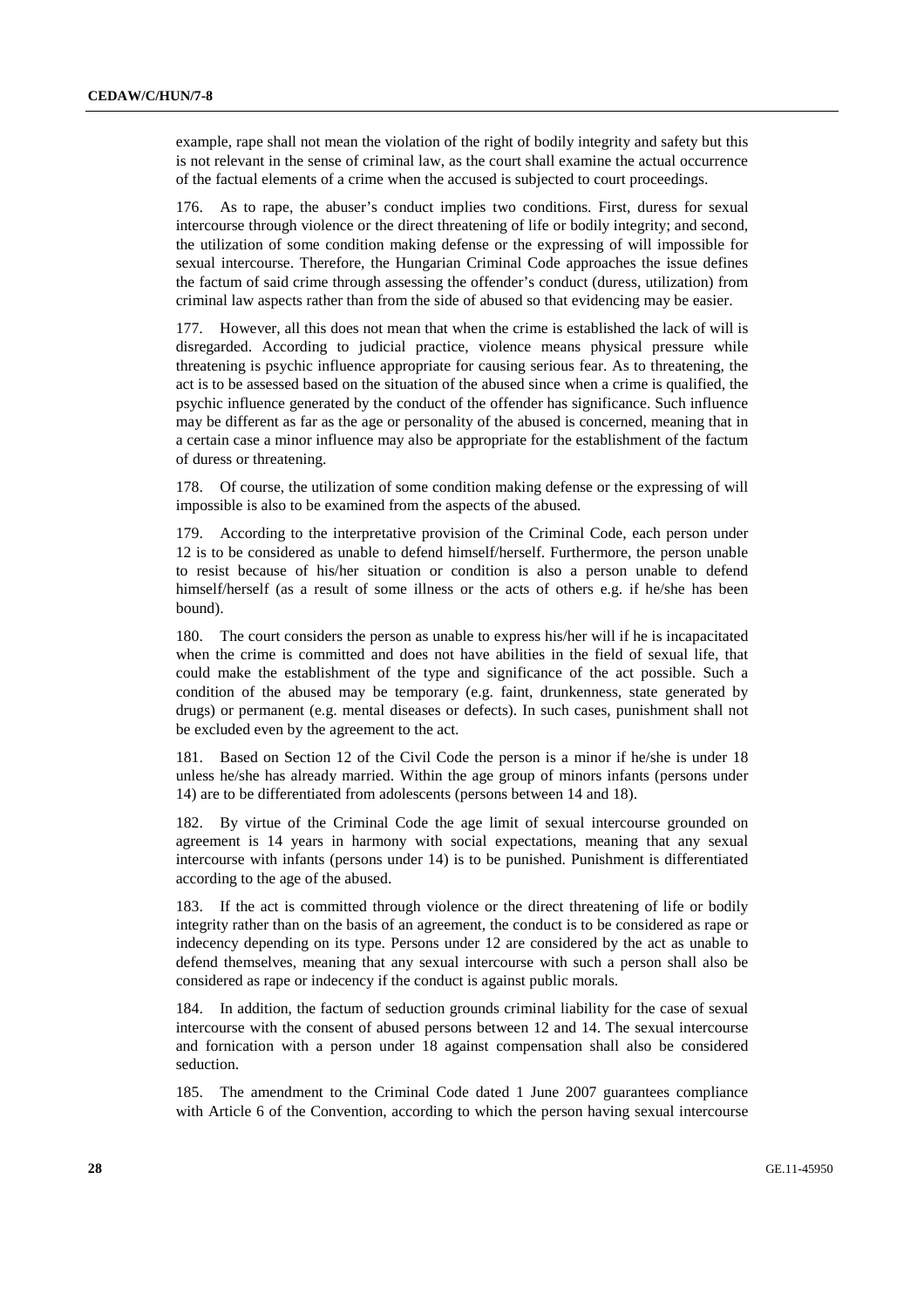or fornicating with person under 18 against compensation commits the crime of seduction and is to be punished with imprisonment of up to 3 years.

186. It is to be mentioned that upon the initiation of the European Commission the draft of a directive on the fight against the sexual harassment, sexual exploitation of children and against child pornography is under elaboration. After said draft is adopted it will probably be necessary to amend the provisions of the Criminal Law in respect of crimes against sexual morality.

187. Furthermore, as to the recommendation regarding the minimum age limit for marriage we wish to mention that since Act IV of 1952 on marriage, family and guardianship (hereinafter Csjt.) was amended through Act IV of 1986 (hereinafter Csjt.II) the age limit for marriage has been appropriately applied as far as marriage incapacities are concerned. Accordingly, adult women and men may marry. Furthermore, persons under 16 with diminished capacity may marry in possession of the preliminary license of the court of guardians.

188. The aspects related to the issue of the license are appropriately regulated in Sections 34 and 36 of Government Decree 149/1997 (IX.10.) on the courts of guardians and on the child protection and child welfare proceedings. "The court of guardians shall issue the preliminary license for marrying if marriage is for the interest of the minor, the application for the license has been submitted by the minor of his/her free will together with the documents necessary for the license (medical certificate, income certificate, participation in family protection consultancy)."

189. According to the Csjt. the court of guardians shall decide on the license after hearing the parent (legal representative) [Subsection (4) of Section 10 of Csjt]. Minors are under parental supervision or guardianship, therefore, the guardian shall be heard in certain cases. Hearing means that the court of guardians shall ask the above persons to express their opinion which shall be assessed by it but the decision shall not be subject to said opinion.

190. According to the above, as a main rule, adult persons may marry based on the Hungarian law as well and persons under 18 may do so only in exceptional cases, with appropriate guarantees.

191. In addition, we point out that based on Government Resolution 1129/2010. (VI.10.) the re-regulation of the Civil Code is underway. In the course of the re-codification of the Family Law Book, the above issue can also be discussed and re-considered.

192. The principle of the equality between women and men in marriage is provided for by several international documents (e.g. Article 16/1 of the Universal Declaration of Human Rights) and by Article 66 of the Constitution as well. Act IV of 1952 on marriage, family and guardianship (hereinafter Csjt.) provides for the equality of women both in marriage and in family life. The basic content of the principle is that neither spouse has powers over the person or properties of the other and neither of them shall enjoy preferential rights in the field of parental supervision as compared to the other as long as the marriage is maintained and even after it is terminated (e.g. as far as the placement of the child or the utilization of the flat is concerned).

193. The equality of rights (and obligations) expresses a coordinated relation as provided for by Section 23 of the Csjt. as well: "the rights and obligations of the spouses are equal – they have to make decisions on the affairs of the marriage jointly". The principle of equality of spouses also extends to all the pecuniary and non-pecuniary relations of the spouses. The norm defined in Section 23 of the Csjt. is both a right and an obligation, which emphasizes the cooperation between and the autonomy of the spouses regarding their personality.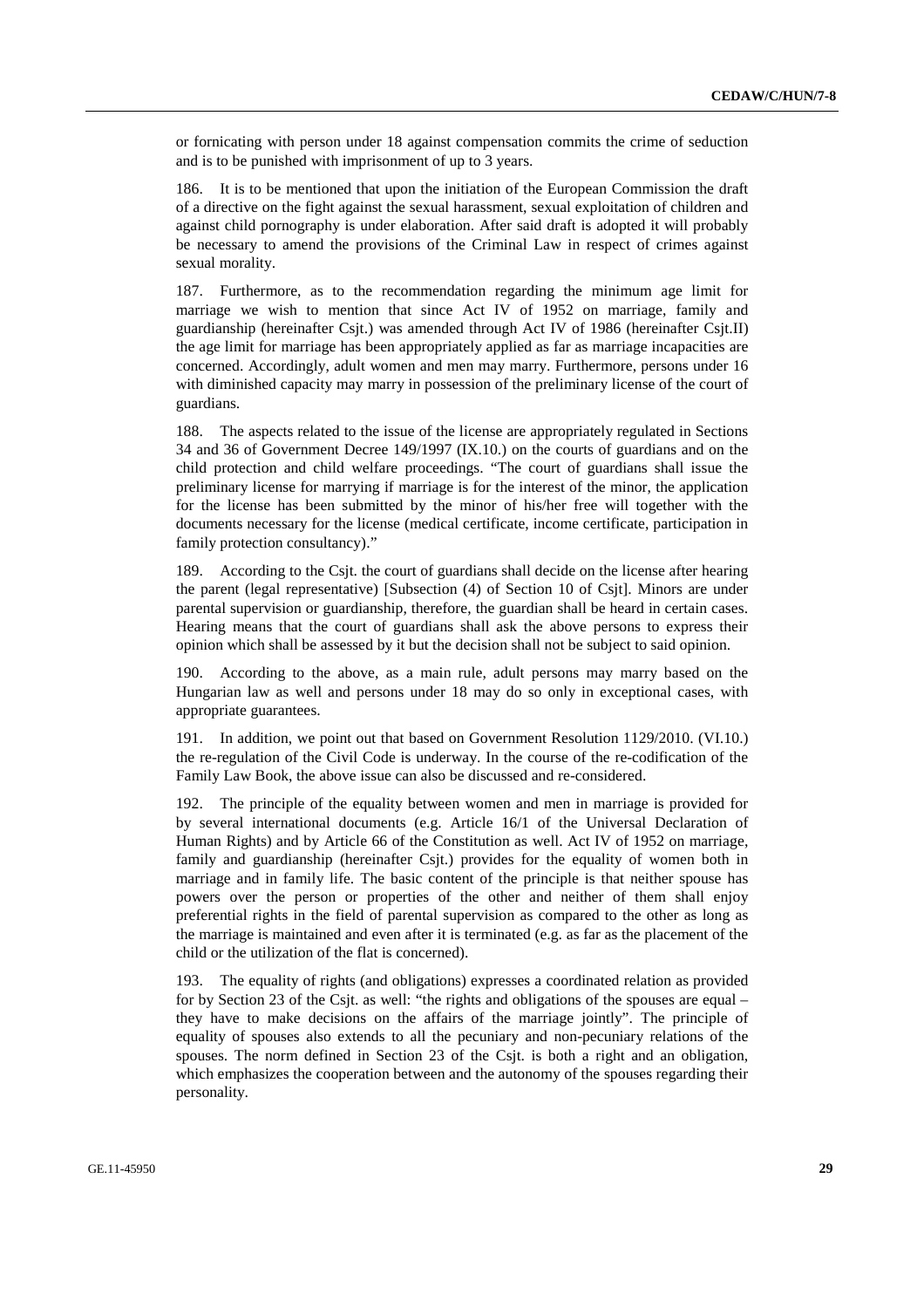#### **Human trafficking**

194. Human trafficking has been regulated by the Hungarian criminal law since 1999. The act was considerably amended in 2001, necessitated by the so-called Palermo Protocol of the UN Convention against Transnational Organized Crime. In June 2005 an action plan was made for the former Ministry of the Interior, the Police, the former Border Guard as well as the Office of Immigration and Nationality about the duties of the fight against human trafficking. The National Police Headquarters (ORFK) and county police headquarters made their related internal rules. The instructions of ORFK was made effective and the ORFK instruction 46/2007.(OT 30) on the performance of the duties related to violations of law connected with prostitution and the management of human trafficking was issued on 20 December 2007.

195. The Hungarian-American work team established upon the initiation of the Ministry of Foreign Affairs against human trafficking has been operating since the second half of 2004. The target of the team is to improve the efficiency of governmental measures against human trafficking. In addition, it can be stated that several ministries have made initiations, introduced campaigns and organized training courses.

196. In 2008, the Government issued its Resolution 1018/2008 (III. 26.) on the national strategy against human trafficking for the period between 2008 and 2012.

- 197. The strategy focuses on the following principles:
	- Respecting human rights with special regard to children's rights
	- Protection of persons exposed to human trafficking
	- Discrimination immunity
	- Equality of genders

198. The priorities of the strategy are:

- Considering the requirements of possible victims with advanced exposure
- Act against all committing conducts
- Promoting regional cooperation
- Utilizing financial resources efficiently, correctly, transparently and in an accountable way
- Implementing the strategy, further duties

199. The strategy came into force on 10 April 2008. A national coordinator against human trafficking was appointed whose duties are performed by the state secretary responsible for law enforcement of the Ministry of Justice and Law Enforcement and by the Ministry of the Interior, legal successor. The coordination mechanism is in operation; its main duty is to compile an action plan for the implementation of the strategy and to start said implementation. Our aim is to achieve actual, assessable results based on the plans in the field of prevention, criminal investigation as well as victim assistance.

200. In addition, mention should be made of the fact that the US Office to Monitor and Combat Trafficking in Persons (the co-called TIP Office) published its latest report on human trafficking on 12 June 2007. In the report surveying the period from April 2006 to March 2007, Hungary was ranked in the first group for the first time as it has been making continuous efforts to prevent human trafficking, to punish offenders and to assist victims.

201. At the same time, however, the report set requirements necessary for the maintenance of the good ranking, including, among others, the making of a national strategy, the development of a coordination mechanism in said strategy and the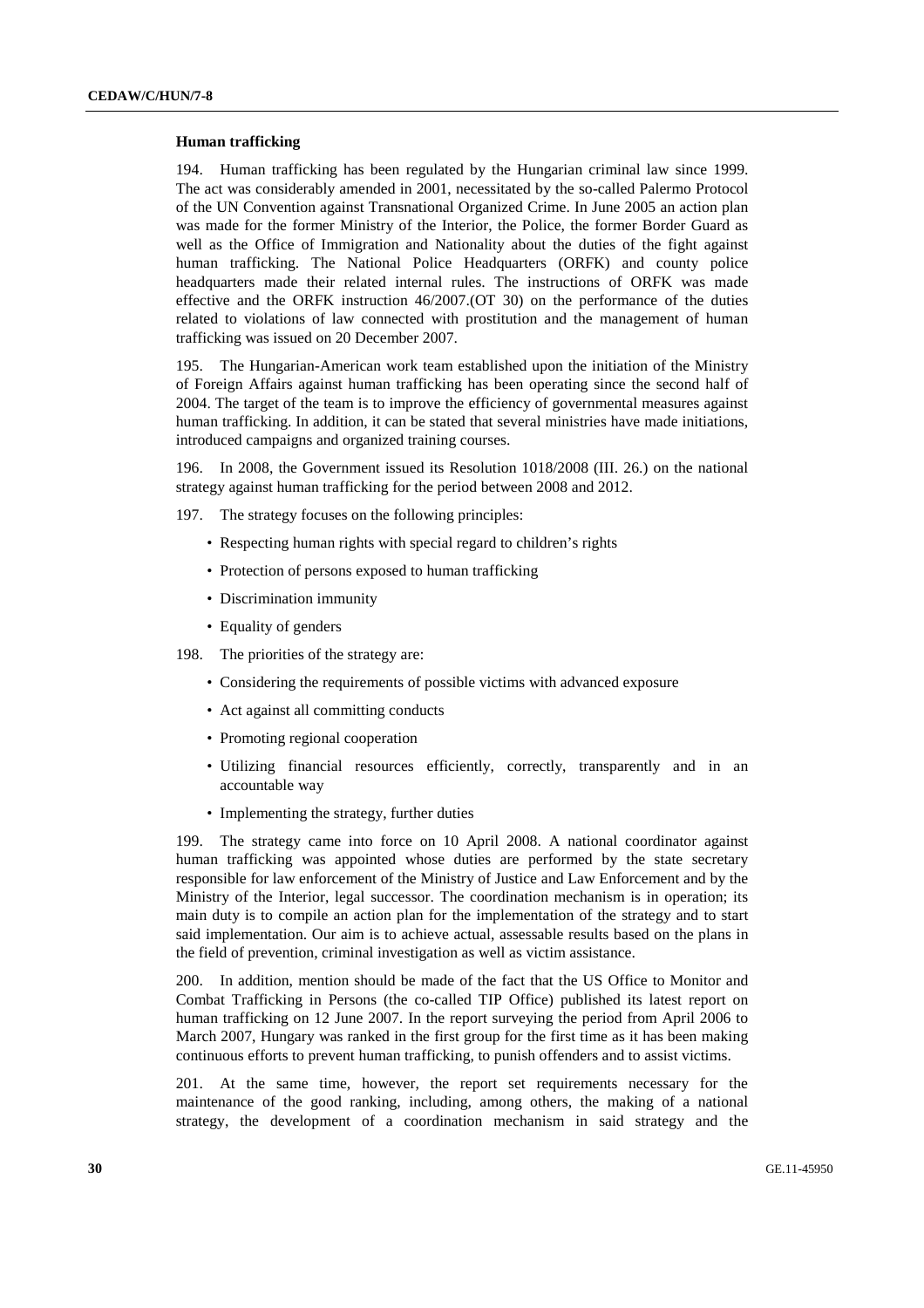appointment of a president leading the coordination body (a "national coordinator" as used in international terminology).

## **Government-supported projects against human trafficking**

202. In 2007, IOM successfully implemented three projects backed by the Government:

 (a) Professional training concerning the fight against human trafficking in four sites in rural areas – one-day seminars for educational, youth protection colleagues and social workers. The topic of the seminars concerned the Hungarian and international regulations related to human trafficking, the experience related to the programs implemented by IOM, the global and domestic mechanisms of human trafficking (recruitment tactics, opportunities of defense) and the role of criminal investigation and justice organizations;

- (b) An information campaign against human trafficking;
- (c) Two-day national conference for training coaches (ToT).

203. In a 2008 project, a detailed analysis entitled "Human-being Market" was published on human trafficking. It is an expertise unprecedented so far, which was forwarded to specialists.

204. The basis of the analysis is that the specialists of a civil organization made a survey concerning victims known by authorities and assisting organizations so that the social and criminal relevance of international human trafficking may be revealed in Hungary, with special regard to children afflicted by said crime. In the form of a publication the expertise available to our ministry as well was issued in 500 copies by the foundation. The competent ministry forwarded said publication to the organizations dealing with the fight against human trafficking – including the colleagues of crisis centers belonging to the ministry – as well as other civil organizations and specialist engaged in the professional field.

#### **Situation of women in decision-making**

205. The political re-arrangement following the elections in April 2010 has changed the rate of female MPs as well. As a reflection of the will of people having voting right there is a regress in the field – the rate of female MPs has reduced to 35 from 41 (as it was in 2006).

206. Parliamentary commissions are considered decision-making levels since such commissions play a role not only in terms of elections and parties but also in the field of amending and submitting amendments and drafts, respectively as they are one of the significant partners of the Government in legislative process. As to commissions, it is interesting that the fields considered as traditionally "feminine" are the ones where the rate of women is higher while there are no women at all in certain fields deemed as "masculine". For example, long years had elapsed till 2010, which saw the first female member in the commission dealing with national defense, giving rise to some hope for changes.

207. The number of women is also low in the top governmental levels. Currently, there is not a single female minister in the Hungarian Government (similarly to the situation in the former administration). The rate of women has grown in the position of the state secretaries. This well reflects the fact that the number and rate of women rise more at lower levels of the hierarchy while there are (almost) only men in absolute leading positions.

208. Based on the order of the Government, the Social Research Institute made a research in this issue in May 2010. The primary aim of the research was to learn what the population thinks about the reasons for the inequality between women and men, about the steps to be taken for the improvement of the situation of women as well as about some current family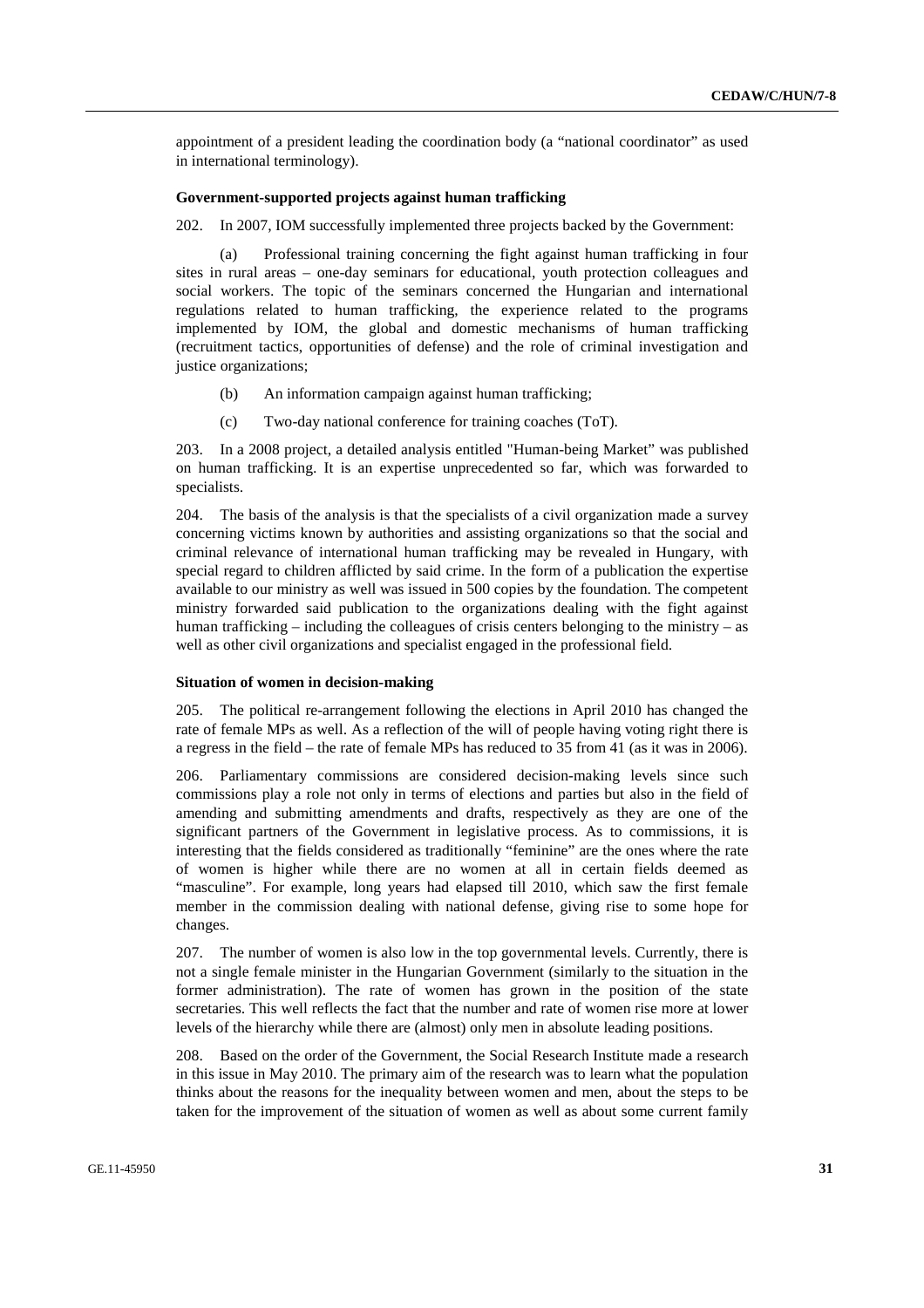policy issues. The research implied the querying of 1,000 people in person – as a result of probability sample taking, each Hungarian adult inhabitant had the same right to participate in the research, meaning that the data resulting from the research can be generalized for the entire population, even in light of statistical errors.

209. Respondents were asked to name parties that have woman-friendly programs. A month after the elections the majority of the adult population had hardly any information about or was uninterested in the issue. Out of 10 respondents four ones were unable to give a reply to the question while three ones thought that none of the parties had such a program. Only a third of respondents think that any party has a woman-friendly political program. Eighteen percent of Hungarian citizens consider the governing party's program as womanfriendly. The second place was occupied by a new, green-liberal party. Six percent of citizens consider their program as woman-friendly while only 2–3% of the respondents think the same about other parties.

210. Taking into account the latest party preference data figuring in the same research the following can be stated: as to the three biggest parties having parliamentary faction, 20– 30% of their voters think that their parties pay a special attention to the situation of women.

211. Therefore, a third of citizens having voting right think that there are operators paying special attention to the situation of women in the Hungarian political field. This group can be determined relatively clearly – it consists of people with higher education, having no children, who live in the capital. In other words, citizens in rural areas, having children and lower educational levels tend to think that none of the current political operators pays special attention to women.

212. In 2007, the so-called quota act was discussed upon an independent motion submitted by MPs. Based on the recommendation, women and men would have figured on the list in rotation, in accordance with the zipper principle. Extensive social debate was launched. As to the written press, electronic press, round-table discussions, etc. generally positive for the recommendation in tone, only two female politician worded serious critics.

213. Basically the voting's positive result was a possibility if the leadership of the parties decides to accept this or that standpoint and asks related factions to back them. This was not the case, each party left decision-making to the conscience of their MPs. Finally, less than a third of MPs voted for the recommendation.

214. The main reasons for the failure of said recommendation were as follows:

- The MPs submitting the motion failed to reconcile their proposals
- Regulations and processes facilitating the voting for the quota were not elaborated
- MPs were not prepared for the recommendation in terms of sensitiveness and knowledge
- The standpoint was not uniform, even within the parties
- Amending motions for gradualness was not voted for, so that a situation of "everything or nothing" emerged
- Though the civil female society uniformly took a stand for the introduction of the female quota, all this was not efficient enough (for example, Female Interest launched a "mail campaign" against the MPs – they sent several letters to their email addresses, asking or calling them to vote for the quota)

215. In 2007, the quota issue quickly became a matter of common knowledge. However, it turned out soon that neither the public nor a great part of politicians was able to do anything with the phenomenon and essence of the quota. Following this, the ministry responsible for the promotion of the equality between women and men made several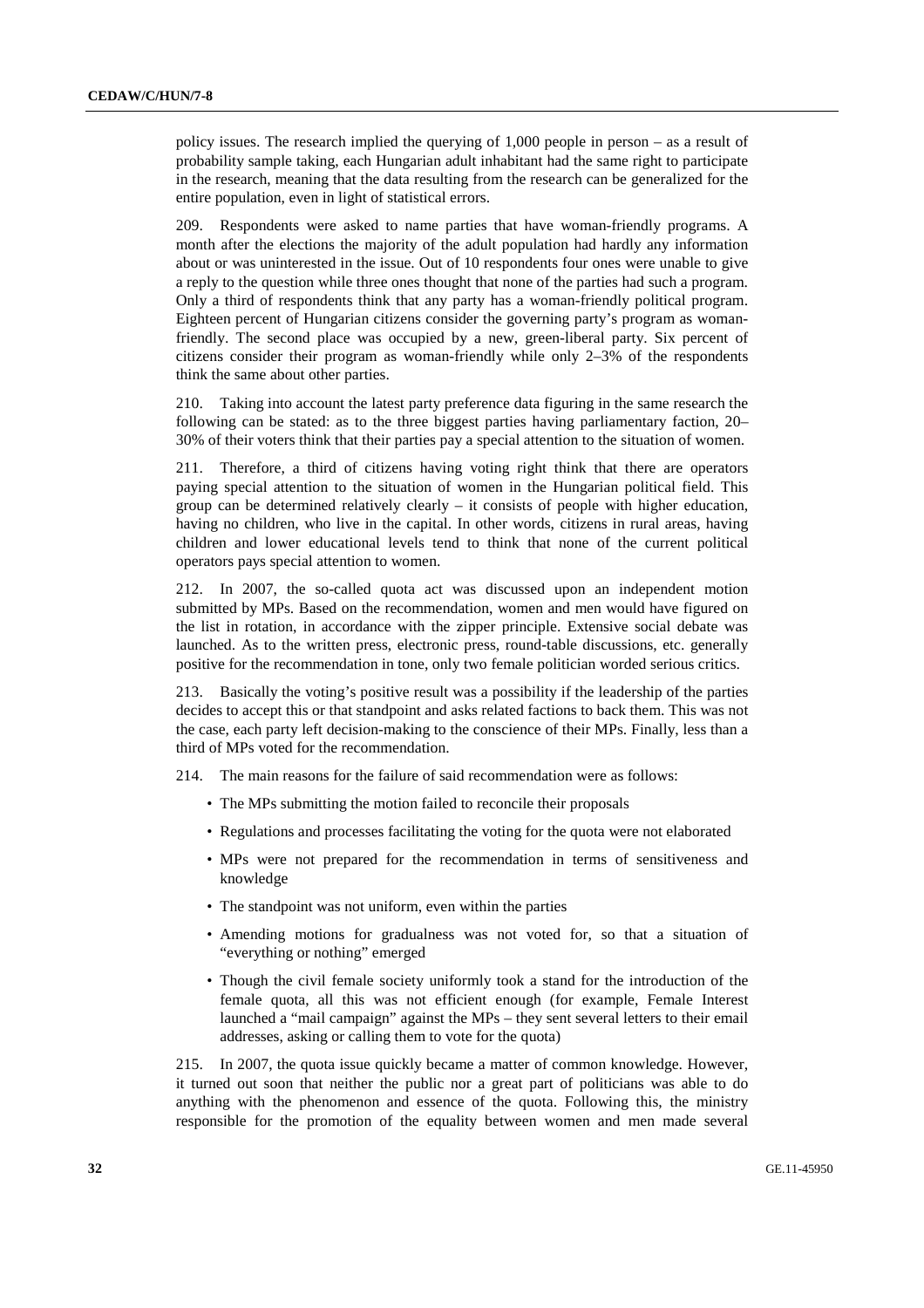measures to increase general knowledge in relation to the quota system – it compiled and published a book under the title "Female quota in Hungary – if yes, why not?", popularized even through a national tour as well. In early 2010 a conference "Voters' gender" was held.

216. Vertical segregation manifests itself in the hierarchic system of the life of work as well. Since the millennium, the number of both male and female top managers has risen but the rate of women has remained the same. It is still around one-third, reflecting a strong under-representation as compared to the 45% rate of women within employment. Presumably the difference would be even higher if leading positions in the state and private sector were examined in terms of women.

217. There is serious horizontal and vertical segregation in sciences as well. Women are in the most under-financed and under-preferred positions in both the private and the state scientific field. As to the PhD decree, the 37% of its holders are women while only 13.7% of university professors are women. Only 3.5% of the members of the Hungarian Academy of Sciences are women – the members of the leading bodies of the Academy are men nearly without any exception.

#### **Economic situation of women**

218. Between 2004 and 2007 the employment rate in the 16–64 age group of the population rose only by 0.5%. All this affected only men while a slight reduction in the number of employed women could be experienced. Therefore, the gap between the employment rates began increasing and in 2007 it reached 13.1%.

219. The deficit in the field of employment is concentrated on the youth and the elderly. As to young people, it is especially alarming that since 2000 our lagging behind the European average has significantly increased rather than reduced. In 2000 the 15–24 male age group the rate of those employed was 4.1 percentage points lower than in the European Union on the average, while it was by 5 percentage points lower for women. In 2007 our drawback was over 16% for both genders. As to the elderly, closing up can be considered as successful: the employment rate of men rose from 33.2% to 41.6% while that of women grew from 13.3% to 26.3% between 2000 and 2007.

220. The Government worked out the START program package for the promotion of the employment of young career starters and that of people over 45. The START program for the facilitation of the employment of young career starters was launched on 1 October 2005. Said program enabling the youth to gain work experience offers opportunities to gain experience for a period of 2 years while it allows employers to benefit from contribution allowances in relation to the employment of young persons. The program is aimed at enabling the youth to enter the labour market and to gain work experience, which is a must on the market.

221. Persons under 25–30 if having higher educational qualification, may take part in the program, who have finished or interrupted their studies and who establish labour relationship aimed at working or labour relationship in the scholarship system for the first time.

222. The Start Extra program is for people over 50, who have been seeking jobs for long time and who were registered job seekers for at least 12 months during the 16 months preceding the date of application. Furthermore, the program is available without any age limit to persons who were registered job seekers for at least 12 months during the 16 months preceding the date of the application, who have basic qualification at the most or for persons entitled to standby support who are registered by the state employment organ as job seekers upon the date of the application and who receive standby support. Similarly to the program available to young persons, the employer may make use of contribution allowances in this case too.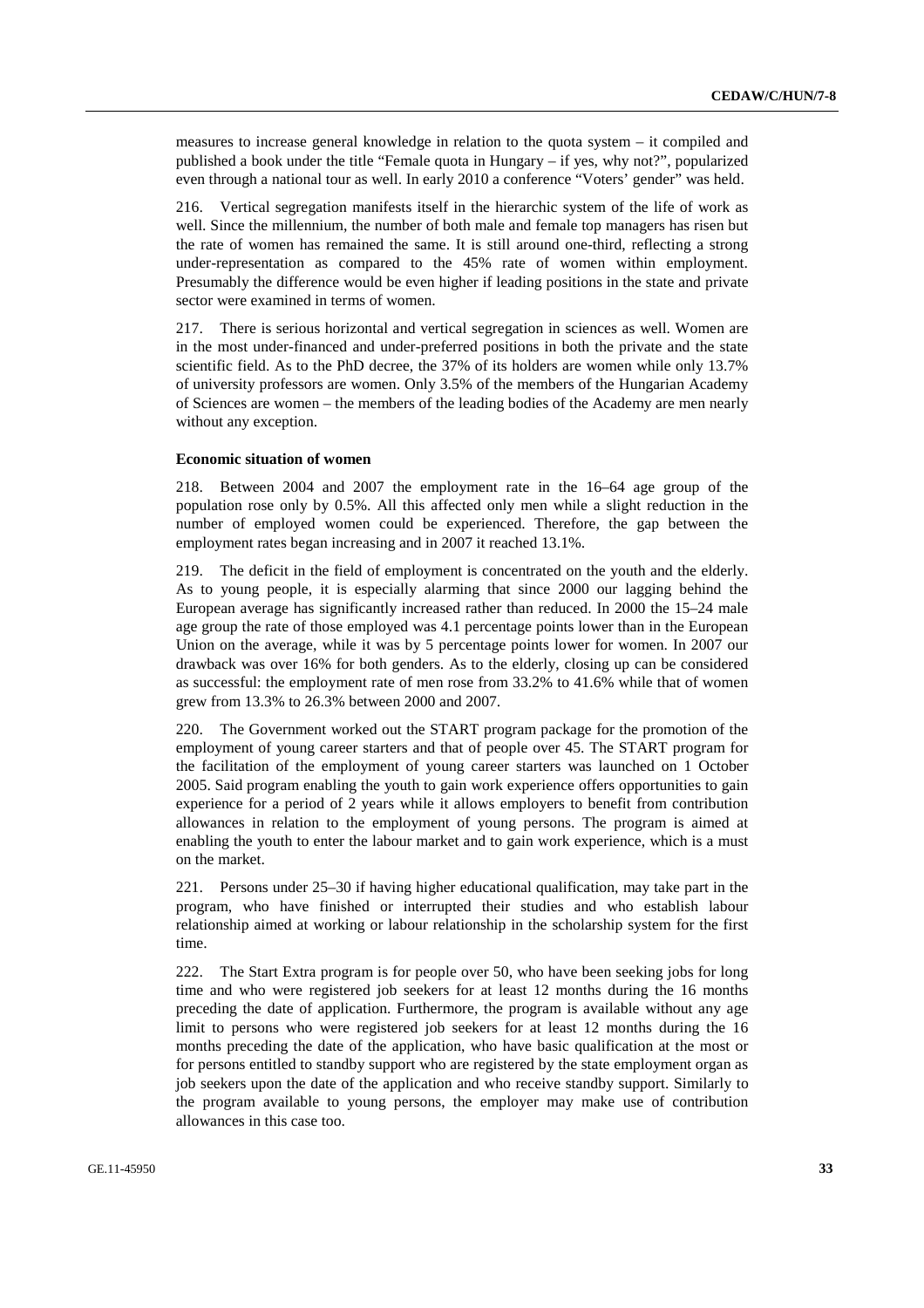223. The third element of the program package is Start Plus (see para. 229 below).

224. In 2000, the employment rate of women in the 25–54 age group considered as ideal in terms of employment was the same as the EU average (around 67%). Since then our lag has increased: in 2004 it was 1.5 while in 2007 it reached 3.5%. In 2000 6.8% less persons worked from among men. This rate reduced to 5.5% by 2007.

225. Low Hungarian employment indicators are in close relation to the low rate of partial time jobs, which is not a new phenomenon. In 2007 2.7% of men were part-time workers while this rate was 5.7% for women.

226. Since 2004, the formerly reducing trend of unemployment has been reversed. Furthermore, it is a new phenomenon that recently the unemployment rate of women has become higher than that of men, an unprecedented feature since the regime change-over. Today steady job seekers are mainly women rather than men.

227. As to economic activity, there are great territorial differences. In the capital the labour market participation of women lags 10 percentage points behind that of men while it is 12 percentage points lower in cities and by 16 percentage points less in villages. The youth and the elderly are characterized by low economic activity similarly to women with small and many children, especially if they are of Roma origin. As to the 25–49 age group of women with at least one child under 12, Hungary has the least employed only preceded by Malta.

228. The following schemes, among others, provide assistance to those returning to the labour market after inactivity owing to child-care duties:

- After the child has turned 1 year: partial work possibilities in addition to child care allowance, child support and carding benefit
- Start Plus program aimed at assisting steady job seekers, parents with small children, family members nursing close relatives in finding jobs after the child care or nursing allowance scheme, or in being allowed to work while the allowance/benefit is paid

229. The Start Plus program is available to persons wishing to establish employment relationship within one year (365) days from the termination of the payment of the child care allowance, child support or child rearing benefit or after the child turns 1 while the child care allowance is still paid to them provided that their labour relationship was terminated in the period of the child care allowance, child support or child rearing benefit or the unpaid leave used for the nursing of a family member, and they have no employers (or they had not any even before the allocation of the child care allowance).

230. The support is for two years, given to persons entitled to take part in the program in the form of contribution allowance under subjective right, which is made use of the employer who employs the persons eligible to the program under labour relationship.

231. Since 2000, the annual prize "Family-friendly Workplace" has been announced for backing harmony between job and family obligations, which may be awarded to companies and institutions implementing significant family-friendly measures.

232. Applications may be submitted in six categories (micro, small, medium and big enterprises, budget organizations and non-profit organizations) with the demonstration of best practices. The questions of the application form are in relation to the following main topics: data, policies and practices regarding employees (e.g. employees' division, family status, mode of working, progress systems, child care issues, waging, training, etc.), issues related to equal opportunities at the workplace (e.g. regulations, practices, etc.), including several questions concerning the documentation of the measures; family-friendly policies and practices backing the harmony between working and private life (e.g. organizing word duties, holidays, other benefits, etc.); issues related to the organizational culture (e.g.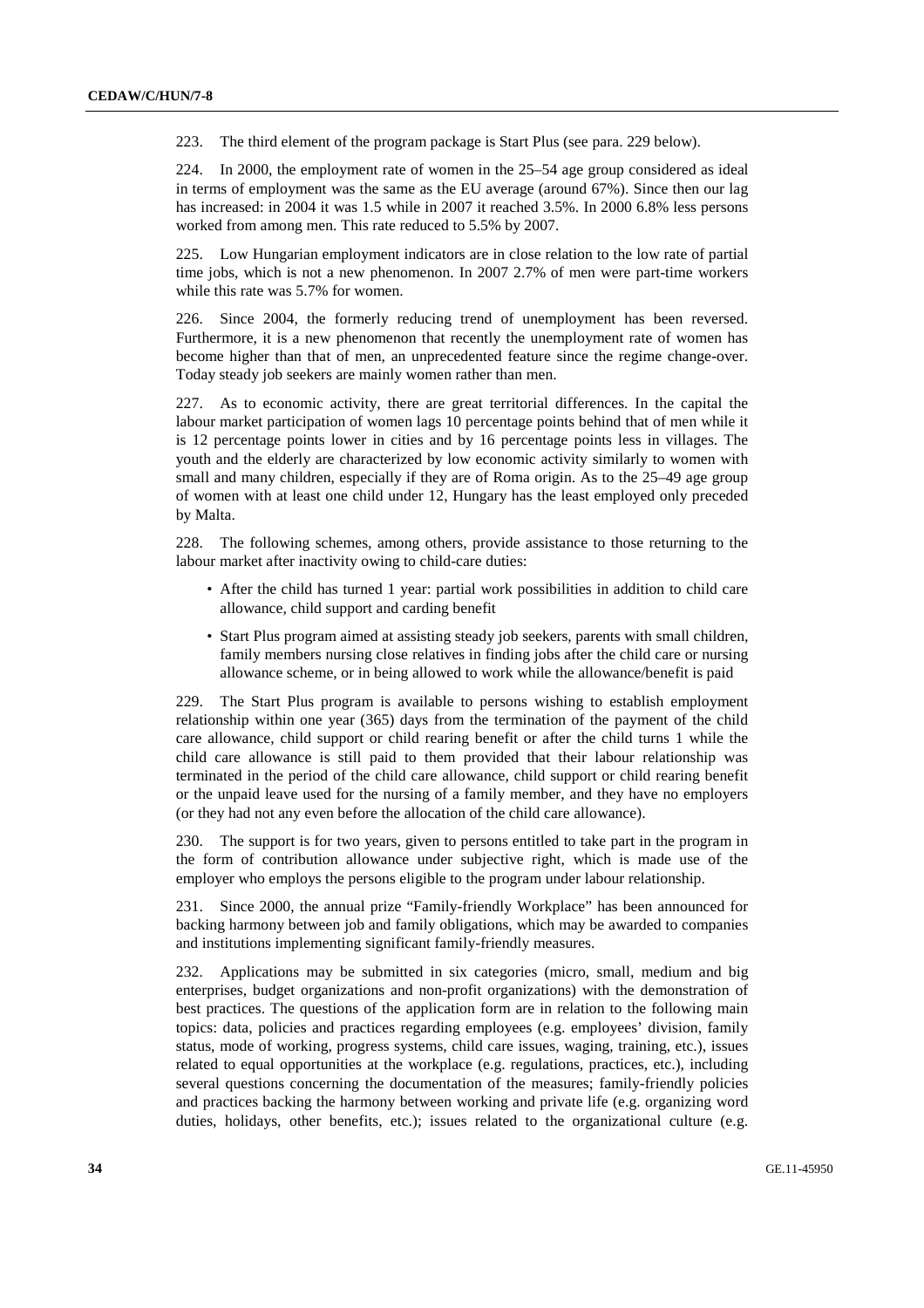family-friendly organizational culture, involvement of employees, social responsibility, etc.); other issues (e.g. development, monitoring, etc.).

233. Winners are entitled to use the emblem of "Family-friendly Workplace" for a period of one year.

234. In 2003, less than a third of Roma men between 15 and 74 had some work-related income to subsist on and less than a third of them had some regular work. About one-sixth of Roma women had work-related income and their same rate had some regular work. The unfavorable employment position of Roma women is in relation to their low educational level, early motherhood, inappropriate qualification and gender-based discrimination. The program "Take a step forward" formerly mentioned reacts to this problem as well.

235. The program "Road to Work" gives help to women getting out from inactivity and reaching activity, and is aimed at encouraging those steadily unemployed and subsisting on regular social aids to find a job and at improving their ability to be employed. The achievement of this dual target requires a complex approach and the introduction of employment and social policy measures built on one another. Learning will be a condition for receiving aid for people under 35, without primary education (about 7–8 thousand persons). Unskilled people will have the opportunity of participating in courses preparing for occupations required by the labour market.

236. In 2000, the gross average income of women lagged behind that of men by 20%. That rate reduced to 11% in 2006. On EU average that indicator was of 16% in 2000 and 15% in 2005, meaning that initially it was lower and nowadays it is higher than in Hungary.

237. The wage adjustments launched in 2001 have been playing a significant role in reducing the national income gap (wage arrangements for public officer, public servants, judges, prosecutors, those in service relationship), since this sphere is characterized by the dominance of female employees: 68% of employees are women. Therefore, wage adjustments exerted a greater influence on women than on men. The wage lag is primarily caused by the fact that different works are done by women and men rather than by the unequal remuneration of the same work.

238. Women are present in relatively few professions, meaning that they are employed in much fewer occupations than men. Nearly three-quarter of men can be found in the strongly or fully segregated 52% of professions and almost the same proportion of women are present in another 30% of occupations segregated by genders. Furthermore, the presence of women and men in the world of work is also disproportionate. It is much more probable that a man is appointed to a leading position implying a high wage, even in so-called "female" professions.

239. Women are underrepresented among entrepreneurs as well: their rate is of only 30%. According to a 2008 a survey on entrepreneurs only about 15% of female entrepreneurs consider their undertaking as developing. The majority of their undertaking does not produce considerable profits and their two-third has not taken part in any cooperation yet. Their majority has sales only in their own localities. Only their 15% has raised some entrepreneurial bank credit and their 30% have utilized some personal or household credit in the interest of their undertaking. In 2008 hardly more than 10% of said undertakings planned to expand their activities and more than their half financed their developments through their (low) reinvested profits.

240. Only a very low number of female entrepreneurs makes use of the services of experts and generally they have no business plans, tradenames, logos and do not deal with the protection of their intellectual properties.

241. Successful female entrepreneurs are different from others in terms of the following: they were founded in 2000 or later, their owners are between 35 and 45, have higher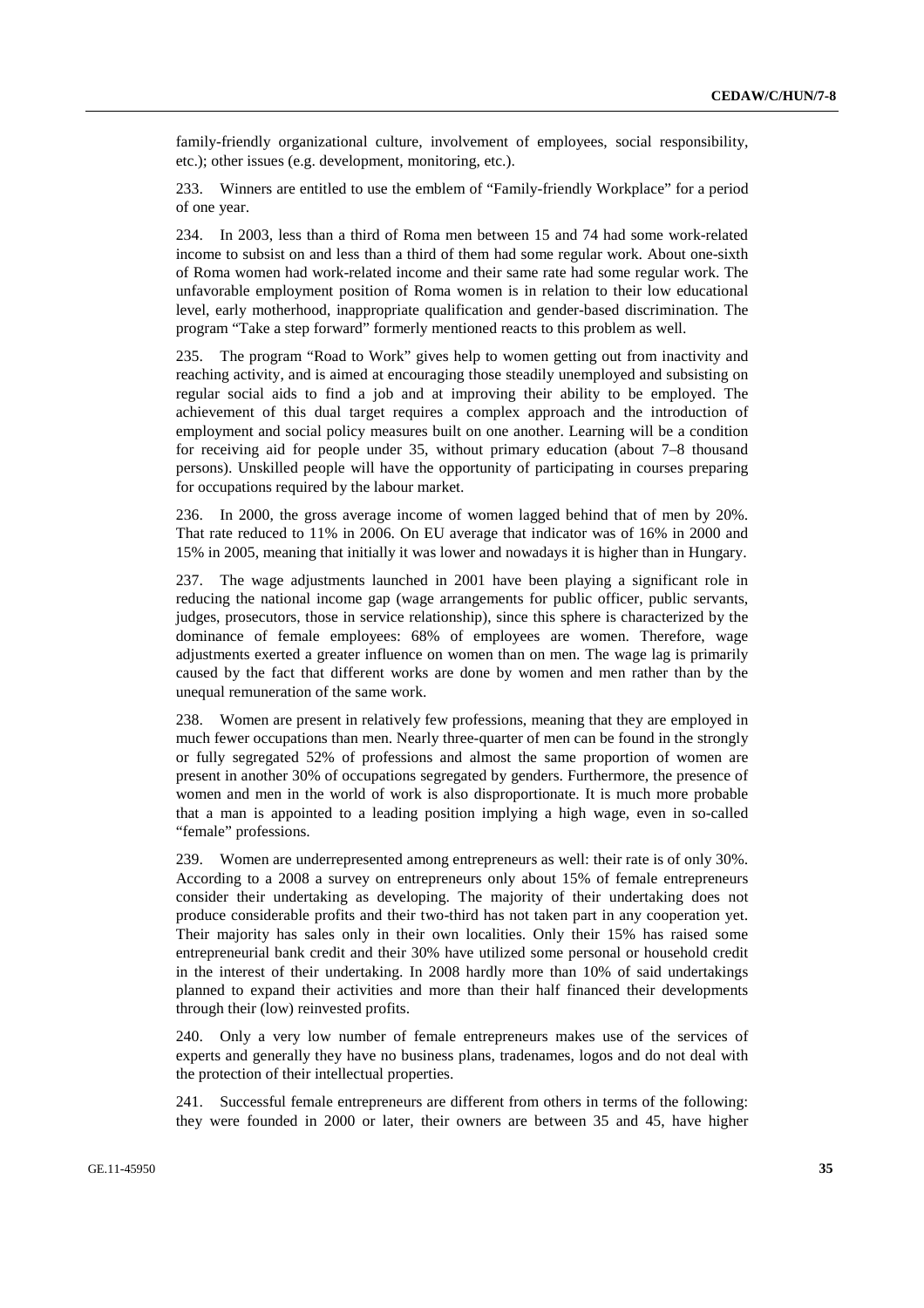educational qualification, work very much in their undertaking, have a few stable buyers and many small ones; they operate much more consciously than the average – three times as many of them make business plans than micro entrepreneurs do on the average. They would be ready to hire more employees if public dues and related administrative duties reduced.

242. The national poverty rate does not indicate any difference between women and men – the poverty is only slightly higher in households managed by women than in the ones led by men. Still, the risk of poverty of women is higher in certain household types – for example in one-parent families in which women tend to rear their children alone and in one-man households in the age group over 65 in which the poverty rate of women is much higher than that of men mainly as a result of the shorter service period and the higher life expectancy. In 2006 the number of single male pensioners was 132,438 while that of female ones reached 534,619. The risk of income poverty is not only higher in these two family types but that of cumulative financial deprivation is also considerable in them.

243. In Hungary the educational level of women is generally higher than that of men. A higher percentage of women in the working age have secondary or higher educational level than men of the same age group. However, a higher rate of men has a qualification. Girls are considerably over-represented in secondary grammar schools and under-represented in vocational schools. All this means that girls are given general secondary education and learn some profession more rarely on that level. Contrary to the above trend, Roma women are significantly disadvantaged in the school system in terms of participation.

#### **Health care**

244. In November 2006 the National Institute for Health Development (OEFI) organized a professional conference for the demonstration of prevention programs under the title "Health development in public educational institutes". When the lectures of the conference were edited, special attention was paid to the thematic demonstration of the programs in blocks: sex education, HIV/AIDS prevention, diets, personal hygiene, accident prevention, traffic safety, first aid and selective waste collection.

245. The competition announced by the Ministry of Health under the titles "Teaching health development within the framework of pedagogue training and specialized courses for pedagogues" continued in 2006 too. Altogether 5 faculties of another 4 institutes joined the program, enabling students to study the facultative subject ""health development – basic knowledge to pedagogues".

246. The publication "Opportunities and methods of health development, existing and operating model programs and evaluation of sex education in schools" reviews the programs aimed at the education of the youth in terms of safe sexual life and assesses the same, providing help to the works of pedagogues and specialists working in the field.

247. In 2008, OEFI reviewed the accredited training courses in the field of the above topic. The programs were made available in printed and electronic form to educational institutes. The attention of those interested was called to the programs and related training courses on the homepage of OEFI and by mail. Through expanding the knowledge of pedagogues the sex education activities of schools could be supported and related programs could be applied in light of local specialties.

248. The National Institute of Child Health (hereinafter: OGYEI) has been engaged in several duties for years which are related to the targets set in the basic program "Healthy Youth" of the Public Health Program.

249. Programs implemented in 2006 in relation to the project, "Responsible Childbirth, Healthy Start of Life" include: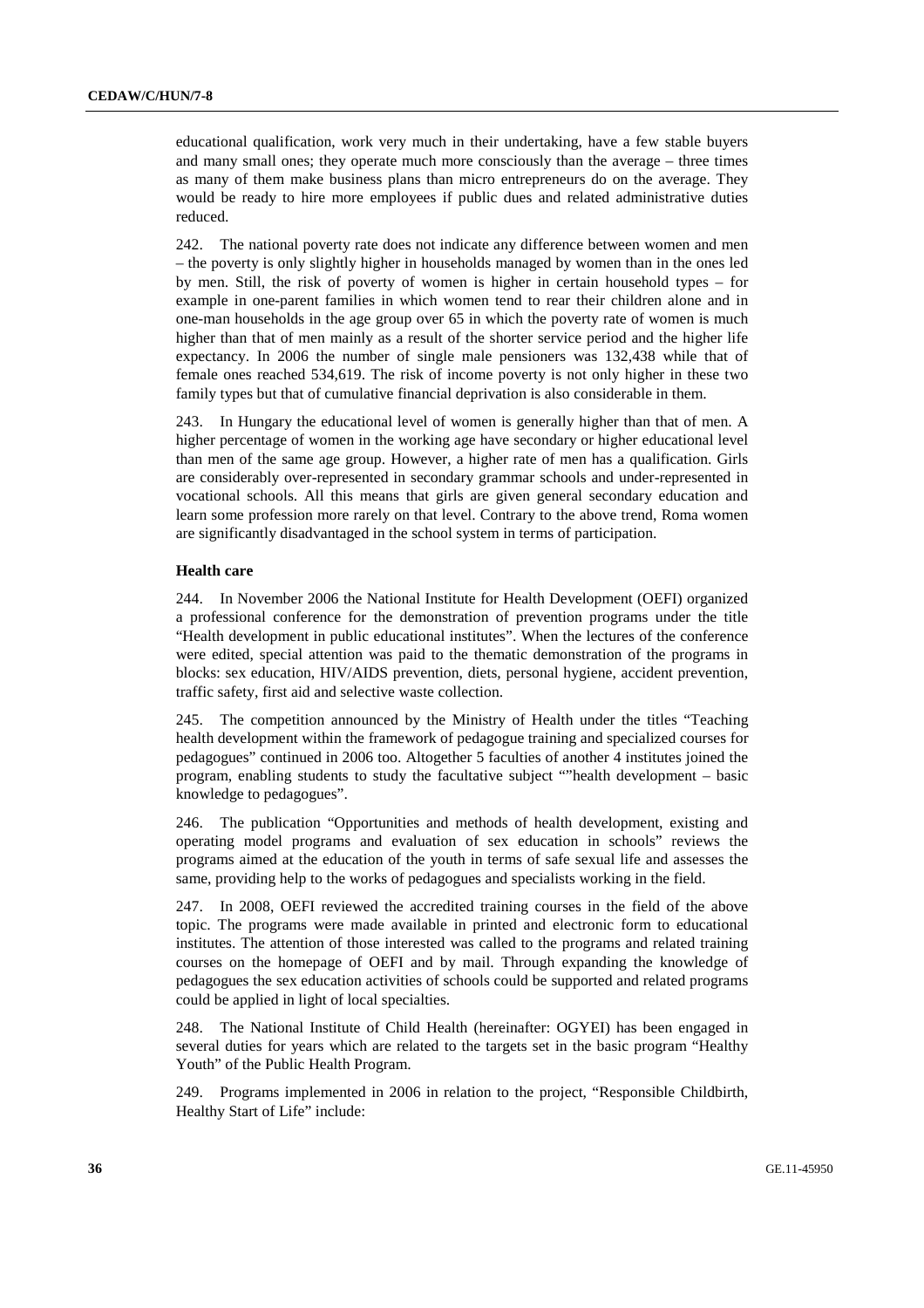- On the basis of international recommendations and existing conditions, development and operation of a special out-patient unit for adolescents for psychological advice, which gives assistance in solving special problems of said age group as well as in solving health and mainly mental problems, meeting the requirements of teenagers
- Interactive homepage for adolescents at www.tinivagyok.hu
- Consultancy to would-be parents before and after conception, caring and medical treatment, if necessary, financed by the National Health Fund
- Breastfeeding consultancy aimed at the promotion of breastfeeding, and easing the psychical problems following childbirth
- Baby and infant club every two weeks, where mothers and families may seek advice from specialists regarding the issues of child rearing

250. Educational institutes implement health development through the organization of health days. Help is given to actual implementation by the specialists of OEFI. Target group: pupils/students of primary schools and secondary schools, number of participants: about 1000 persons, number of publications: 2 types of leaflets, number of lectures: 30. The goal is to expand the knowledge of young people in the school age in the field of health preservation and sexual knowledge.

251. In 2007, research under the title "Opportunities of health development in light of the knowledge and requirements of pupils/students" was launched. In recent years a high number of training materials has been compiled on the topic of sex education. In most of the cases programs and publications were started and published, respectively on the scientific side of the topic – there are only a few projects that were compiled after assessing the knowledge and requirements of the target group.

252. The planned research is intended to eliminate said shortcoming so that results may be taken into account when existing programs are updated or new materials are compiled as programs will be viable only if related requirements are met.

253. Because of the specific features of the topic to be processed it is reasonable to use anonymous questionnaires. Results should be discussed with the involvement of the specialists working in the field concerned, as well as with program hosts and school health developers. A closing study has been made under the title "Possible methods for assessing the youth's knowledge regarding health preservation and their requirements and needs related to prevention activities".

254. The publication "Existing and operating model programs as well as the assessment of school and sex education events" was compiled in 2007, giving assistance primarily to specialists and pedagogues in getting information on the programs and training courses in the topic. Said publication also processes both the programs dealing with sex education only within the framework of sex education and the ones focused on the topic in full.

255. Experience shows that there is a permanent requirement for the publication of new, modern works. In the course of the implementation of the project two publications were compiled – the one under the title "existing and operating model programs" and a leaflet calling youth's attention to safe conduct in the field of sexual life.

256. In 2008, a project for the review of school health development was launched, which focused on the topic of sex education. To this end, OEFI organized a meeting for the specialists working in the professional field where, in addition to the discussion of the results, further steps were planned based on a consensus, specialists exchanged their experience, expressed their opinion and took a uniform stand. The target group consisted of primary and secondary school teachers, nurses and school physicians. About 200 persons took part in the 7 lectures.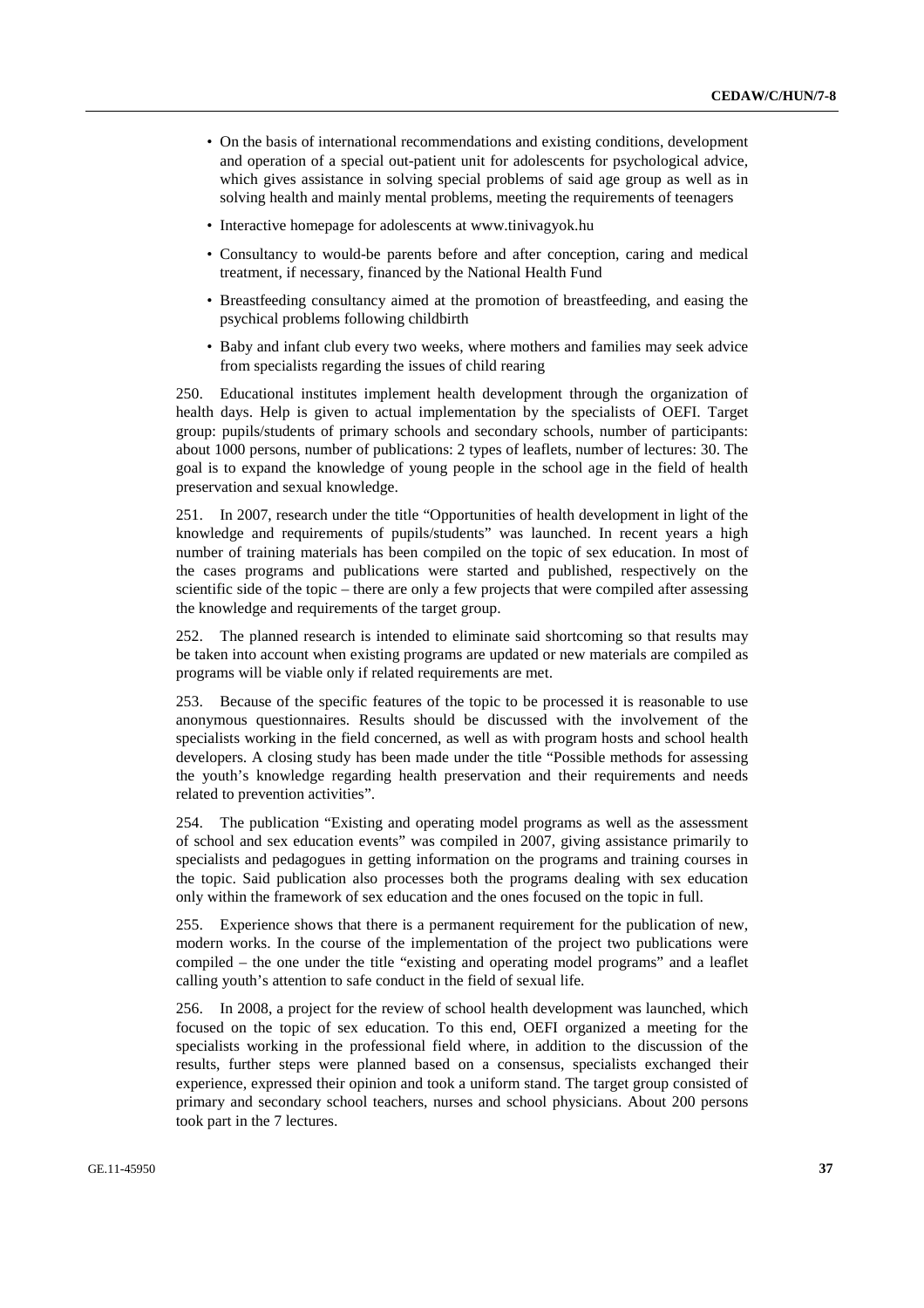- 257. The following conferences and training courses were organized by OGYEI in 2006:
	- Course preparing for parenthood in operation for 5 years
	- Training of baby-parent consultants (training course of 100 hours) for pediatrics, nurses, psychologists and mental hygienic specialists
	- "Psychical aspects of pregnancy" training courses for district nurses in Gödöllő, on 11 May 2006 and in Budapest on 6 December 2006
	- "Well-being and Health in Adolescence" conference to improve the health condition of children (teenagers) of school age
	- "Preventing and treating perinatal mood disturbance" professional conference to physicians and district nurses on 4 October 2006

258. The National Breastfeeding Committee (SZTNB) made preparations for and performed the following activities:

- "Protecting and Supporting Breastfeeding" conference for the leaders and specialists of obstetrical institutes with the participation of 235 persons in March 2006:
	- a DVD made upon the order of the Committee was introduced under the title "Baby-friendly hospital in practice – St. Stephen Hospital"
	- 2 publications related to the conference package:
		- Proof for the ten steps leading to successful breastfeeding
		- Motion: Protection, support and promotion of breastfeeding in Europe
- Participation in the competition invited by the Ministry of Health within the framework of the programs "Baby-friendly Hospital" and "Baby-friendly Territory". Protection of and support to breastfeeding – breastfeeding up to the age of six months of the baby is widely accepted in the society and serious further changes may be introduced through the further operation and programs of SZTNB.
- Publications:
	- Breastfeeding how to promote success practical guidance to health care workers – WHO-publication updated, published in 1,000 copies
	- The first 14 days, ILCA (International Lactation Consultant Association) publication in 1,000 copies
	- Breastfeeding ATLAS already translated, licensing is underway
	- Leaflet in 15,000 copies for the Breastfeeding World Week, sent to mothers through the district nurse network

### **HIV/AIDS prevention**

259. Within the framework of the HIV/AIDS prevention sub-program of the Public Health Program the place of blood taking formerly established were transformed into AIDS Consultancy Services in 2005. The project is aimed at increasing the efficiency of detection among those jeopardized because of their life style/conduct and at making anonym testing and consultancy available at each county town with equal chances.

260. The above consultancy is provided by appropriately trained health care workers. Based on the reports it can be stated that since 1 January 2006 the personal and material conditions minimally expected and necessary have been available in the capital and in 17 county institutions. In the waiting rooms leaflets and information materials can be found.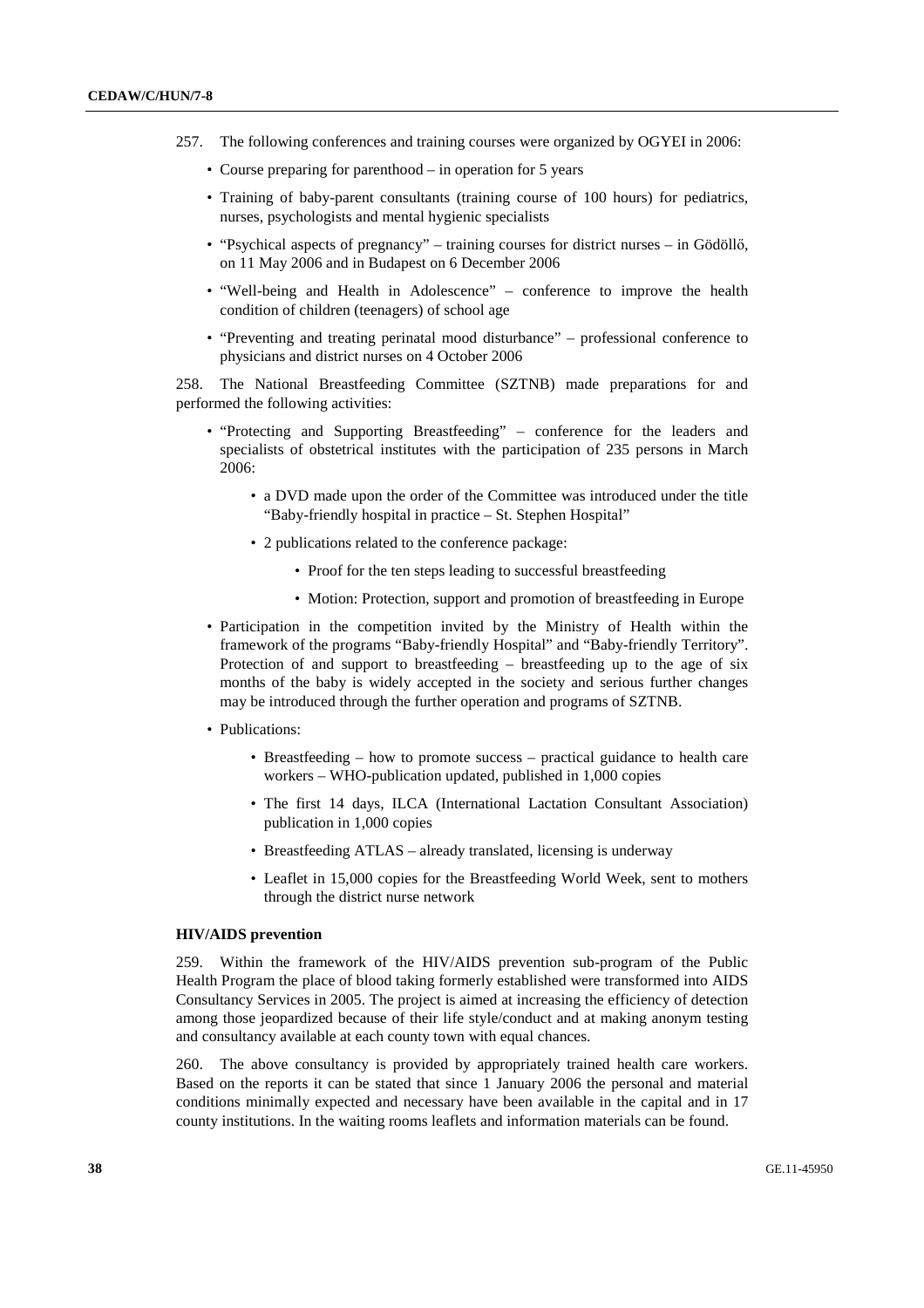261. As a part of the communication campaign placards were provided centrally to all institutions, which have been displayed in competent places (consulting rooms, ambulances) for the information of the population.

262. OEFI collected the programs of HIV/AIDS prevention, education of family life, education of safe sexual life for the youth and published them under the title "Opportunities and methods of health development, existing and operating model programs and the evaluation of sex education in schools".

263. In 2007, a professional conference was organized for health development in schools (with a focus on sex education) for specialists working in the field, where, in addition to the discussion of the results, further steps were planned based on a consensus and specialists exchanged their experience. Furthermore, specialists were provided further training in the field of communication with HIV patients to improve the results of said communication.

264. In early 2007, the Ministry of Health repeatedly organized the HIV sentinel testing by gravida within the project "monitoring HIV spreading".

265. The testing is aimed at monitoring the HIV infectiousness of women, measuring the changes in trends over time through the cross-sectional examination of the HIV prevalence of pregnant women. In 2007 the blood samples of 8000 pregnant women living on 12 territories were tested. All samples were negative, referring to the fact that the HIV infectiousness of women is very low and since the previous examination in 2003 no measurable change has taken place in prevalence.

266. Based on the National AIDS strategy 2004–2010, the objective of the AIDS world day was to prevent AIDS. The focus was on the reduction of risks connected with behavior. The slogan "love – faithfulness – responsibility" expresses the most the idea that young people may be addressed through emotional tools in addition to conveying the latest information related to said disease.

#### **National sexual and mental hygiene information program**

267. The "A-HA" program is implemented with the participation of the Obstetrical Gynecological Scientific Association, under which lectures are read to students, "student packages" containing publications are forwarded to students and the infrastructure of the organizational center operated for the coordination of the program is developed.

#### **Reducing smoking**

268. The 2006 World Smokefree Day warned of the dangerous effects of smoking.

269. The dangers of smoking and the fight against smoking were focused on by the program implemented in several primary schools, secondary schools, universities and many public programs in houses of culture and shopping malls.

270. The Smoking Prevention Program is mainly aimed at conveying information and showing the appropriate conduct in relation to smoking. All this is started in kindergartens and given a considerable role in school education as well. Homepage "smoking is uncool": the project is aimed at developing and operating a homepage giving assistance to the 12–18 age group in prevention of and giving up smoking.

271. The topic of the "Testing the effects of the WHO-BCA Smoking Prevention Programs" is the development of a policy grounded on experience, prevention and reduction of smoking and the evaluation of related results based on the activities considered as effective. One of the topics of the effect testing was the Supplementary Health Program for Kindergartens the aim of which is to teach children how to behave when in the situation of passive smoking, to enable them to build a negative attitude towards smoking and to expand their knowledge in respect of the topic.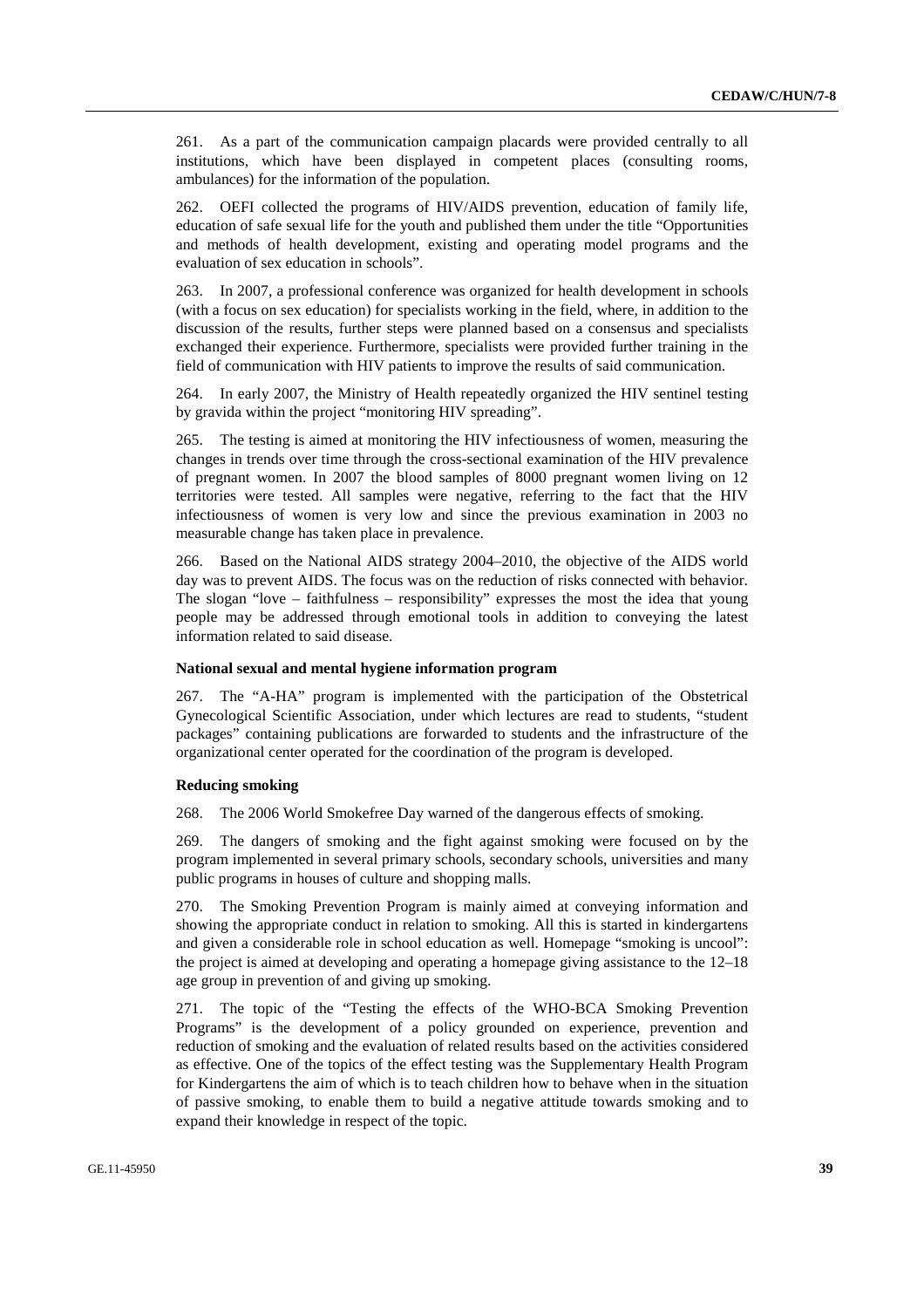272. Based on the effect testing completed, the program was qualified a well-designed and well-implemented program as compared to the projects of other countries as well, which calls kindergarten children's attention to the risks of smoking and possibilities of avoiding it through making use of many different tools and methods. The program has a proven effective on developing a negative attitude towards smoking among children and on gaining by them useful knowledge related to the steps that are to be taken in the possible theoretical situation of passive smoking.

#### **Reducing cancerous diseases**

273. The National Anti-Cancer Program launched in February 2006 was aimed at reducing mortality related cancerous diseases and social burdens resulting from said diseases. The effectiveness of public health testing is proven for three types of testing when measured by the reduction of mortality related to the disease concerned:

(a) Mammography testing of women in the 45–65 age group in every two years;

 (b) Gynecological examination of women in the 25–65 age group in every three years after the first negative result, including cytology;

Testing stools in the 50–70 group for both women and men for hidden blood through laboratory means (immune-chemical testing).

274. Based on positive international experience, in 2009 a cervix cancer testing was conducted under a model program with the involvement of 101 voluntary district nurses in 168 settlements where there is no gynecologic care locally.

275. In 2010, 126 volunteers were involved under the second model program. Their theoretical and practical training was provided through sample-taking too, under the supervision of gynecologists.

276. The program is to be continued with continuous training and the involvement of further 536 district nurses in detecting cervical cancer.

277. In 2009, the model program for colon testing was introduced in 241 localities with the participation of 175 volunteers (family doctors and assistants). Altogether 17,556 inhabitants sent samples for the screening. Family doctors directed the persons found problematic as a result of the immune-chemical testing to endoscopes examination.

In 2010, 93 family doctors continued the screening started in the previous year and 616 further ones had themselves registered for the program, meaning that the ministry plans to conduct further 70,000 sample takings with their participation.

279. Pulmonary screening in certain age groups is a free testing conducted under the compulsory heath insurance scheme. Since 1 November 2008 the age group over 40 has been entitled to take part in said annual screening free of charge.

280. A competition was announced for the inhabitants of small localities for increasing the number of screenings among the population, improving the access to said screenings and improving the rate of those screened as a result. In 2009 the aid was given to 107 winners as a result of the competition, under which the mammography of 25,991 women was supported.

281. More than 100 thousand persons participated in about 250 thousand screenings in the first two years of the Screening for Life program in 2007 and 2008. The 2009 program provided the opportunity of taking part in free screening in disadvantaged localities with a population of 2–10 thousand since the disease and mortality indicators of the persons living in said areas are much worse than in the country as a whole. Among others visitors could participate in free examinations related to diabetes, cardiac-vascular diseases, locomotor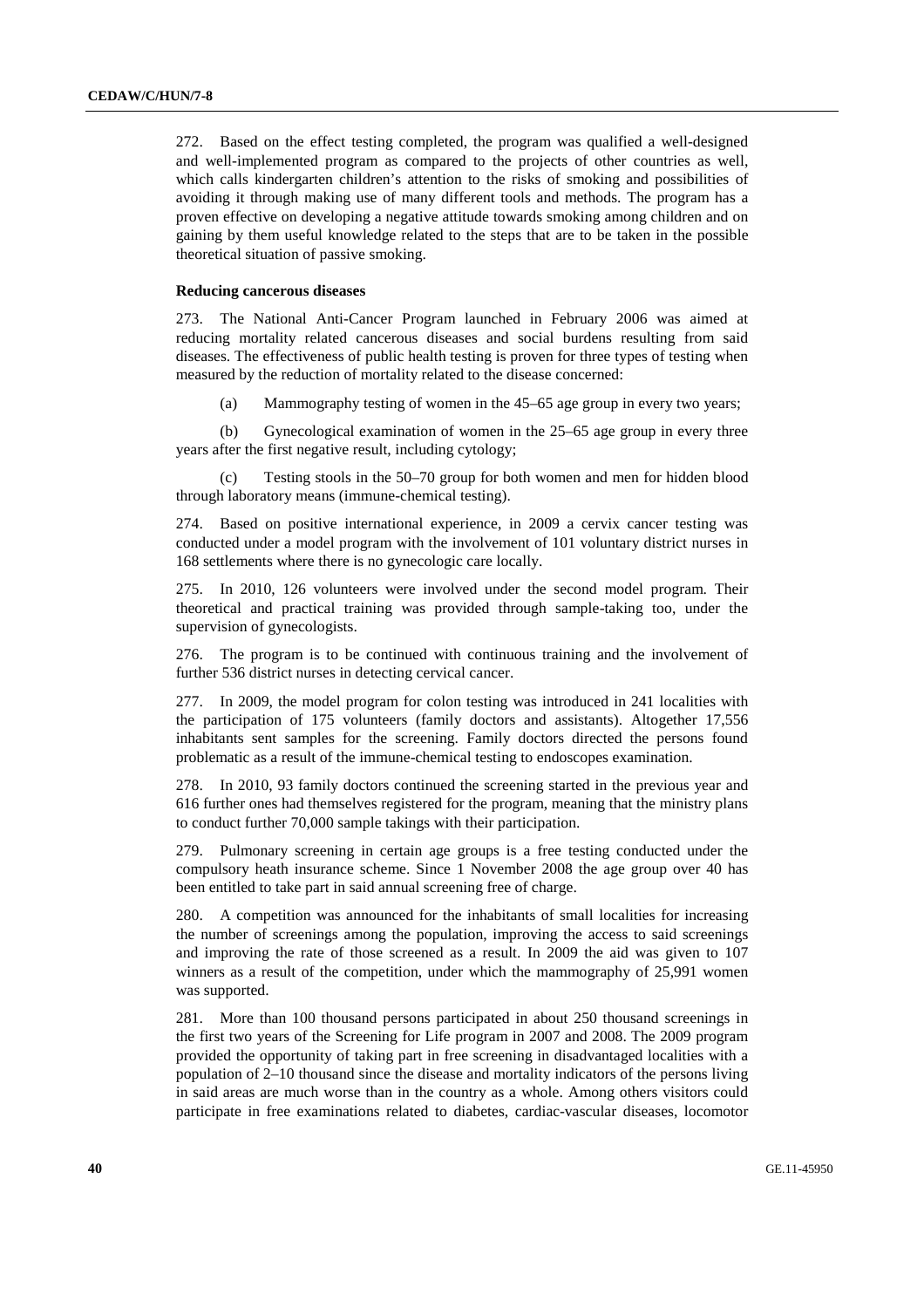disorders and organoleptic diseases. In 22 settlements mammography screening was also conducted, in which 1,774 women took part.

282. The amendment to Act XLVII of 1997 on the on the Handling of Medical and Other Related Data (in force from 1 January 2010) provided statutory authorization for conveying certain disease, caring and mortality data to the National Cancer Register by the Central Statistical Office and the National Health Fund operating since 1999. The target is to measure and assess the results of the health care system engaged in treating patients suffering from cancer, to improve the planning of costs and to monitor the curing, mortality and condition of patients suffering from cancer.

283. The project "National Communication of Screening Programs" is implemented under the Operative Program of Social Renewal within the framework of the New Hungary Development Plan between May 2009 and May 2011. The comprehensive target of the program is to improve the health condition of the population, to increase the number of years spent healthy and capable of working, to contribute to the labour market activity of persons in the "working age", to improve the life expectancy of the disadvantaged strata of the population, to reduce territorial and social differences and to increase social cohesion.

284. The spreading of the forms of health conscious living is an important element together with the increase of the knowledge of the population. Furthermore, health care workers responsible for the segment of the population that can be hardly motivated as well as the territorial and local specialists should be activated and their communications skills should be improved.

#### **Roma women**

285. Multiple discrimination i.e. gender-based and ethnic discrimination affects Roma women and immigrant women belonging to ethnic groups (discriminated on racial basis) the most. As far as they are concerned, unemployment, low educational level, steady poverty, poor health condition, inappropriate housing circumstances, low social and economic status as well as biases and discriminative procedures jointly and cross-jointly lead to multiple (intersectional) social exclusion.

286. Since the regime change the labour market situation of Roma people has been considerably deteriorating. State construction companies, agricultural cooperatives employing the highest number of semi-skilled Roma workers have gone bankrupt. Roma people worked for industries making the highest losses and were the least skilled workers. Their unfavorable labour market position has been further fell by ethnic discrimination.

287. In 2003, less than one third of the Roma men in the 15–74 age group earned their living based on some income from working and less their one third had some regular job. As to Roma women, the same indicators were one sixth and one sixth, respectively. The unfavorable employment position of Rome women is related to their low educational level, early motherhood, inappropriate training and gender discrimination.

288. Though it is true that the rate of Roma people with primary educational level rose in the 20–24 age group, the rise was lower than in other groups of the population of the same age group and they still tend to finish studies at an age older than others. In basic training drop-out is very high and as compared to the national average, a much higher rate of Roma children becomes private students.

289. Related research shows that from among the pupils leaving the system and becoming private students Roma girls are over-represented. Survey data clearly show that persons giving birth to children at an early age are able to continue their studies in a much lower rate. In the period between 1990 and 2002 only 3% of the Roma women giving birth to children under 18 had an educational level over the primary school. Representative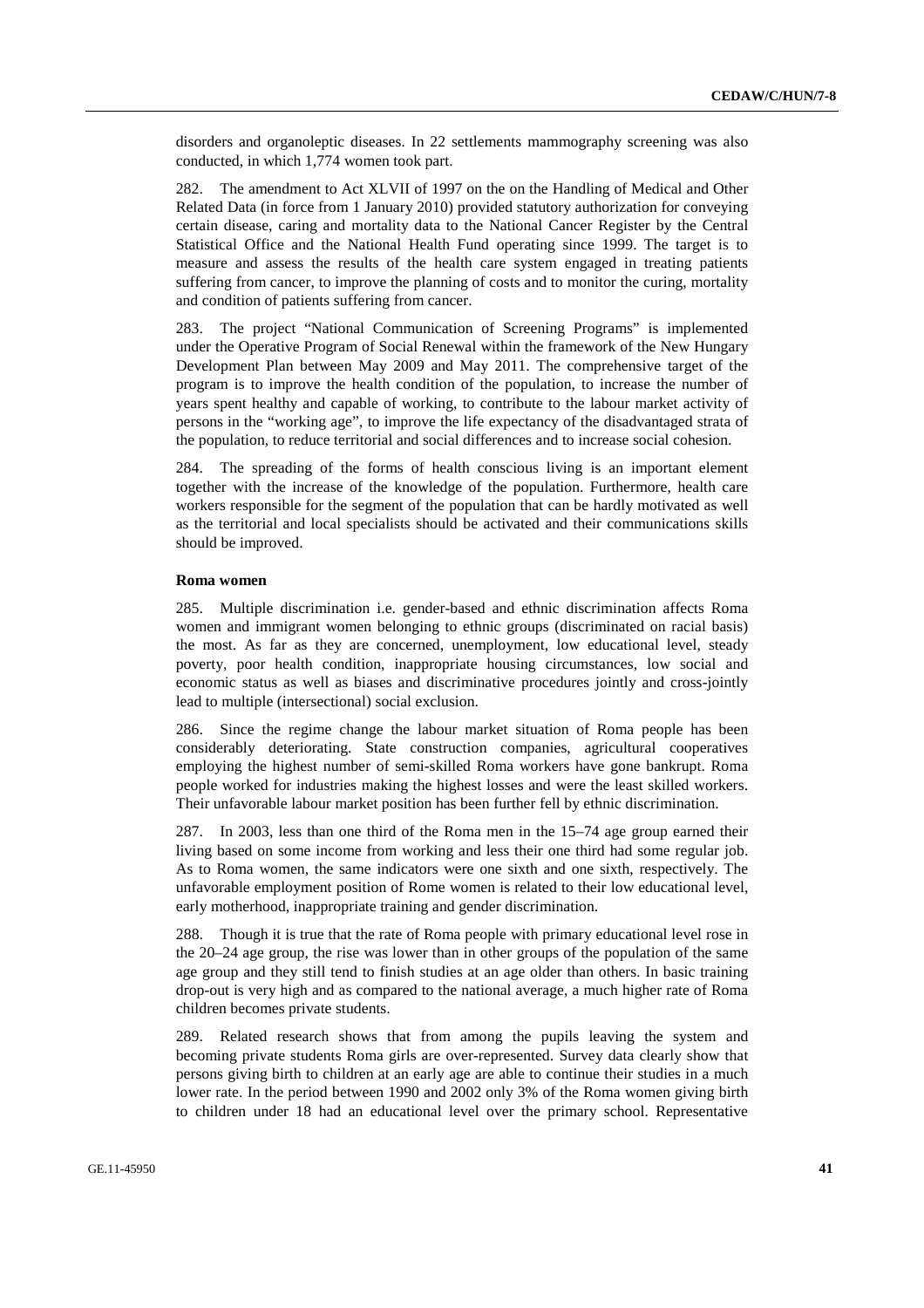surveys confirm the presumption that the great majority of young Roma women are surely unable to integrate into the labour market and, as a result, they pay a greater attention to the increase of their status through giving birth to children, which further reduces any future opportunity of integration.

290. As to economic activity, there are great regional differences. In the capital women's presence on the labour market lags 10 percentage points behind the presence of men while the difference is 12 percentage points for towns and 16 percentage points for villages. Low activity characterizes the youth, the elderly and mothers with small and many children, especially if they belong to the Roma minority.

291. Furthermore, it is to be pointed out that in settlements over-represented by disadvantaged Roma people young Roma women tend to give birth to their children at more and more early ages and the number of the population has been on the rise on these territories. Teenager women of even several children will entirely drop out the school system and from the labour market too, as a result.

292. To improve that situation the program "Take a step forward" was elaborated, the target of which is to increase the qualification level of the Hungarian adult population and to launch training courses in the course of which participants can take a step forward and reach the next level. The training is free of charge for the participants, meaning adults joining the program are given support in the value of the training costs plus the amount of one month minimum wage.

293. Roma people lag behind by 8–10 years in domestic life expectancy in both gender. If the indicators of the Roma population are adjusted by the educational level, there is no such a huge difference between the data of the Roma and that of non-Roma people with primary educational level. Parliament Resolution 68/2007 (VI.28.) on the Strategic Plan of the Roma Integration Decade Program, the implementation of which is underway, words several measures, among others, for the improvement of the health condition of Roma people.

294. If the features of only the population in the age group under 70 are examined it can be stated that the health condition of the strata of the two lowest educational levels are the much worse than the average and the reduction of work capacity is by 4.7 times more frequent among them. The health deterioration of people living in Roma colonies is twice as high than in the general population, which can be experienced through the features of said colonies and the social circumstances of people living there.

#### **Women in rural areas**

295. Despite governmental efforts the situation of women in rural areas has been deteriorating in line with going down the hierarchy by settlements. A reason for this is the shortcomings of infrastructure. To improve the situation, the Government has been making developments in community transportation, including the re-launch of several railway lines closed down formerly in late 2010.

296. The New Széchenyi Development Plan also envisages several projects for backing women living in rural areas.

297. The developments in the daycare of children may considerably improve women's opportunities of re-integrating in the labour market since as a result of such developments related services will also be available on territories that have not been able to render them to this date.

298. Regarding the amendment of article 20 of the Convention, Hungary shall consider the acceptance of the amendment regarding the meeting of the Committee, which concerns article 20 (1) of the Convention.